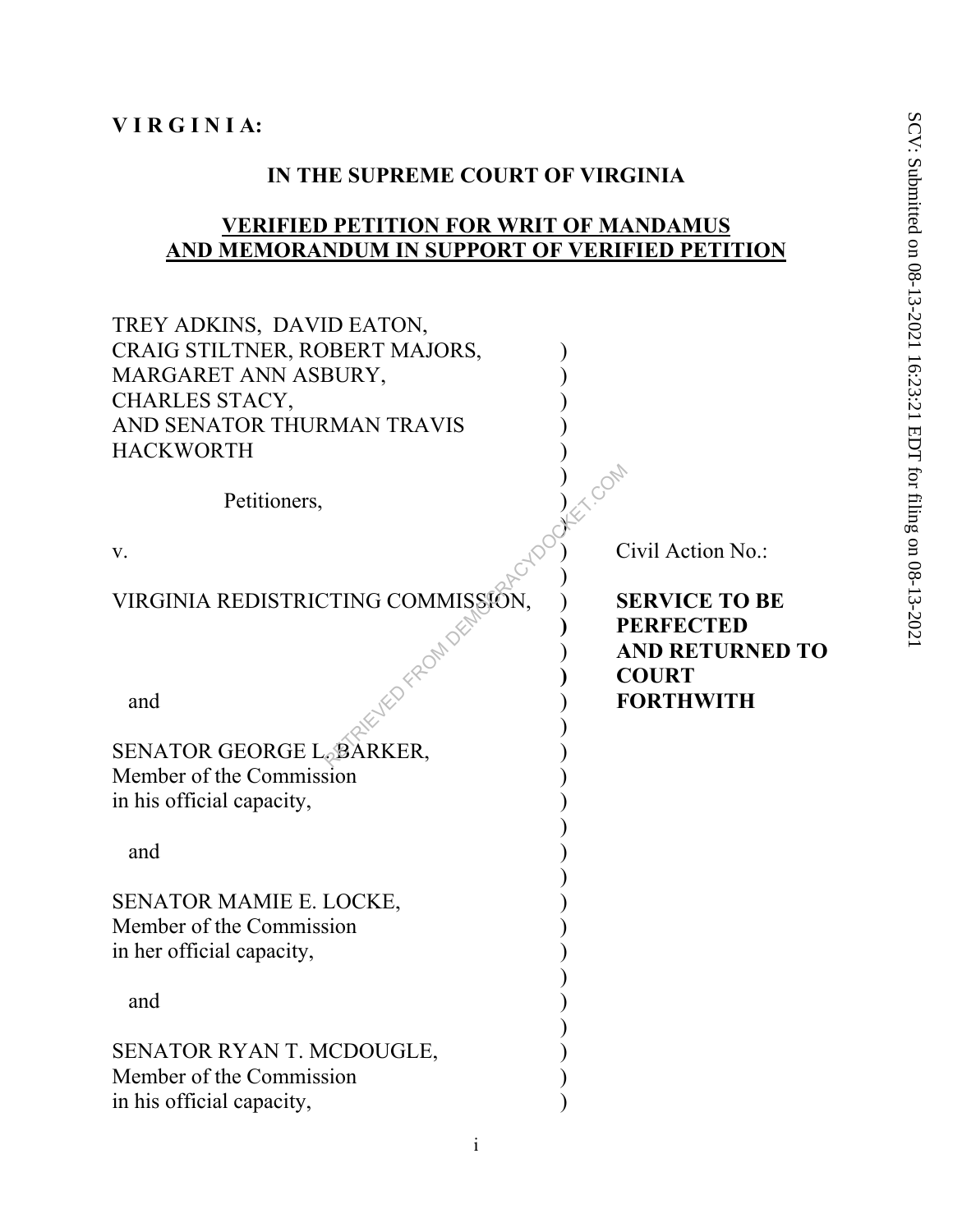and )

SENATOR STEPHEN D. NEWMAN, Member of the Commission ) in his official capacity,

 $\overline{\phantom{a}}$ 

 $\overline{\phantom{a}}$ 

 $\overline{\phantom{a}}$ 

 $\overline{\phantom{a}}$ 

 $\overline{\phantom{a}}$ 

 $\overline{\phantom{a}}$ 

 $\mathbb{R}^{\mathbb{C}^{\times}}$ 

 $\mathbb{R}^N$  )

 $\alpha^{(k)}$  )

 $\left( \begin{array}{c} 1 & 0 \\ 0 & 1 \end{array} \right)$ 

 $\overline{\phantom{a}}$ 

 $\overline{\phantom{a}}$ 

and )

DELEGATE LES R. ADAMS, Member of the Commission ) in his official capacity,

and )

DELEGATE DELORES L. MCQUINN, Member of the Commission ) in her official capacity,

and  $\mathcal{O}^{\mathcal{O}}$  )

DELEGATE MARGARET B. RANSONE, Member of the Commission ) in her official capacity, S. L. MCQUINN,<br>
sion<br>  $ETP$ . RANSONE,<br>
sion<br>  $\begin{pmatrix} 2e^{2\lambda^2} & 0 \\ 0 & 1 \end{pmatrix}$ <br>  $\begin{pmatrix} 2e^{\lambda^2} & 0 \\ 0 & 1 \end{pmatrix}$ <br>  $\begin{pmatrix} 2e^{\lambda^2} & 0 \\ 0 & 1 \end{pmatrix}$ 

and  $\alpha$  )

DELEGATE MARCUS B. SIMON, Member of the Commission ) in his official capacity,  $\overline{\phantom{a}}$ 

and )

MACKENZIE K. BABICHENKO, ) Co-Chair of the Commission ) in her official capacity,

and )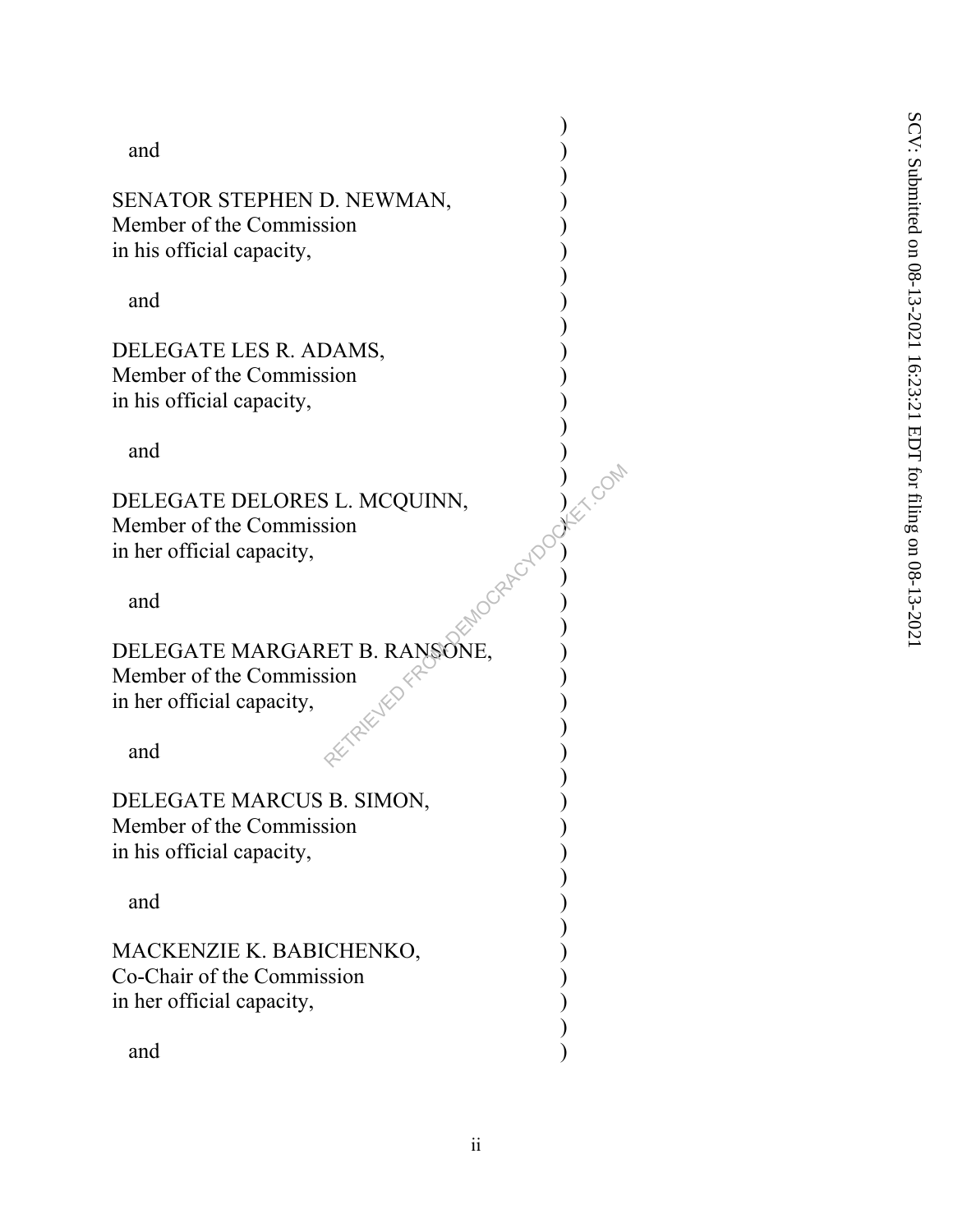GRETA J. HARRIS, Co-Chair of the Commission ) in her official capacity,

 $\overline{\phantom{a}}$ 

 $\overline{\phantom{a}}$ 

 $\overline{\phantom{a}}$ 

 $\overline{\phantom{a}}$ 

 $\left( \begin{array}{c} 1 \end{array} \right)$ 

 $\mathcal{O}(\sqrt{2})$ 

 $\mathbb{R}^{\mathbb{N}}$  )

 $\mathbb{R}^{\vee}$  )

 $\overline{\phantom{a}}$ 

 $\overline{\phantom{a}}$ 

 $\overline{\phantom{a}}$ 

 $\overline{\phantom{a}}$ 

and )

JAMES ABRENIO, Member of the Commission ) in his official capacity,

and )

JOSE A. FELICIANO, JR., Member of the Commission ) in his official capacity,

and  $\qquad \qquad \qquad \rightarrow$ 

RICHARD O. HARRELL III, ) Member of the Commission ) in his official capacity,

and  $\langle \hat{z}^2 \rangle$  )

BRANDON CHRISTOPHER HUTCHINS, Member of the Commission ) in his official capacity, RETRIEVED COMPANY COMPANY

and )

SEAN S. KUMAR, Member of the Commission ) in his official capacity,

and )

VIRGINIA TROST-THORNTON, ) Member of the Commission ) in her official capacity,  $\overline{\phantom{a}}$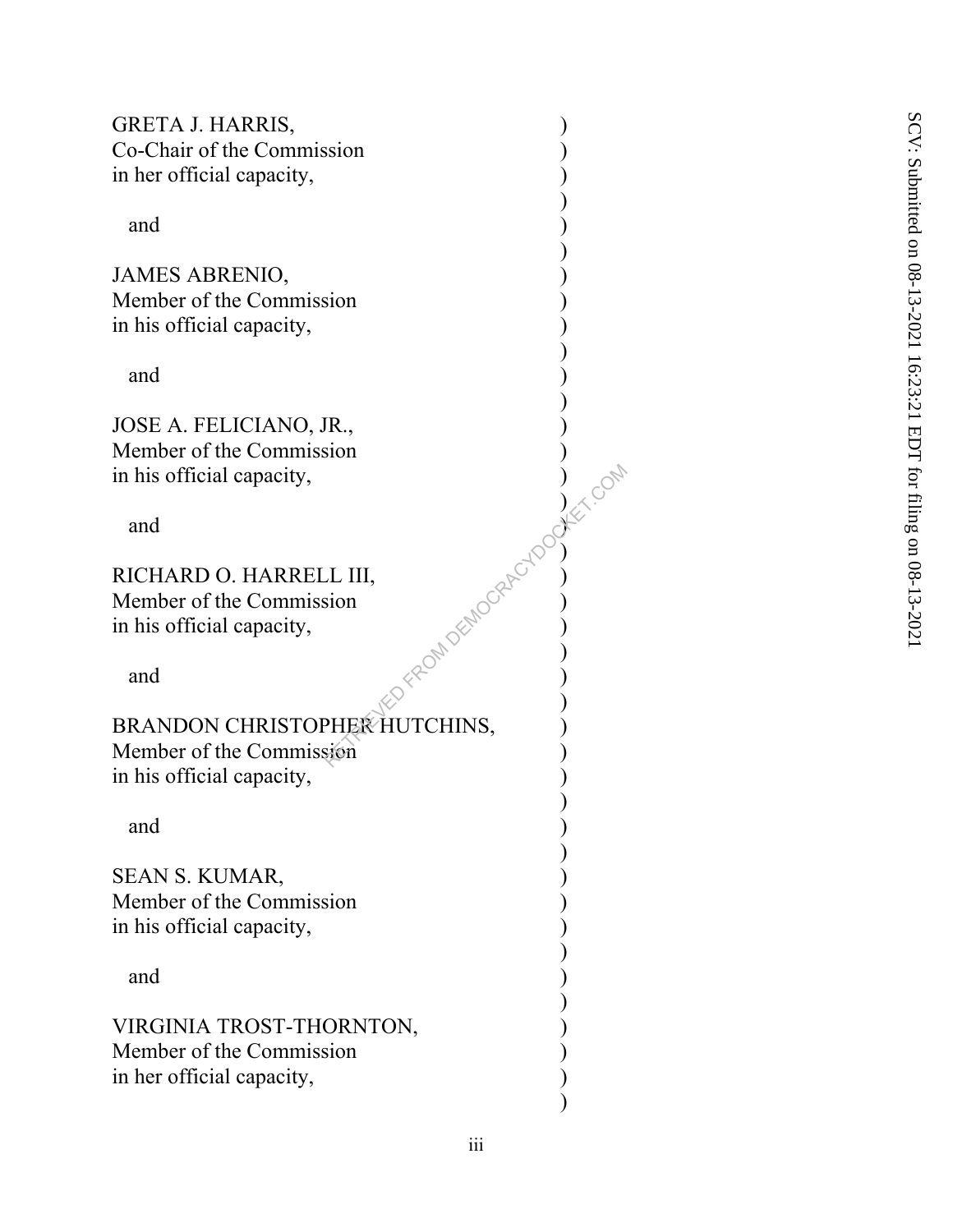and )

### VIRGINIA STATE BOARD OF ELECTIONS, )

 $\overline{\phantom{a}}$ 

 $\overline{\phantom{a}}$ 

 $\overline{\phantom{a}}$ 

 $\overline{\phantom{a}}$ 

 $\overline{\phantom{a}}$ 

 $\left( \begin{array}{c} 1 \end{array} \right)$ 

 $\mathcal{O}(\sqrt{2})$ 

 $\mathbb{R}^{\mathbb{N}}$  )

 $\mathbb{R}^{\vee}$  )

 $\alpha$  )

 $\overline{\phantom{a}}$ 

and )

ROBERT H. BRINK, ) Chairman of the State Board of Elections ) in his official capacity,

and )

JOHN O'BANNON, Vice-Chair of the State Board of Elections ) in his official capacity,

and  $\qquad \qquad \qquad \rightarrow$ 

JAMILAH D. LECRUISE, ) Secretary of the State Board of Elections ) in her official capacity, RETRIEVED FROM DEMOCRACY COMPANY COMPANY

and  $\langle \hat{z}^2 \rangle$  )

VIRGINIA DEPARTMENT OF ELECTIONS,

and )

CHRISTOPHER E. PIPER, )

Commissioner of the Department of Elections ) in his official capacity,

> Serve: Attorney General Mark Herring 202 North Ninth Street Richmond, VA 23219

> > $)$

 $\overline{\phantom{a}}$  $\overline{\phantom{a}}$ 

Respondents.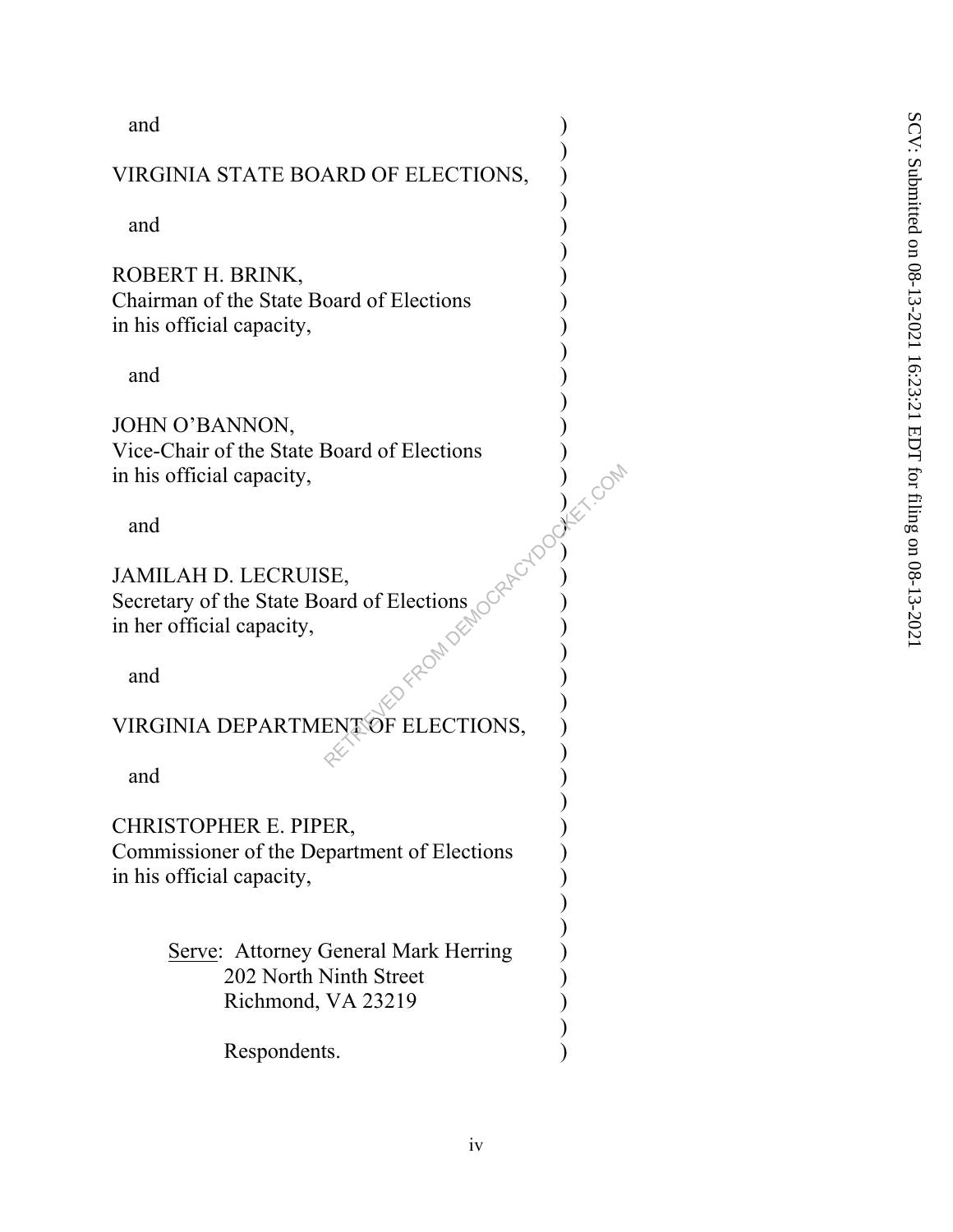### **VERIFIED PETITION FOR WRIT OF MANDAMUS AND MEMORANDUM IN SUPPORT OF VERIFIED PETITION**

August 13, 2021

M. Brett Hall, Esq. Virginia Bar No: 92267 Hall Law Firm, PLLC 148 W. Jackson St. Gate City, Va. 24251 276-690-2525 mbretthall.law@gmail.com *Counsel for Petitioners*  RETRIEVED FROM DEMOCRACYDOCK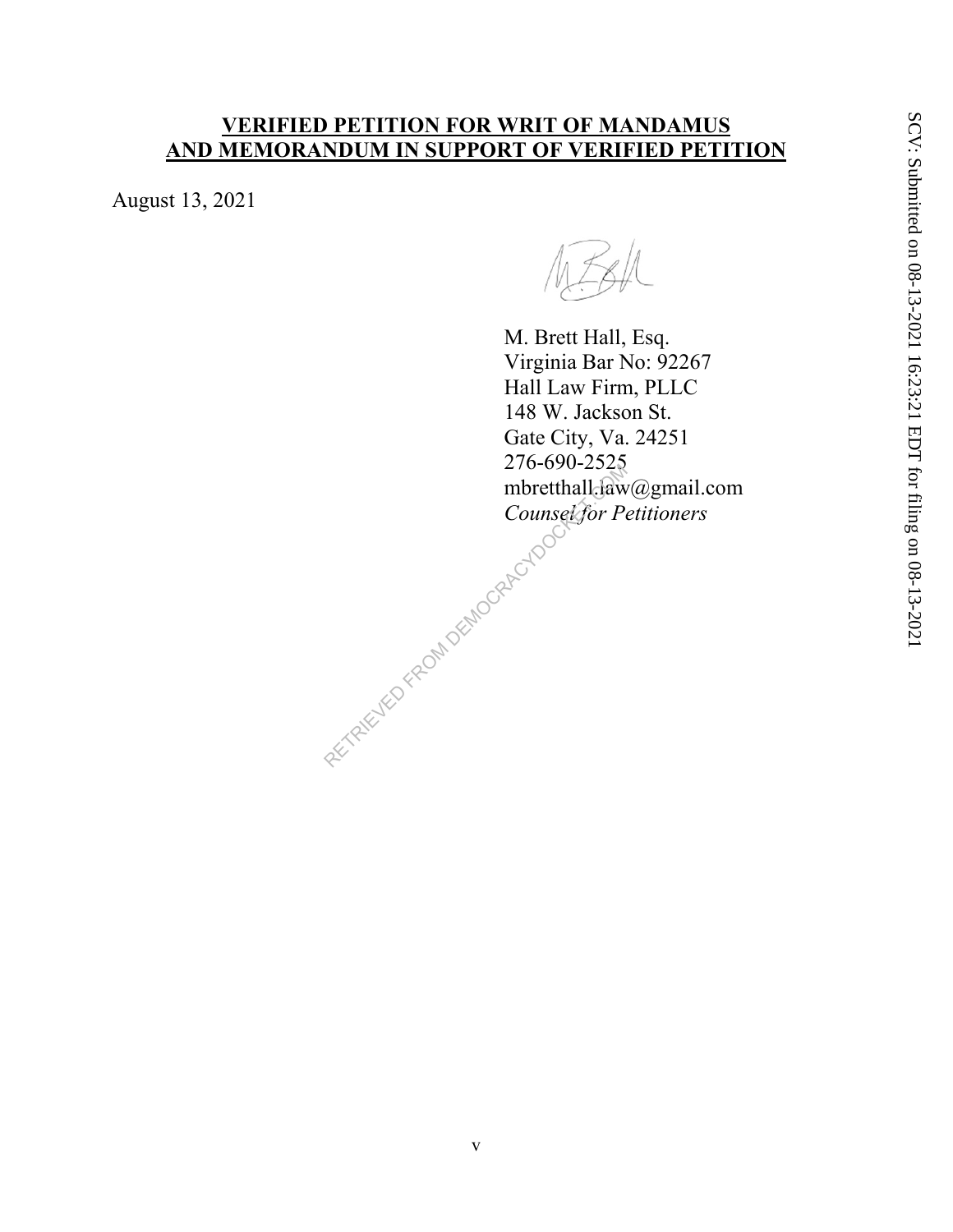# **TABLE OF CONTENTS**

| MEMORANDUM IN SUPPORT OF VERIFIED PETITION FOR WRIT                                                                                                                                 |
|-------------------------------------------------------------------------------------------------------------------------------------------------------------------------------------|
|                                                                                                                                                                                     |
|                                                                                                                                                                                     |
|                                                                                                                                                                                     |
| Ι.                                                                                                                                                                                  |
| A.                                                                                                                                                                                  |
| Virginia voters amended the Virginia Constitution both to<br>1.<br>create an independent redistricting commission and to<br>provide it with criteria to guide its deliberations. 12 |
| The General Assembly enacted an alternate set of<br>2.<br>redistricting criteria, the Statutory Criteria, that never<br>underwent the constitutional amendment process.  16         |
| The Statutory Criteria violate Article II, Section 6 and<br>3.                                                                                                                      |
| Petitioners Have a Clear Right to Compel Respondents to<br>4.<br>.29                                                                                                                |
| <b>B.</b><br>Petitioners Have a Legal Duty to Perform the Acts that Petitioners<br>.33                                                                                              |
| $\mathcal{C}$ .                                                                                                                                                                     |
|                                                                                                                                                                                     |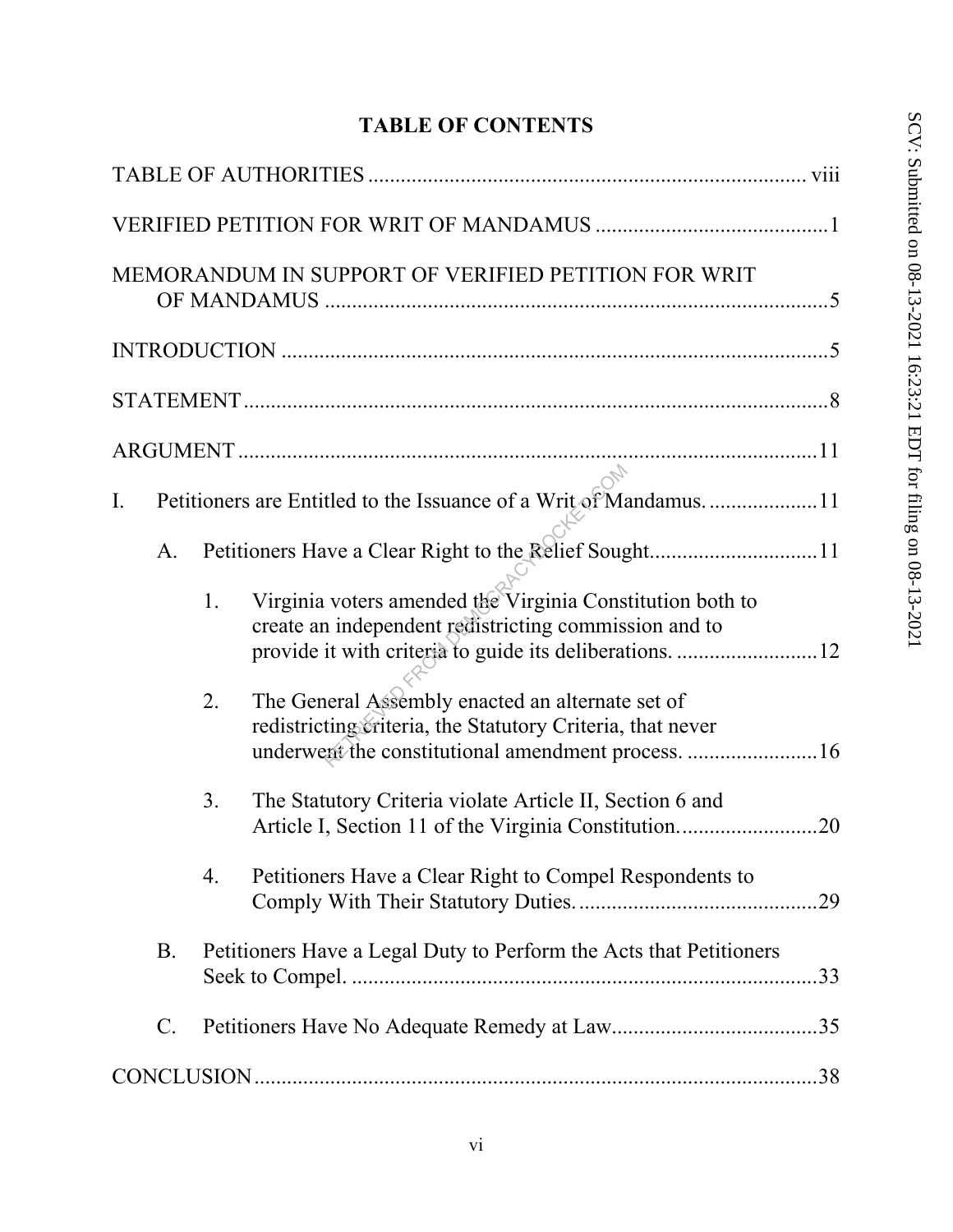RETRIEVED FROM DEMOCRACYDOCKET.COM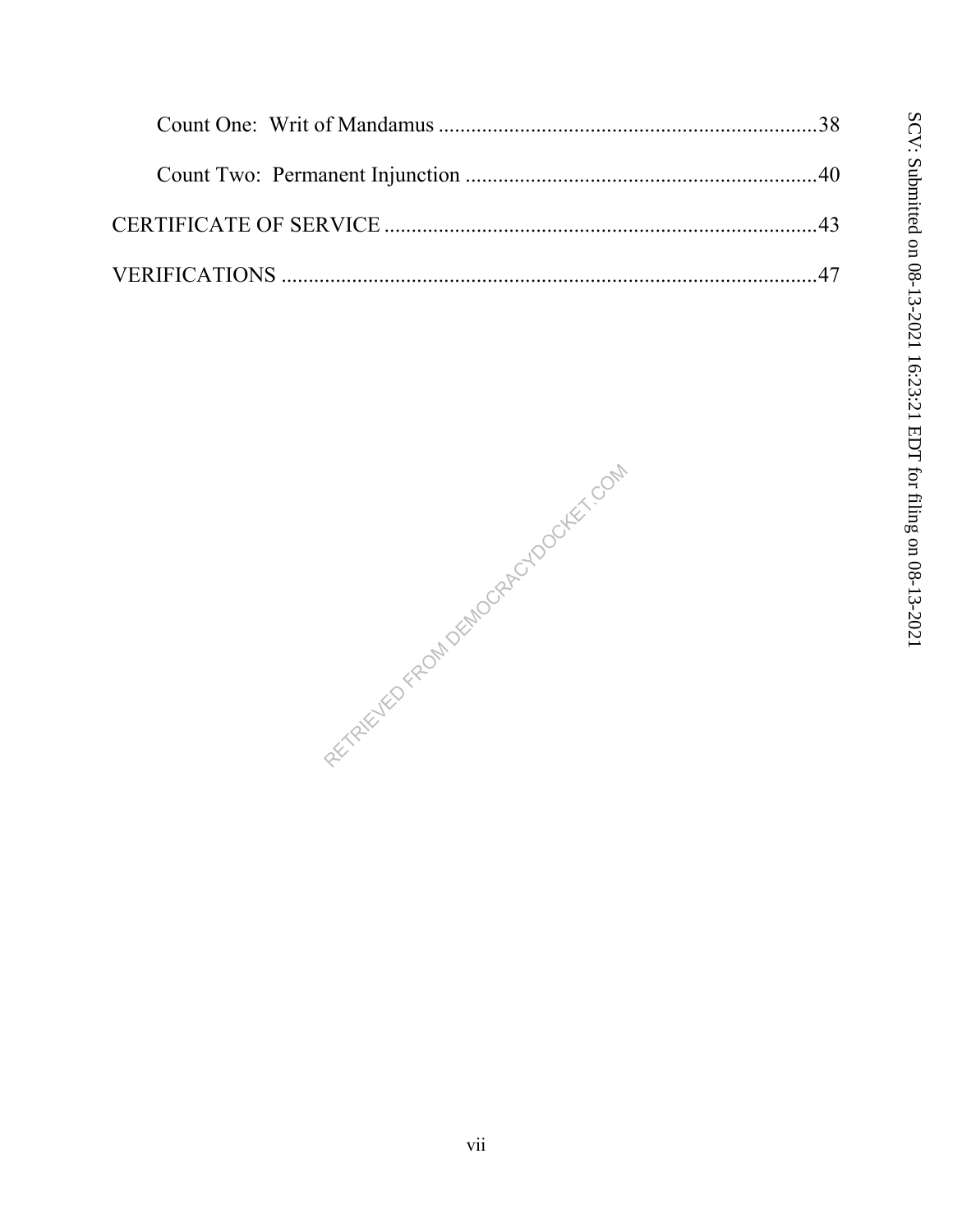# **TABLE OF AUTHORITIES**

# **CASES**

| Bd. of Cnty. Supervisors v. Hylton Enters., Inc., 216 Va. 582 (1976)11            |
|-----------------------------------------------------------------------------------|
|                                                                                   |
|                                                                                   |
|                                                                                   |
|                                                                                   |
|                                                                                   |
| Goldman v. Landsidle, 262 Va. 364 (2001).                                         |
| Goldman v. State Bd. of Elections, 2020 Va. Unpub. LEXIS 21 (2020)33              |
|                                                                                   |
| Jamerson v. Womack, 26 Va. Cir. 145, 146 (1991), aff'd, 244 Va. 506 (1992) 30, 41 |
|                                                                                   |
|                                                                                   |
|                                                                                   |
|                                                                                   |
|                                                                                   |
|                                                                                   |
| Town of Front Royal v. Front Royal & Warren Cnty. Indus. Park Corp., 248          |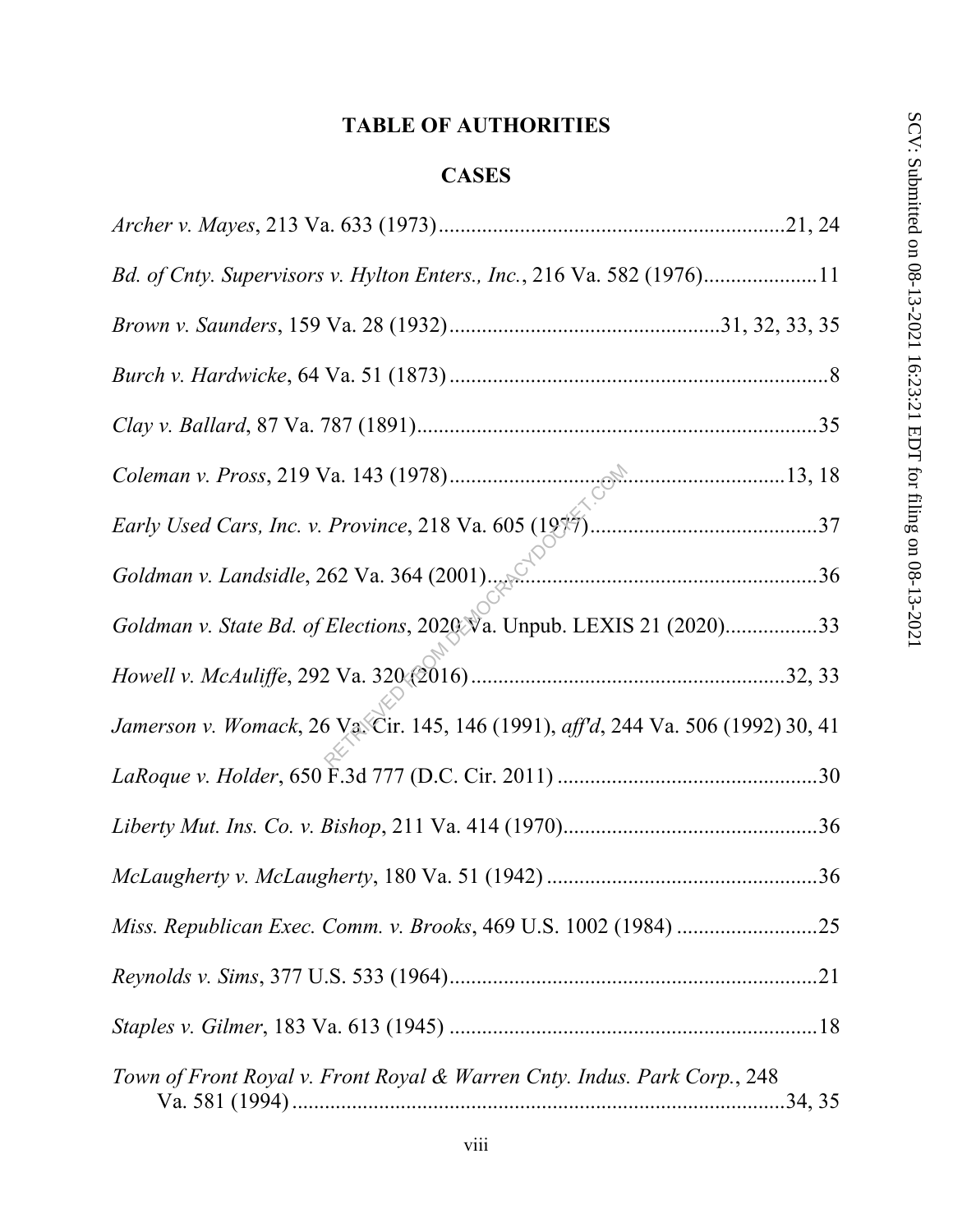### **STATUTES**

| Va. Code Ann. § 8.01-648. |  |
|---------------------------|--|
|                           |  |
|                           |  |
|                           |  |
|                           |  |

#### **OTHER AUTHORITIES**

Daniella Cheslow, In Virginia, Democrats Urge Voters to Reject Redistricting Reform They Once Backed, NPR (Oct. 12, 2020) ....................16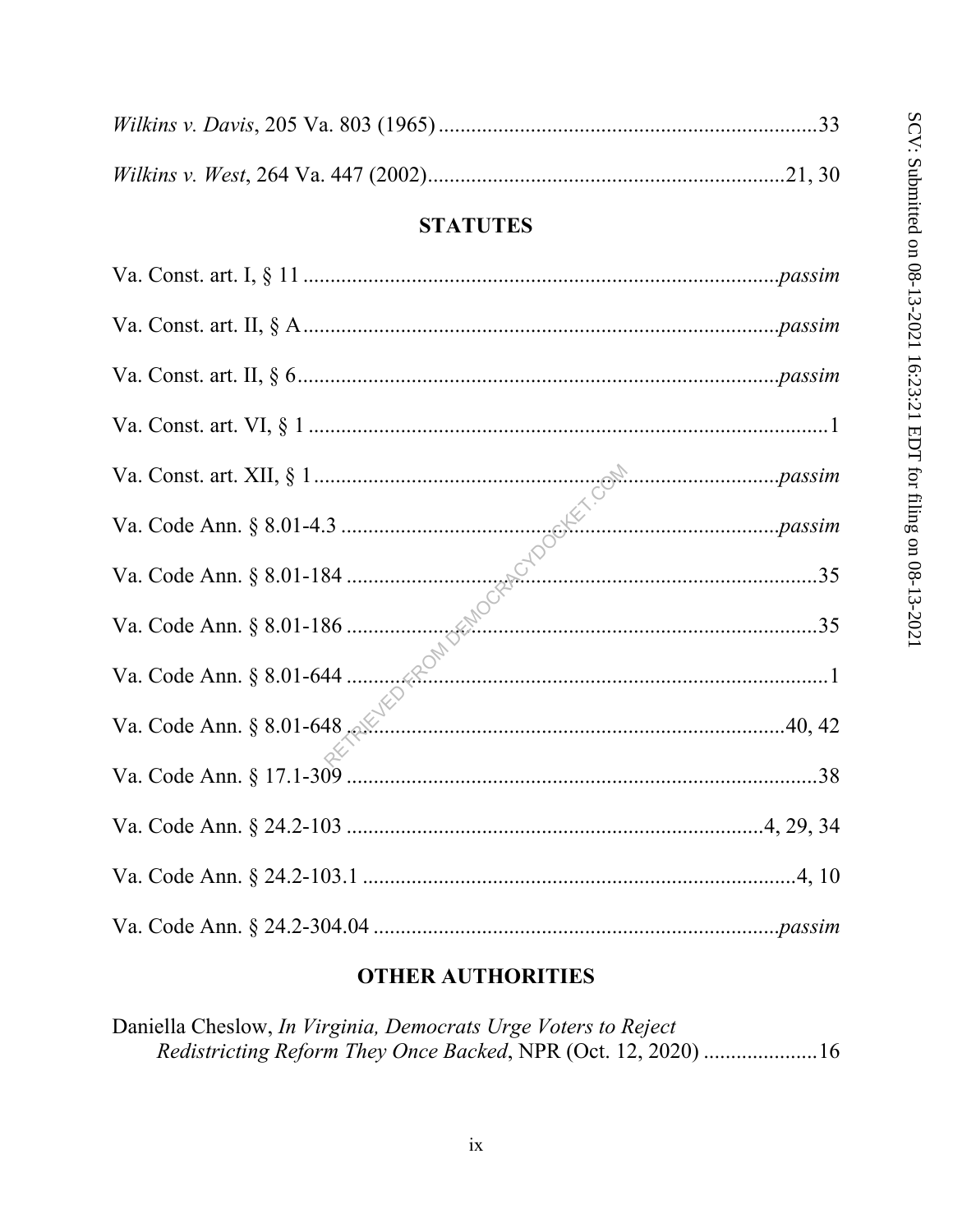| Dep't of Elections, Proposed Amendments for 2020,                                                                                                    |  |
|------------------------------------------------------------------------------------------------------------------------------------------------------|--|
| https://www.elections.virginia.gov/proposed-constitutional-                                                                                          |  |
| Office of the Governor, Executive Order Number 55: Temporary Stay at                                                                                 |  |
| U.S. Census Bureau, Census Bureau to Hold News Conference on Release                                                                                 |  |
| Virginia Prison Facilities, available at:<br>https://www.google.com/maps/d/u/0/viewer?msa=0∣=1mx4YinS<br>W8TrfOxCxxQbUB9_xaGk≪=37.51521043292835%2C- |  |
| RETAILLY FROM DEMOCRAPING TOOLEET FORM                                                                                                               |  |
|                                                                                                                                                      |  |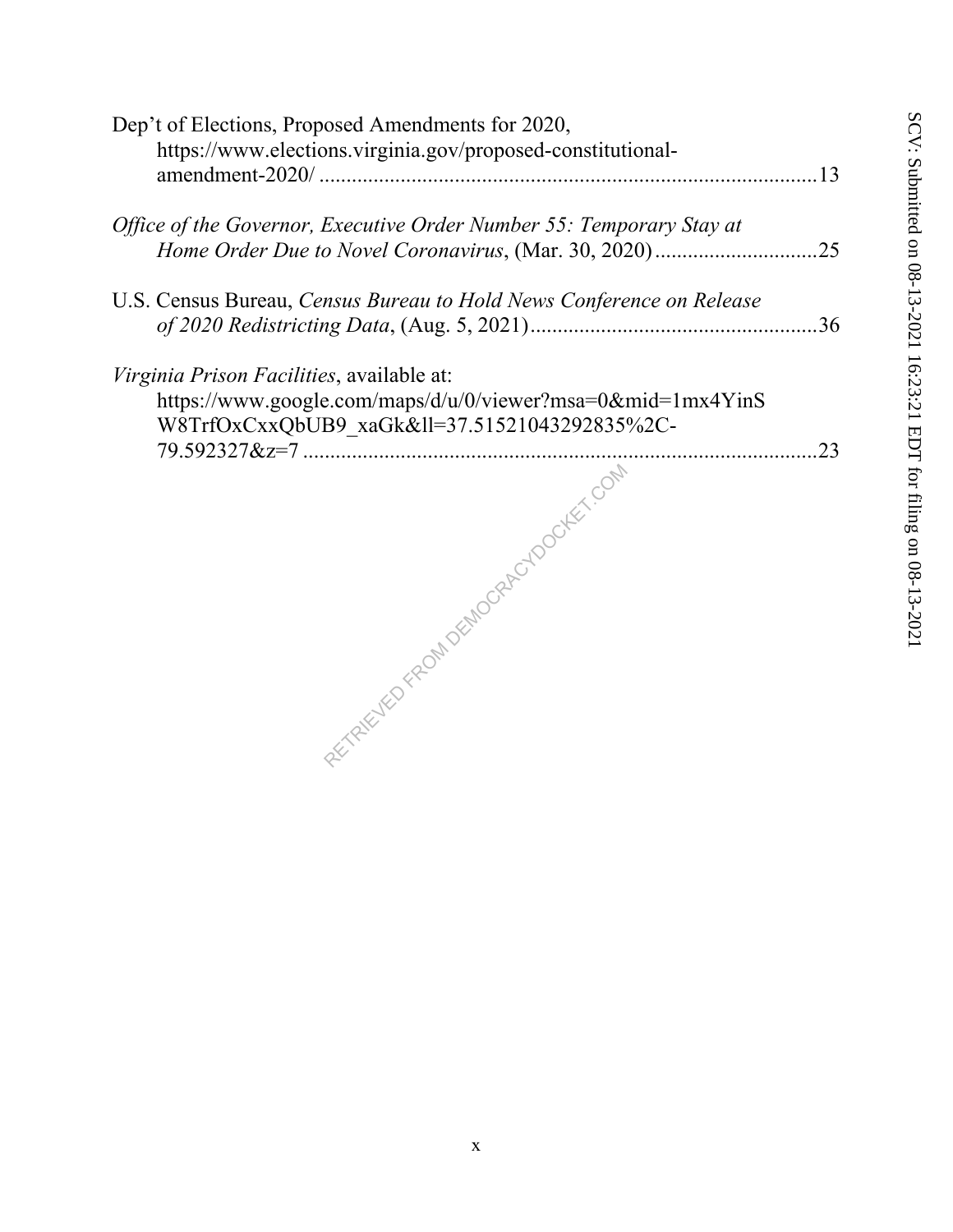#### **VERIFIED PETITION FOR WRIT OF MANDAMUS**

 Petitioners, by and through the undersigned attorneys and pursuant to Va. Const. Art. VI, Section 1 and Code Section 8.01-644, respectfully petition this Court for the issuance of a writ of mandamus directed to Respondents, and in support thereof state:

1. Petitioners Trey Adkins, David Eaton, Craig Stiltner, Robert Majors, Margaret Asbury, Charles Stacy, and Senator T. Travis Hackworth are qualified voters who live and are registered to vote in the Commonwealth and who plan to vote in the 2022 midterm elections. Petitioner Hackworth is a Member of the Senate of Virginia representing a district that will be redrawn this year by the Virginia Redistricting Commission. registered to vote in the Common<br>erm elections. Petitioner Hackwor<br>resenting a district that will be re<br>ommission.<br>currently resides at 4603 Old Lest<br>an elected member of the Buchan

2. Mr. Adkins currently resides at 4603 Old Lesters Fork Road, Grundy, Virginia 24614. He is an elected member of the Buchananan County Board of Supervisors representing the Knox District.

3. Mr. Eaton currently resides at 87 Country Oaks Drive, Honaker, Virginia 24260. He is an elected member of the Board of Supervisors of Russell County representing District 4.

4. Mr. Stiltner currently resides at 1024 Coconut Road, Grundy, Virginia 24614. He is an elected member of the Buchanan County Board of Supervisors representing the Rock Lick District.

1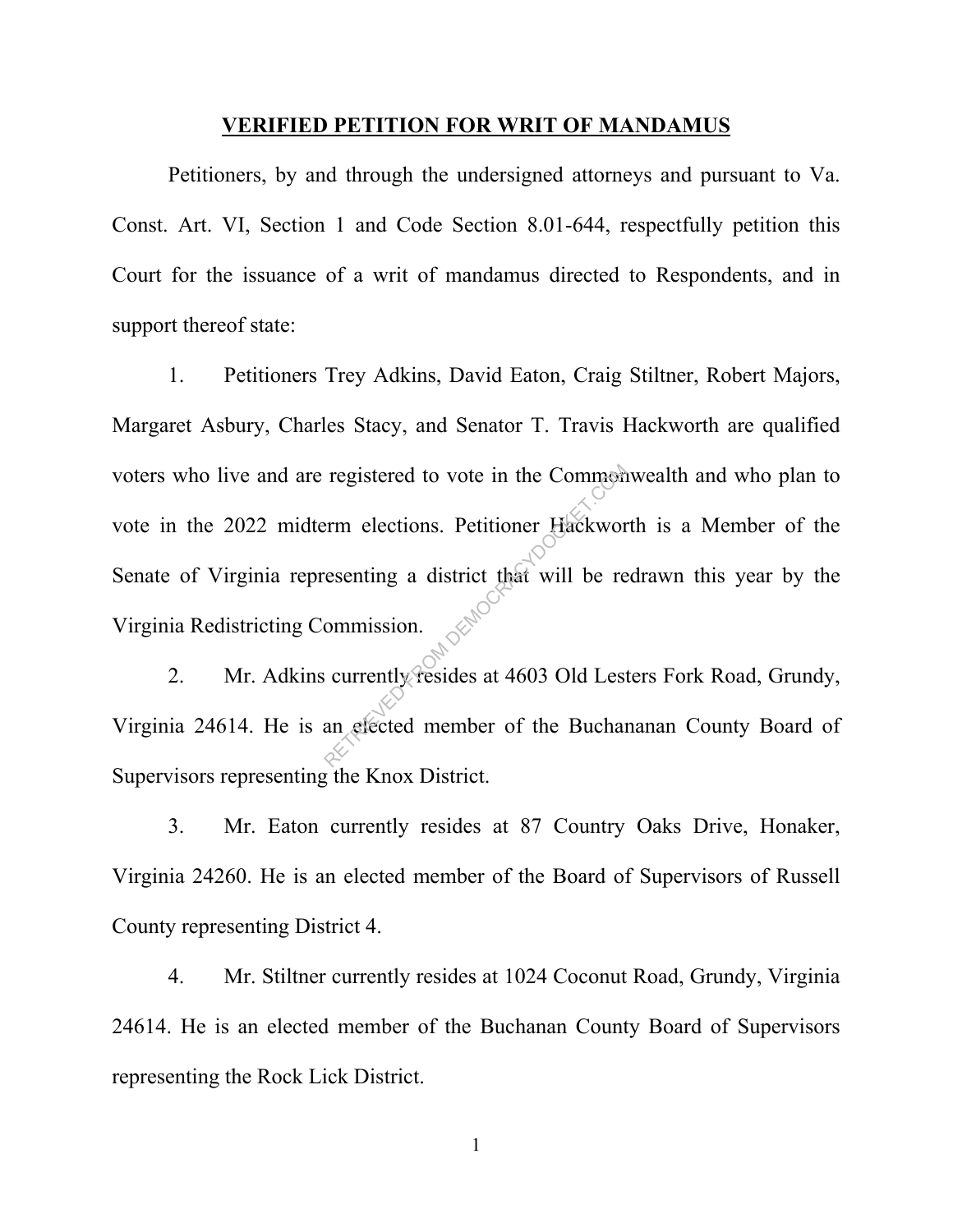5. Ms. Asbury currently resides at 7316 Abb's Valley Road, Bluefield, Virginia 24605. She is an elected member of the Tazewell County Board of Supervisors representing the Northern District.

6. Mr. Majors currently resides at 244 Martin Farm Road, Cedar Bluff, Virginia 24609. He was employed for over twelve years, from November 1998 through February 2011, as a mental health counselor at Keen Mountain Correctional Center in Buchanan County, Virginia and still lives in a state senate district containing five state or federal correctional facilities.

7. Mr. Stacy currently resides at 518 Sable Lane, Bluefield, Virginia 24605. He is an elected member of the Tazewell County Board of Supervisors representing the Eastern District. tate or federal correctional facilities<br>
currently resides at 518 Sable La<br>
d member of the Tagewell Count<br>
District.<br>
Travis Hackworth currently resides<br>
41. He is a Member of the Virginia

8. Senator T. Travis Hackworth currently resides at 300 Laymans Drive, Richlands, Virginia 24641. He is a Member of the Virginia Senate representing the 38th District, which includes five (5) state correctional facilities. Petitioner Hackworth intends to run for reelection in 2023, an election in which he will be competing on a district map drawn by the Commission.

9. Petitioners have been injured by Respondents' implementation of Virginia Code Section 24.2-304.04, which contains a set of statutory criteria that purport to govern the deliberations of the Virginia Redistricting Commission. These criteria were enacted by the General Assembly outside of the constitutional

2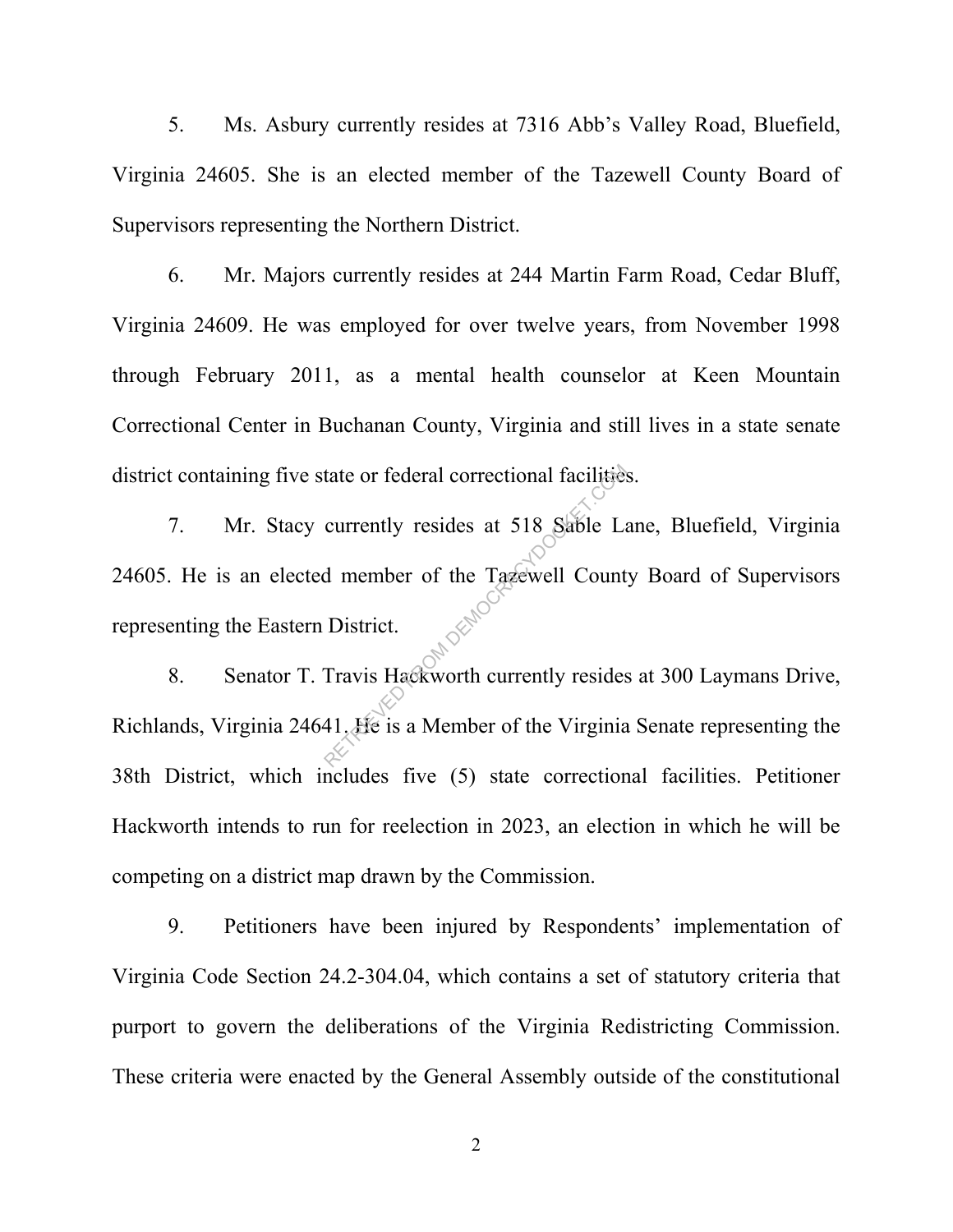amendment process outlined in Va. Const. Art. XII, Section 1, and violate both the antidiscrimination provisions of Article I, Section 11 and the constitutional redistricting criteria contained in Article II, Section 6 of the Virginia Constitution.

10. The United States Census Bureau released 2020 legacy format data on August 12, 2021. Unless this Court clarifies which set of criteria the Virginia Redistricting Commission is legally obligated to follow, the 2021 redistricting process will commence shortly using criteria that violate the state constitution. Accordingly, relief should be awarded by October 1, 2021 to ensure that the 2021 redistricting process is completed using only the criteria contained in Article II, Section 6 of the Virginia Constitution.

11. Petitioners have a clear right to the relief they seek. Respondents have a legal duty to ensure that this and all future decennial redistricting processes are conducted in compliance with the Virginia Constitution. Petitioners have no adequate remedy at law. ald be awarded by October 1, 2021<br>
completed using only the eriteria<br>
a Constitution.<br>
have a clear right to the relief they<br>
and all future decennial re<br>
ce givith the Virginia Constitution

12. Because the 2020 Census data was recently released and the Commission will soon begin drawing new maps, Petitioners request expedited consideration of this petition. Furthermore, because the disposition of the instant petition presents weighty issues that will affect all future decennial redistricting processes in the Commonwealth of Virginia, Petitioners request an opportunity to present oral argument in this matter to the Court.

3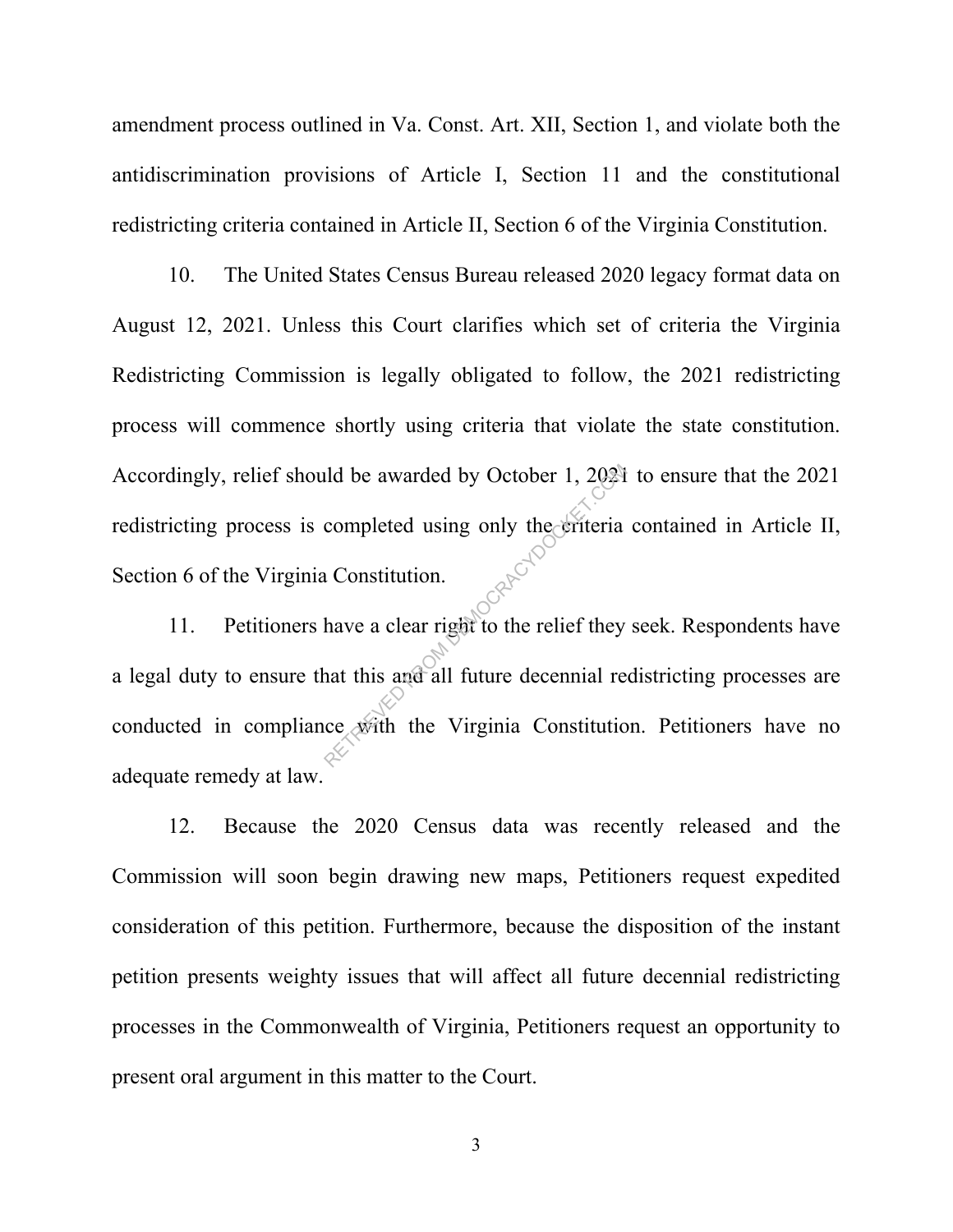WHEREFORE, Petitioners respectfully pray as follows:

That this Court will issue a writ of mandamus:

(a) Commanding the Virginia Redistricting Commission and Members James Abrenio, Greta J. Harris, Brandon Hutchins, Sean S. Kumar, Mackenzie K. Babichenko, Jose A. Feliciano Jr., Richard O. Harrell III, Virginia Trost-Thornton, Sen. George Barker, Sen. Mamie Locke, Del. Delores McQuinn, Del. Marcus Simon, Del. Les Adams, Del. Margaret Ransone, Sen. Ryan McDougle, and Sen. Steve Newman to conduct the 2021 decennial redistricting process "pursuant to Article II, Section 6 of" the Virginia Constitution,  $\mathbb{V}_a$ . Const. Art. II, § A, and to refrain from using any criteria that conflict with that provision;

(b) Commanding the State Board of Elections and Chairman Robert H. Brink, Vice-Chair John O'Bannon, and Secretary Jamilah D. LeCruise to fulfill their statutory duty "to promote election uniformity, legality, and purity," Va. Code § 24.2-103, by only implementing new district maps that comply with the requirements of Article II, Section 6 of the Virginia Constitution; and Nuct the 2021 decennial redistriction<br>
The Virginia Constitution, Va. Constitution<br>
The Virginia Constitution, Va. Constitution<br>
In the State Board of Elections as<br>
C'Bannon, and Secretary Jamilal<br>
Promote election uniform

 (c) Commanding the Department of Elections and Commissioner Christopher E. Piper to fulfill its redistricting-related duties, *see* Va. Code § 24.2- 103.1, by only assigning voters to districts and publishing maps that were prepared in accordance with Article II, Section 6 of the Virginia Constitution.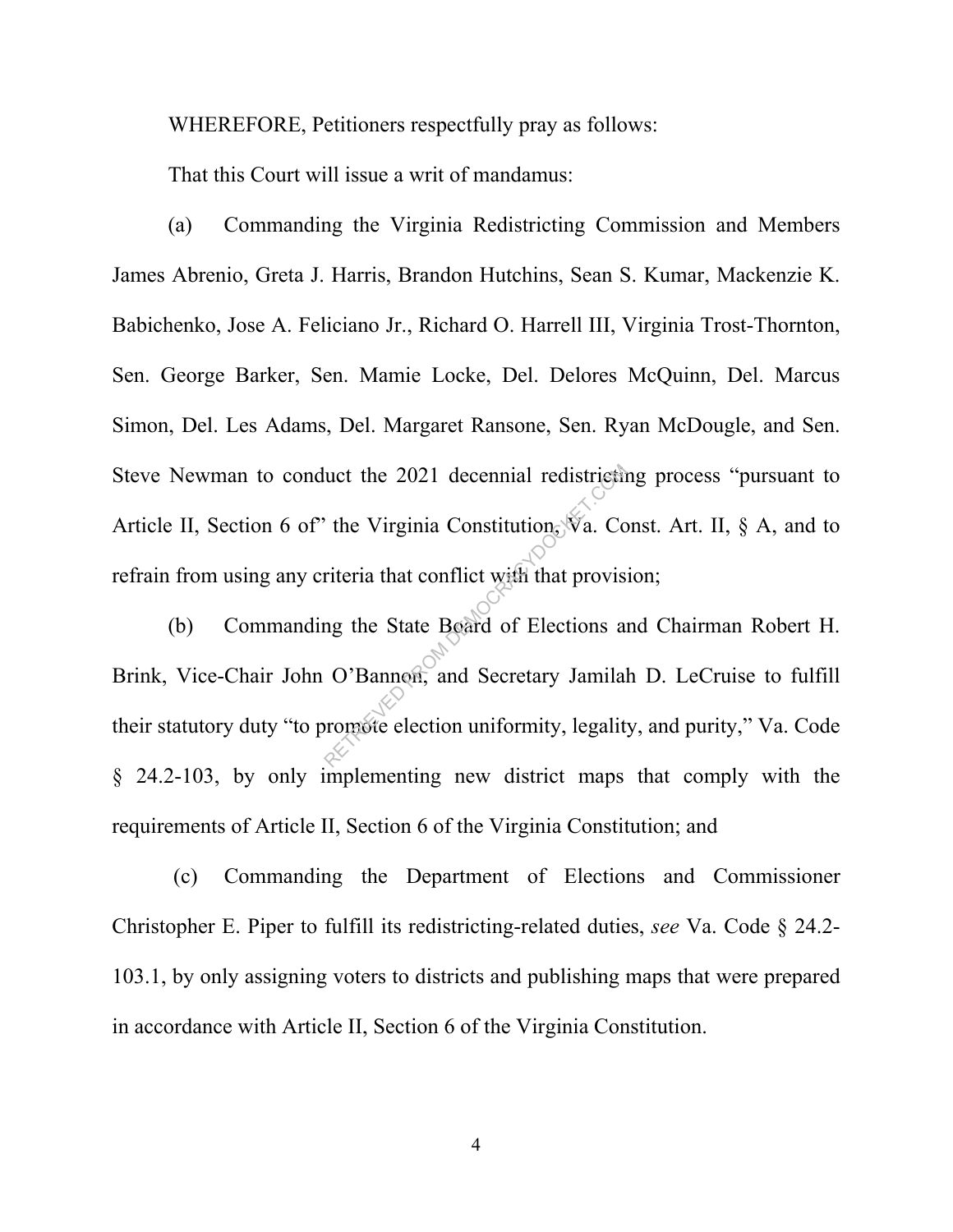#### **MEMORANDUM IN SUPPORT OF VERIFIED PETITION FOR WRIT OF MANDAMUS**

#### **INTRODUCTION**

After years of unsuccessful attempts at redistricting reform, on April 10, 2020, the General Assembly passed and placed before the people of the Commonwealth a proposed constitutional amendment (hereinafter the "2020 Amendment") establishing an independent redistricting commission (the "Commission") empowered to draw congressional and state legislative district maps in all future decennial redistricting cycles. On November 3, 2020, the people of Virginia passed the Amendment by a wide margin, with 65.69% in favor and 34.31% opposed. By approving the 2020 Amendment, the people of Virginia empowered the Commission to exercise complete authority over the creation of redistricting maps in the Commonwealth. mial redistricting cycles. On Novem<br>Amendment by a wide margin, wild<br>proving the 2020 Amendment,<br>ssion to exercise complete author<br>Commonwealth.<br>Lydays after voting to submit the 2

Unfortunately, only days after voting to submit the 2020 Amendment to the voters on the November ballot, the General Assembly approved a second redistricting-related bill—this time with substantially less fanfare. This second bill, House Bill 1255, included a set of standards and criteria (the "Statutory Criteria") that the Commission is ostensibly bound to follow. *See* Va. Code Ann. § 24.2- 304.04. Some of the Statutory Criteria duplicate (and embellish) the constitutional criteria adopted by Virginia voters in November 2020, while others, such as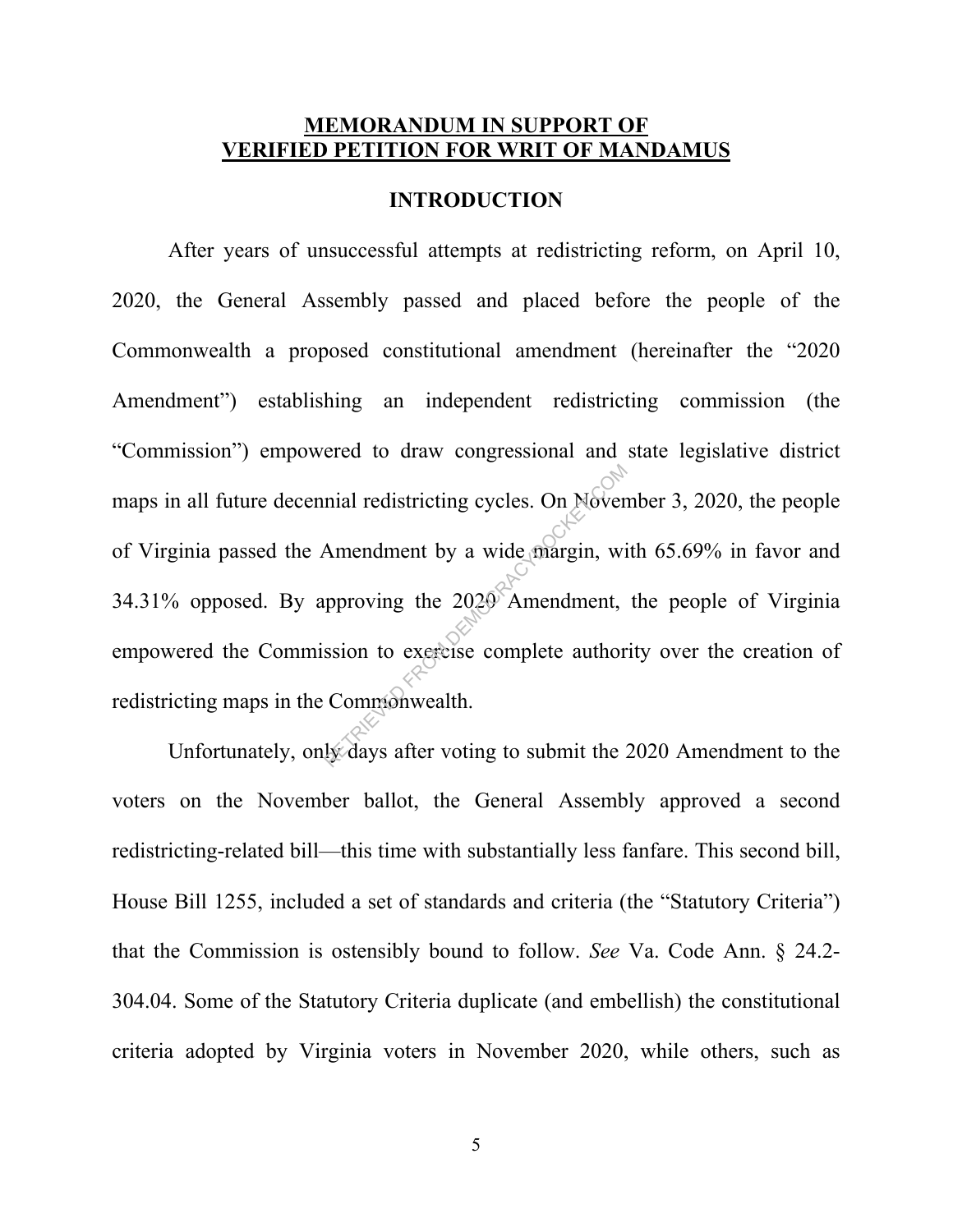Sections 24.2-304.04(3), (4), and (9), directly contradict those requirements. None of the Statutory Criteria were ever voted on or approved by the people.

By passing the Statutory Criteria shortly after submitting the 2020 Amendment to the people, the Virginia General Assembly has deftly clawed back control over the process, pretending to delegate all authority over future redistricting to the Commission while retaining ultimate power in the form of Statutory Criteria designed to achieve a specific outcome. Virginia voters understandably assumed that passage of the 2020 Amendment would end the process of legislators gerrymandering districts for personal, geographic, or partisan advantage. Sadly, thanks to the Statutory Criteria, very little has changed. The General Assembly still controls the redistricting process on the front end by imposing detailed (and unconstitutional) criteria the Commission is legally obligated to follow, and then decides on the back end whether the maps drawn by the Commission under the legislature's direction meet with its approval. While it may look as if the legislature has ceded its redistricting power to the Commission, in reality it has left nothing to chance. Trymandering districts for personal<br>rrymandering districts for personal<br>ss to the Statutory Griteria, very<br>controls the redistricting proces<br>d unconstitutional) criteria the<br>then decides on the back end whe

Petitioners are seven registered Virginia voters—six of whom are state or local elected officials—who supported the 2020 Amendment and support the current independent redistricting commission. They all reside in Southwest Virginia and vote in districts that will be redrawn this year by the Commission.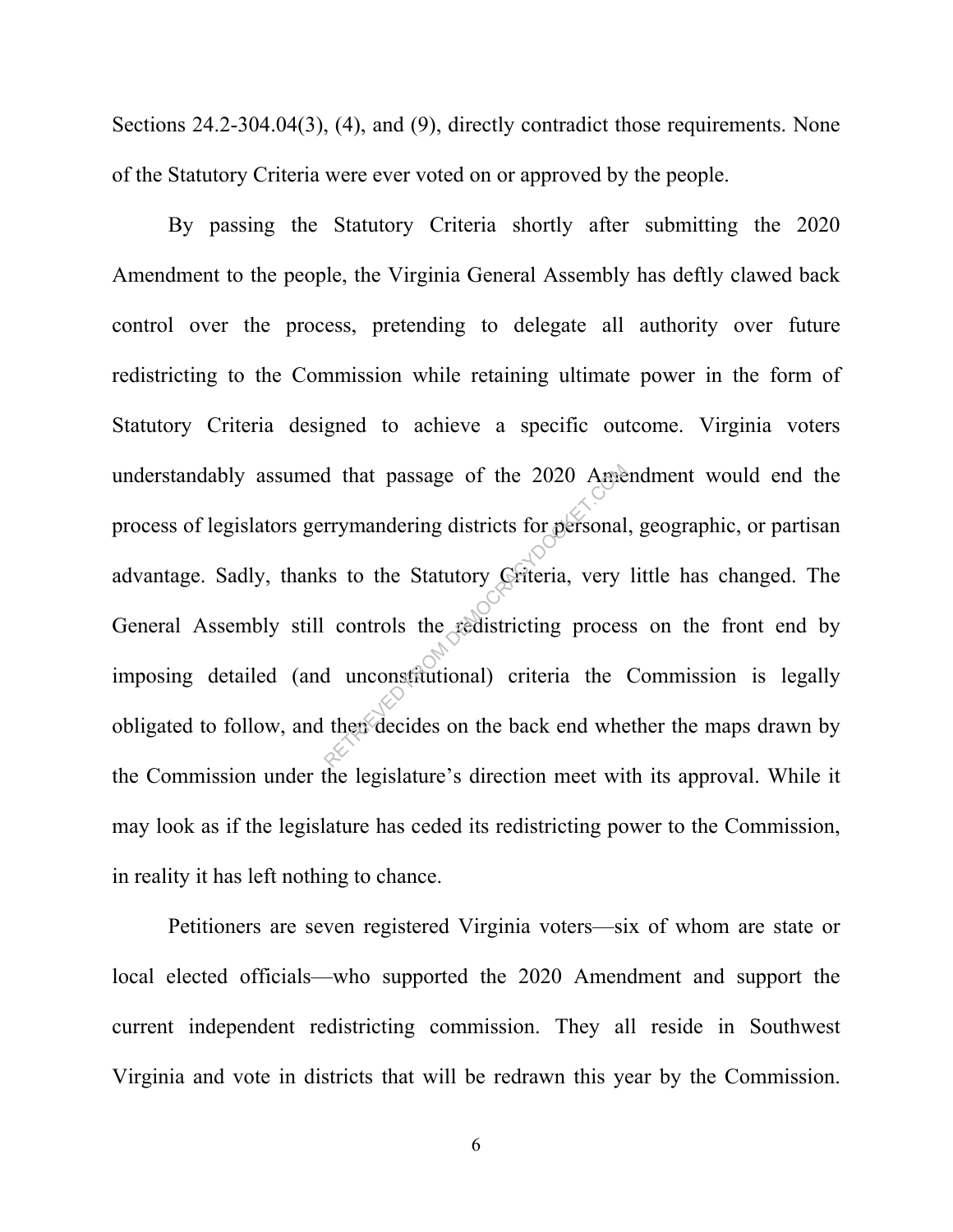Petitioner Hackworth, an incumbent state senator from the 38th District, represents a district that will be redrawn this year by the Commission and in which he intends to compete for reelection. Petitioners reasonably expected that amending the state constitution would have an actual effect: Namely, stripping the state legislature of its redistricting authority to prevent politicians from unfairly manipulating district boundaries to achieve a particular political result. But the General Assembly has prevented the creation of a genuinely independent Commission by its *ultra vires* action. Furthermore, the Statutory Criteria directly threaten Petitioners' individual right to vote by artificially reducing total population counts in their Southwest Virginia districts, thereby depriving them and the Southwest region of political power—and their districts of necessary public resources—while also deliberately diluting the votes of citizens residing in other parts of the Commonwealth. Retaining Statutory Criteria directly threated:<br>
Example in the population computed by depriving them and the South<br>
examed by depriving them and the South<br>
examences—<br>
Example in other parts of the C<br>
iteria are unconstit

The Statutory Criteria are unconstitutional for two separate reasons: First, the Statutory Criteria were unconstitutional on the day they were enacted because the General Assembly, without the consent of the people, bypassed Virginia's constitutional amendment process to impose criteria requiring the Commission to redistrict in a manner that violates the Virginia Constitution's equal population and equal protection requirements, thereby violating Article XII, Section 1, Article II, Section 6, and Article I, Section 11 of the Virginia Constitution, respectively; and Second, the Statutory Criteria adopted by the legislature mandate a blatantly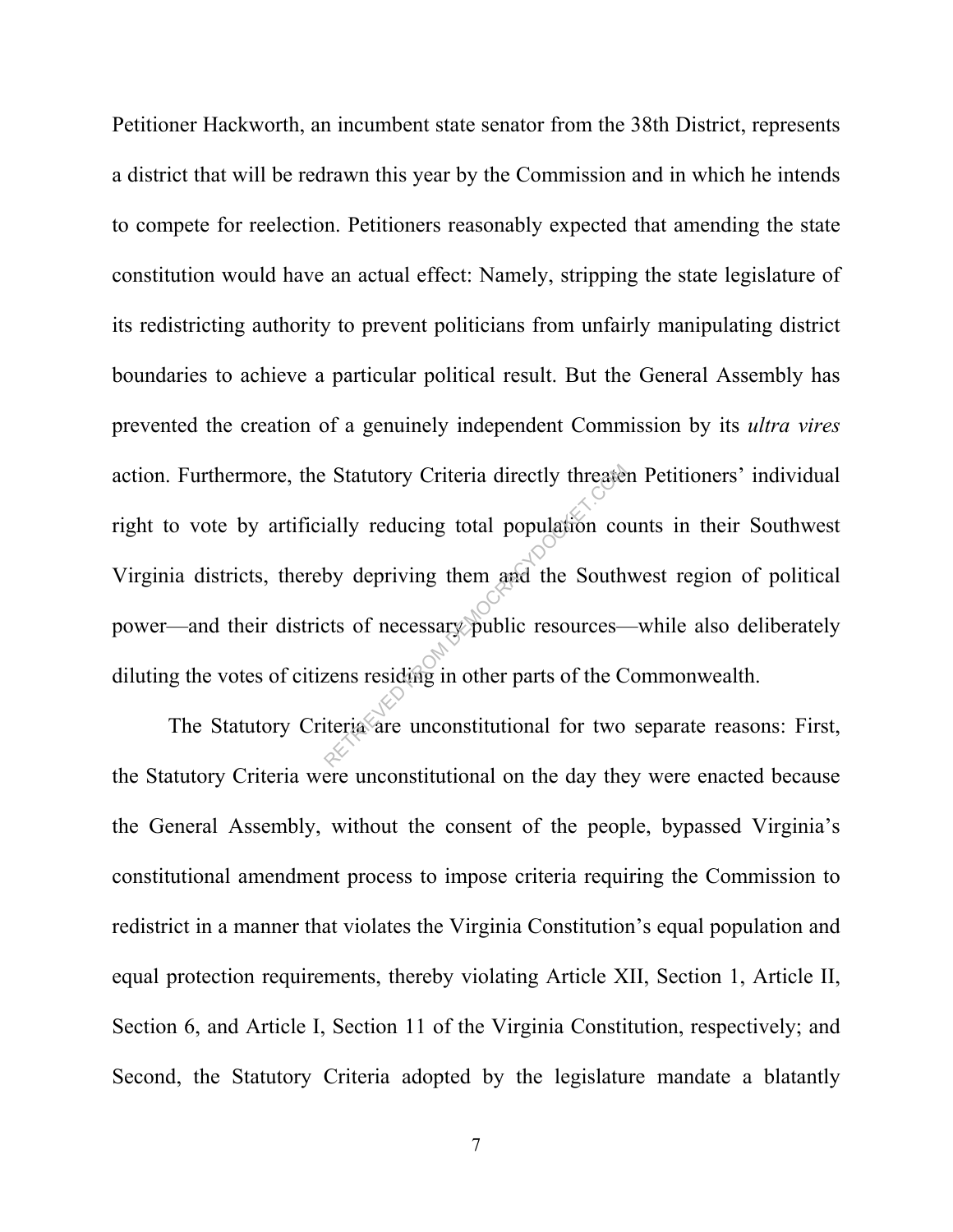unconstitutional result that conflict with the separate redistricting criteria adopted by the people and codified in Article II, Section 6 of the Virginia Constitution.

For all these reasons, Petitioners urge this Court to issue writs of mandamus and prohibition<sup>1</sup> ordering Respondents to adhere only to the redistricting criteria found in Article II, Section 6 of the Virginia Constitution as they commence the 2021 redistricting process. Petitioners also request that the Court permanently enjoin Respondents from implementing the Statutory Criteria to ensure that Respondents in future redistricting cycles will adhere only to the legally sound requirements of the Virginia Constitution.

## **STATEMENT**

 Petitioners support the Commission and the constitutional authority of its members to undertake the first truly nonpartisan, independent redistricting process ever to occur in Virginia's history. However, the General Assembly undermined multiple provisions of the Virginia Constitution when it enacted the Statutory Criteria to severely constrain the Commission. The Respondents in this action are implicated in those violations because they are the governmental entities implementing and enforcing the Statutory Criteria in the 2021 redistricting process. redistricting cycles will adhere on<br>
sTATEMENT<br>
rt the Commission and the consti<br>
the first trufy nonpartisan, independ<br>
ia's distory. However, the Genera

-

<sup>&</sup>lt;sup>1</sup> Petitioners are familiar with Virginia caselaw holding that a writ of prohibition issues from a "superior court[] of common law to the inferior courts, to restrain the latter from excess of jurisdiction." *Burch v. Hardwicke*, 64 Va. 51,58-59 (1873). In the interest of seeking complete relief for their injuries, Petitioners have included a plea for a writ of prohibition based on substantially the same rationale supporting their request for a writ of mandamus.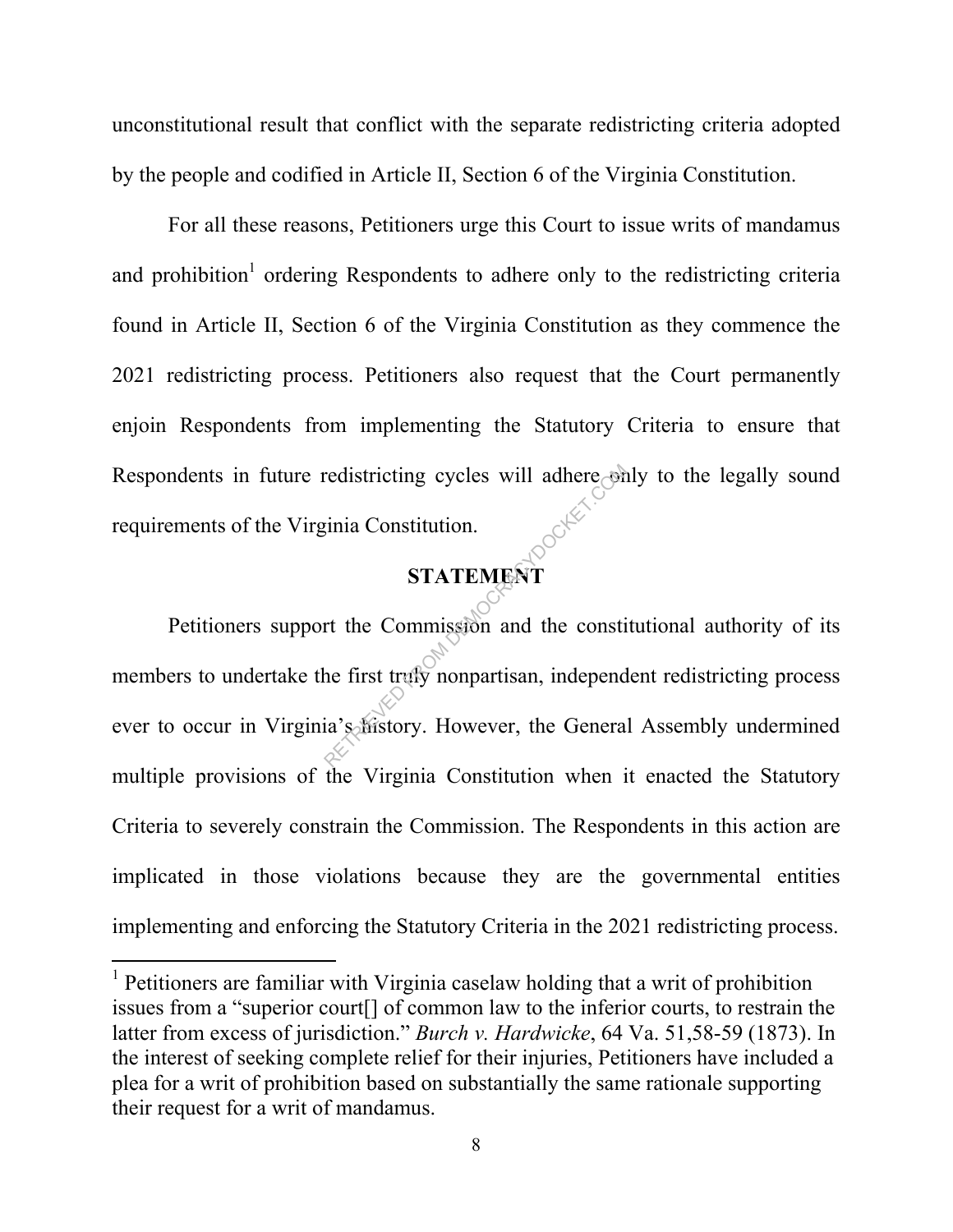Respondents James Abrenio, Greta J. Harris, Brandon Hutchins, Sean S. Kumar, Mackenzie K. Babichenko, Jose A. Feliciano Jr., Richard O. Harrell III, Virginia Trost-Thornton, Sen. George Barker, Sen. Mamie Locke, Del. Delores McQuinn, Del. Marcus Simon, Del. Les Adams, Del. Margaret Ransone, Sen. Ryan McDougle, and Sen. Steve Newman are the members of the Virginia Redistricting Commission and are sued in their official capacities. The Commission is the sixteen-member independent body tasked with conducting all decennial redistricting in Virginia after the adoption of the 2020 Amendment. It is the sole institution vested by the people with authority over congressional and state legislative district map-drawing per Article II, Section A of the Virginia Constitution. That section requires the Commission to "establish<sup>[]</sup> districts . . . pursuant to Article II, Section 6  $\alpha$ <sup>o</sup>the Virginia Constitution (hereinafter the "Constitutional Criteria"). Va. Const. art. II, § A. That duty to redistrict pursuant to the Constitutional Criteria is ministerial and non-discretionary. Respondents are not performing this constitutional duty due to the contrary provisions of the Statutory Criteria, which they are also currently obligated to follow. d by the people with authority over<br>
2-drawing per Article off, Section<br>
on requires the Commission to "Section 6 off" the Virginia Cons<br>
2). Va. Const. art. II, § A. That duty<br>
ria is ministerial and non-discreti

Respondents Robert H. Brink, John O'Bannon, and Jamilah D. LeCruise are the members of the Virginia State Board of Elections and are sued in their official capacities. The State Board is a governmental body tasked by state law with promoting "legality and purity in all elections" and ensuring "that major risks to election integrity are (i) identified and assessed and (ii) addressed as necessary to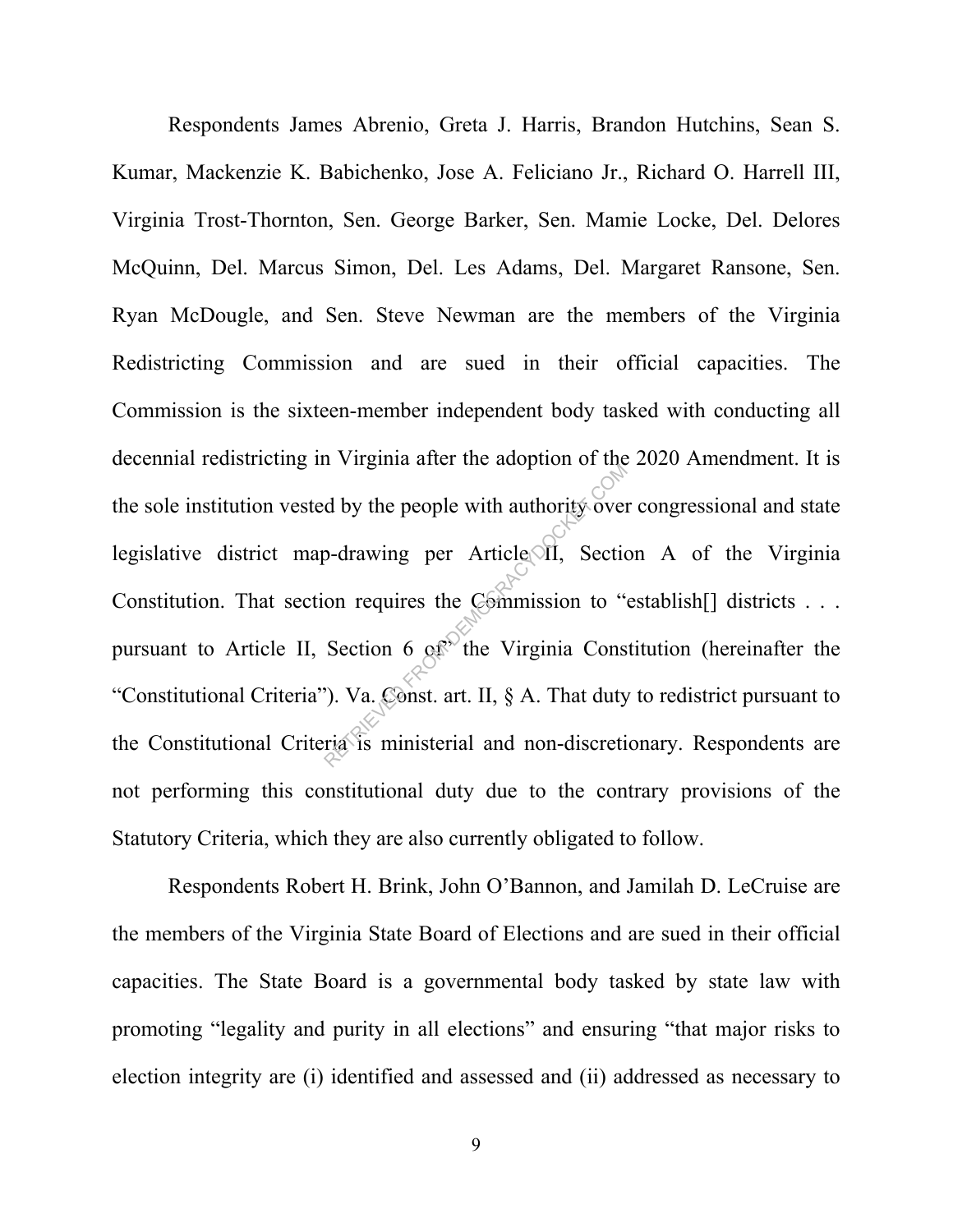promote election uniformity, legality, and purity." Va. Code Ann. § 24.2-103(A). The State Board also oversees the operations of the Department of Elections to ensure that it performs its legal duties. *Id.* These duties are ministerial and nondiscretionary. Respondents are not performing these duties because they are enforcing Statutory Criteria that violate the state constitution.

 Respondent Christopher E. Piper is the Commissioner of the Virginia Department of Elections and is sued in his official capacity. The Department of Elections is a governmental body tasked by state law with assigning voters to the correct congressional and state legislative districts and publicizing on its website the official maps adopted by the Commission. *Id.* § 24.2-103.1. These duties are ministerial and non-discretionary. Respondents are not performing these duties because they are enforcing Statutory Criteria that violate the state constitution. and state legislative districts and pu<br>ed by the Commission *Ta*. § 24.2-<br>cretionary. Respondents are not p<br>ng Statutory Criteria that violate th<br>ure of Respondents to perform the<br>nat Criteria in the 2021 redistricti

 The ongoing failure of Respondents to perform their constitutional duty to enforce the Constitutional Criteria in the 2021 redistricting process ensures that new maps will be drawn using Statutory Criteria that flatly violate the state constitution, thereby artificially reducing the political representation of Petitioners' districts in Southwest Virginia and deliberately diluting votes on the basis of race in other districts statewide. Time is of the essence in preventing the creation of congressional and state legislative districts that are drawn using unconstitutional criteria.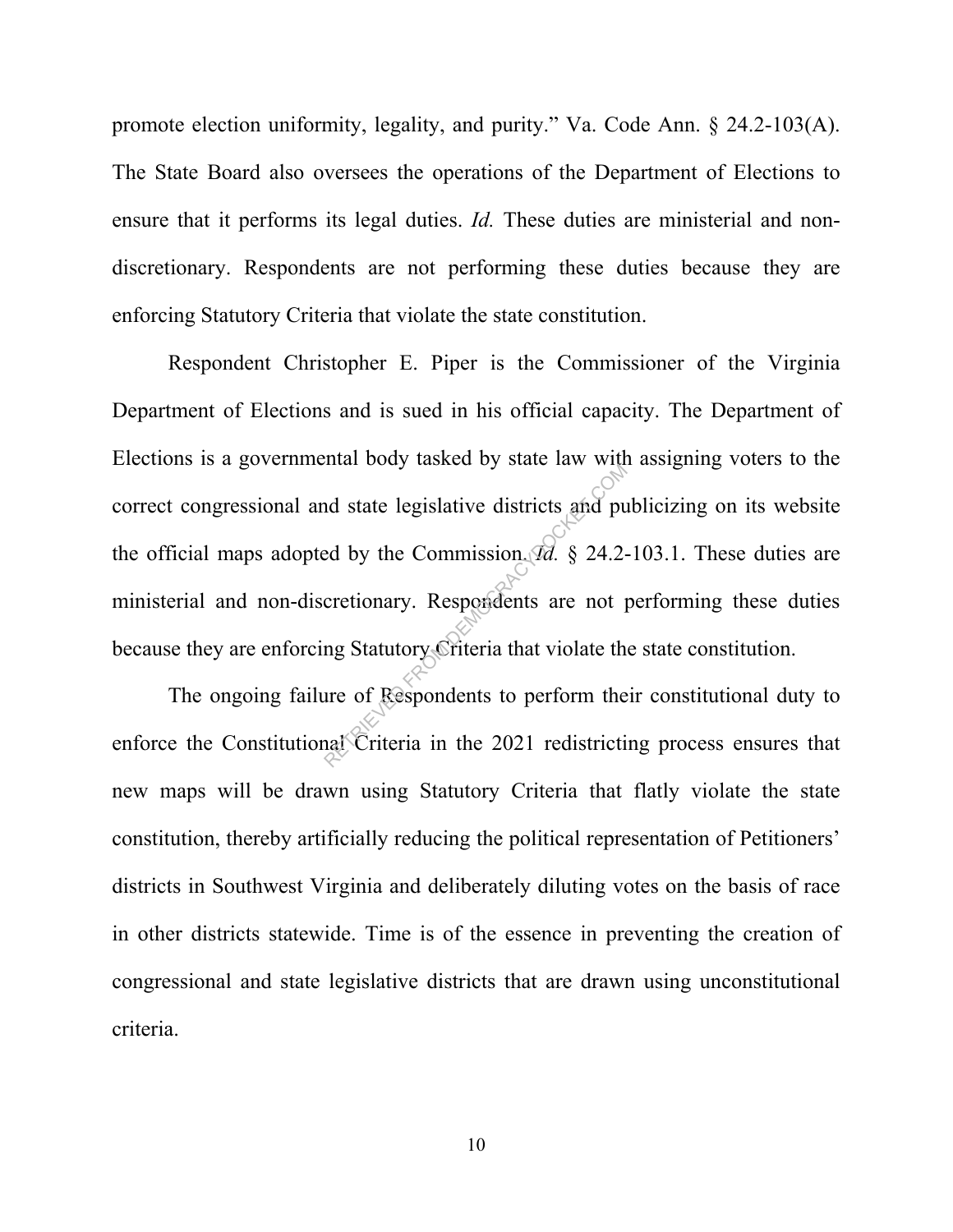#### **ARGUMENT**

#### **I. Petitioners are Entitled to the Issuance of a Writ of Mandamus.**

In order for the Court to grant a writ of mandamus, Petitioners must demonstrate: (1) "a clear right in the petitioner to the relief sought," (2) "a legal duty on the part of the respondent to perform the act which the petitioner seeks to compel," and (3) "no adequate remedy at law." *Bd. of Cnty. Supervisors v. Hylton Enters., Inc.*, 216 Va. 582, 584 (1976). Petitioners can make all three required showings here.

### **A. Petitioners Have a Clear Right to the Relief Sought.**

The Statutory Criteria clearly violate at least three separate provisions of the Virginia Constitution. First, the Statutory Criteria were enacted unilaterally by the General Assembly in violation of the amendment process outlined in Article XII, Section 1 of the Virginia Constitution. Second, the Statutory Criteria violate Article II, Sections 6 and A because they violate Virginia's preexisting equal population requirement through their promotion of prison gerrymandering and conflict with the Constitutional Criteria as amended by Virginia voters in November 2020. Third, the Statutory Criteria require the Commission to discriminate on the basis of race when drawing new districts in violation of the antidiscrimination provision of Article I, Section 11. ers Have a Clear Right to the Ret<br>teria clearly violate at least three senses<br>interior Criteria were enables into the amendment process<br>interiors. Second, the St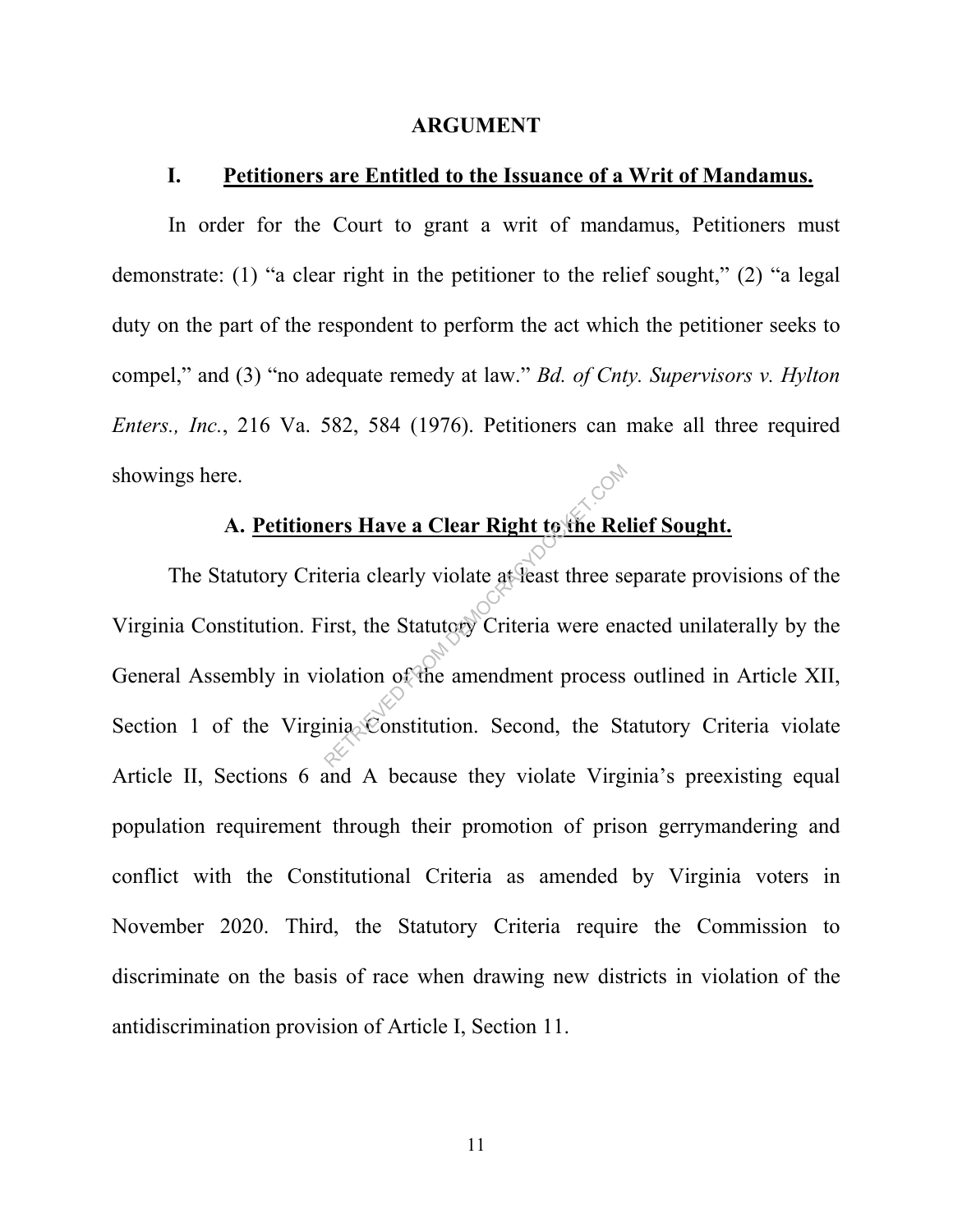Because the Statutory Criteria are unconstitutional, Petitioners have a clear right to a writ directing Respondents to discharge their duties to ensure that new districts are drawn in accordance with the Constitutional Criteria. Allowing the 2021 redistricting process to proceed using the Statutory Criteria injures Petitioners because those criteria were not lawfully approved by the people through the constitutional amendment process and because the districts that Petitioners vote in and that Petitioner Hackworth competes for office in will be unconstitutionally constructed.

## **1. Virginia voters amended the Virginia Constitution both to create an independent redistricting commission and to provide it with criteria to guide its deliberations.**

The Virginia Constitution outlines one—and only one—route for enacting constitutional amendments. Prospective amendments are first proposed in the General Assembly, and then must be "agreed to by a majority of the members" elected to each of the two houses." Va. Const. Art. XII, § 1. Then, "at its first regular session held after the next general election of members of the House of Delegates," the proposed amendment must be approved for a second time by a majority of members in both chambers. *Id.* Only after the proposed amendment has been twice approved by a majority of both chambers of the General Assembly in consecutive legislative sessions is it submitted to the voters for popular approval, at which point it officially becomes law. *Id.* These requirements are not optional. This Representative to a member of the Virginia<br>
riteria to guide its deliberations.<br>
Institution outlines one—and only<br>
ents. Prospective amendments are<br>
then must be "agreed to by a m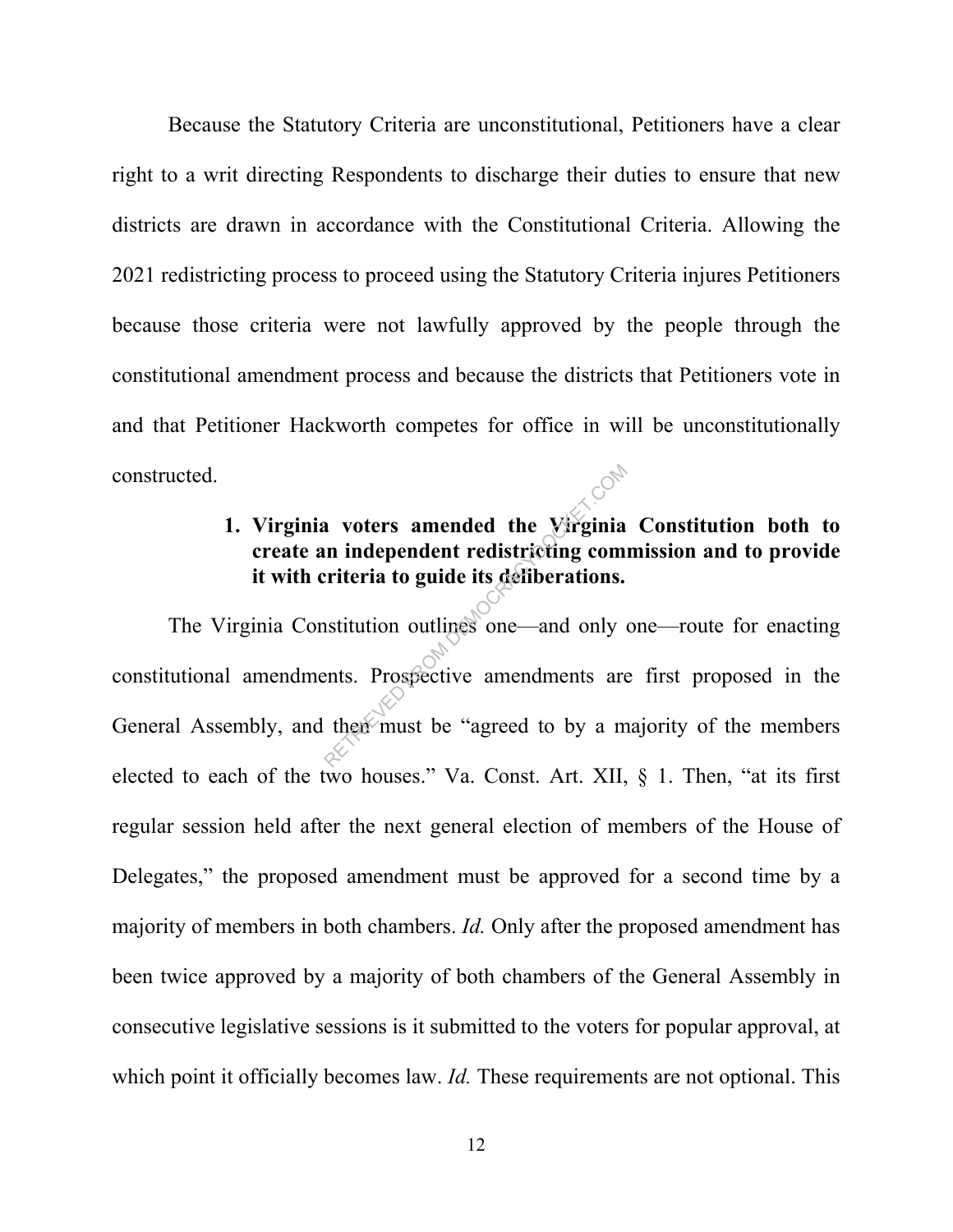Court has held that "strict compliance with these mandatory provisions is required in order that all proposed constitutional amendments shall receive the deliberate consideration and careful scrutiny that they deserve." *Coleman v. Pross*, 219 Va. 143, 154 (1978).

In November 2020, Virginia voters approved the 2020 Amendment by a wide margin, adding one new section to the Virginia Constitution creating an independent redistricting commission and amending a second section to add criteria for the Commission to follow when redistricting.<sup>2</sup> The summary of the proposed amendment provided to voters explained that it "would *shift the responsibility of drawing these election districts* from the General Assembly and the Governor to a bipartisan commission  $\ldots$  ..."<sup>3</sup> The 2020 Amendment was structurally straightforward: one part (Section A) answered the question of *who* would draw future districts, and the other part (Section 6) answered the question of *how* those districts would be drawn. Solven to follow when redistricting<br>provided to voters explained the general of the part of the artisan commission  $\ldots$  ...<sup>3</sup> The vard: one part (Section A) answer cts and the other part (Section 6) a

The new Article II, Section A created the Commission. In relevant part, Section A requires that "[i]n the year 2020 and every ten years thereafter, the Virginia Redistricting Commission [] shall be convened for the purpose of

2 For the precise text of the ballot question approved by Virginia voters, *see* Va., Dep't of Elections, *Proposed Amendments for 2020*, https://www.elections.virginia.gov/proposed-constitutional-amendment-2020/ (attached as Exhibit 1).

 $\overline{a}$ 

 $3$  *Id.* (emphasis added).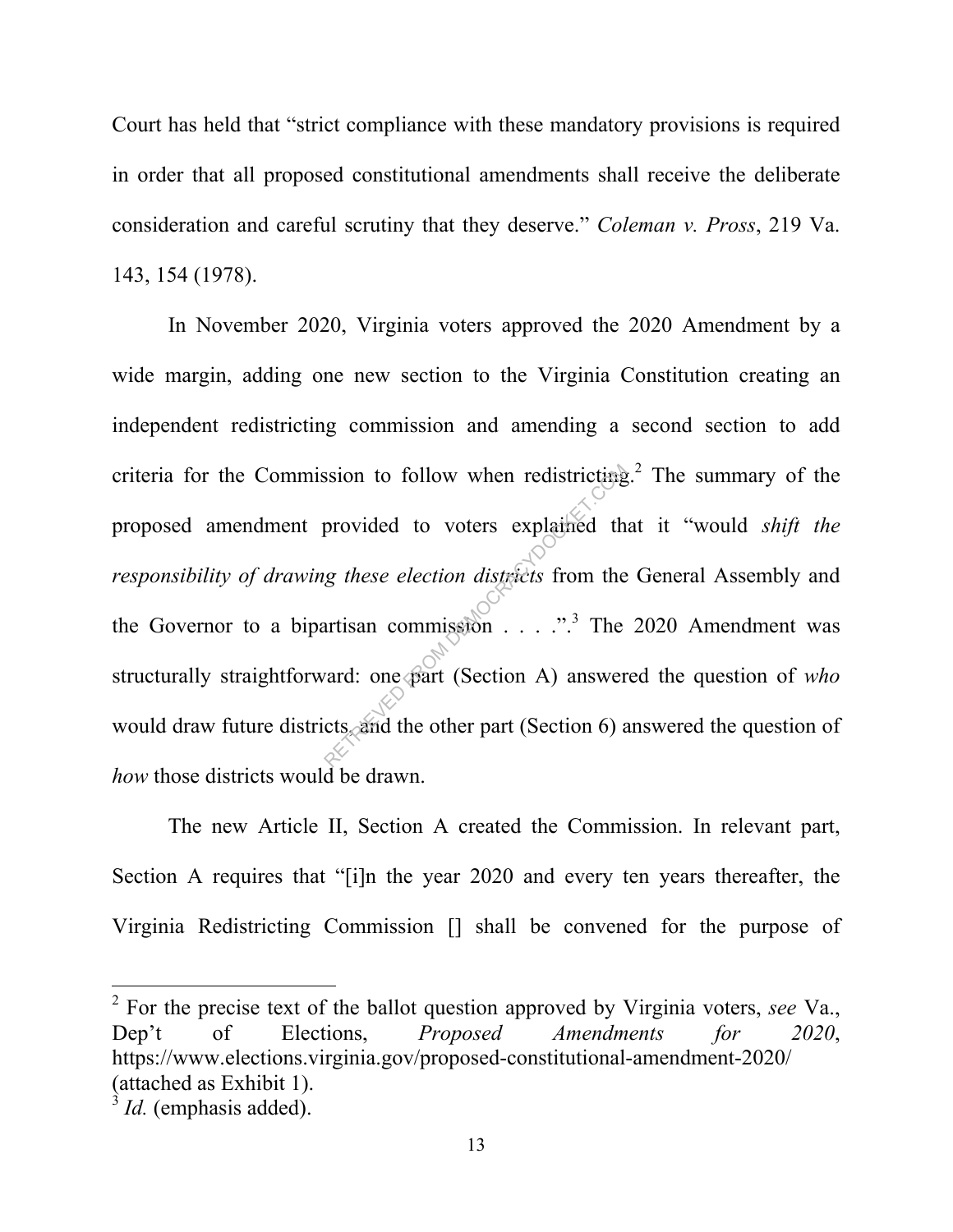establishing districts for the United States House of Representatives and for the Senate and House of Delegates of the General Assembly *pursuant to Article II, Section 6 of this Constitution*." Va. Const. Art. II, § A(a) (emphasis added).

The General Assembly is not entirely absent from Virginia's new redistricting process, but its constitutional role in redistricting is now narrowly circumscribed. Section A gives the General Assembly three distinct tasks related to redistricting: (1) determining the manner in which the Commission's eight citizen commissioners will be selected, including the criteria by which individuals will qualify for selection; (2) for the four leaders of the General Assembly, submitting lists of candidates to fill the citizen commissioner roles; and (3) deciding, by an upor-down vote, whether the maps drawn by the Commission and submitted to the General Assembly will ultimately be adopted. That's it. Notably absent from this short list is the ability to draw maps or any authority over devising the criteria that the Commission uses to draw maps. selected, including the criteria by<br>
) for the four leaders of the General<br>
the citizen commissioner roles; and<br>
the maps drawn by the Commission<br>
ultimately be adopted. That's it. Noted that the maps or any authority over

As made clear by Article II, Section A, the Commission's deliberations are guided by the criteria found in Article II, Section 6—and *only* by those criteria (the "Constitutional Criteria"). The Constitutional Criteria, which were also amended by Virginia voters as part of the 2020 Amendment to add language addressing racial and ethnic fairness, now read in their entirety as follows:

> Every electoral district shall be composed of contiguous and compact territory and shall be so constituted as to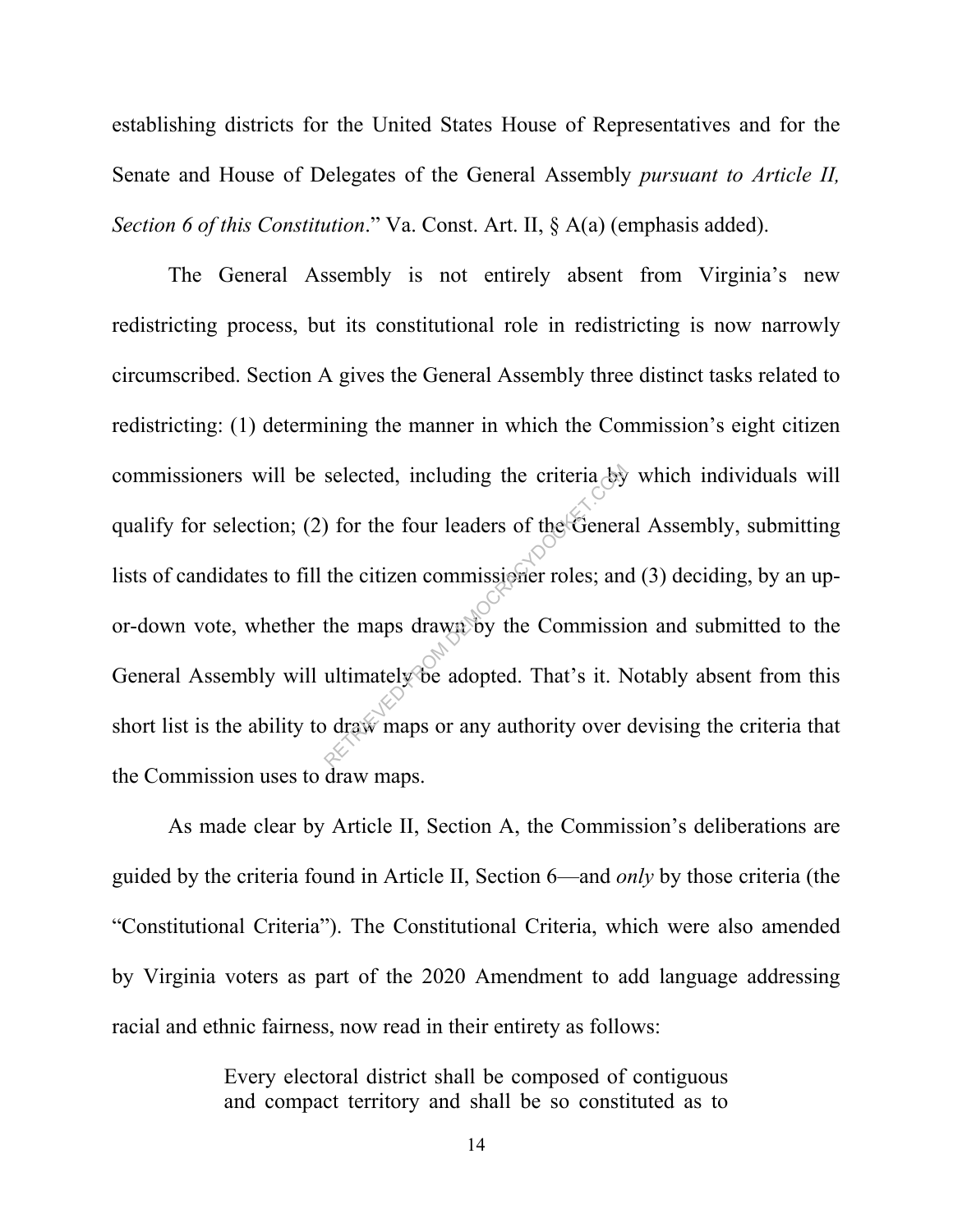give, as nearly as is practicable, representation in proportion to the population of the district. Every electoral district shall be drawn in accordance with the requirements of federal and state laws that address racial and ethnic fairness, including the Equal Protection Clause of the Fourteenth Amendment to the Constitution of the United States and provisions of the Voting Rights Act of 1965, as amended, and judicial decisions interpreting such laws. Districts shall provide, where practicable, opportunities for racial and ethnic communities to elect candidates of their choice.

Va. Const. Art. II, § 6. Virginia's requirement that districts "be so constituted as to give, as nearly as practicable, representation in proportion to the population of the district[,]" which is highly relevant to Petitioners' claims here, predated both the 2020 Amendment *and* the Statutory Criteria.

The Constitutional Criteria also reiterate the familiar requirements of federal voting law by requiring Virginia's future map-drawers to create majority-minority districts "where practicable" to enable racial and ethnic minority groups "to elect candidates of their choice." *Id.* Petitioners do not challenge the Constitutional Criteria in Article II, Section 6—after all, Petitioners and an overwhelming majority of their fellow Virginians supported their adoption. What Petitioners do object to, and what most Virginia voters were likely unaware of when they voted to adopt the 2020 Amendment, is that an alternative set of redistricting criteria were enacted by the General Assembly without ever being submitted to the people for cable, representation in proportion<br>hly relevant to Petitioners' claims<br>ne Statutory Criteria<br>also reflerate the familiar<br>l Criteria also reflerate the familiar<br>Virginia's future map-drawers to d<br>hble''' to enable racial a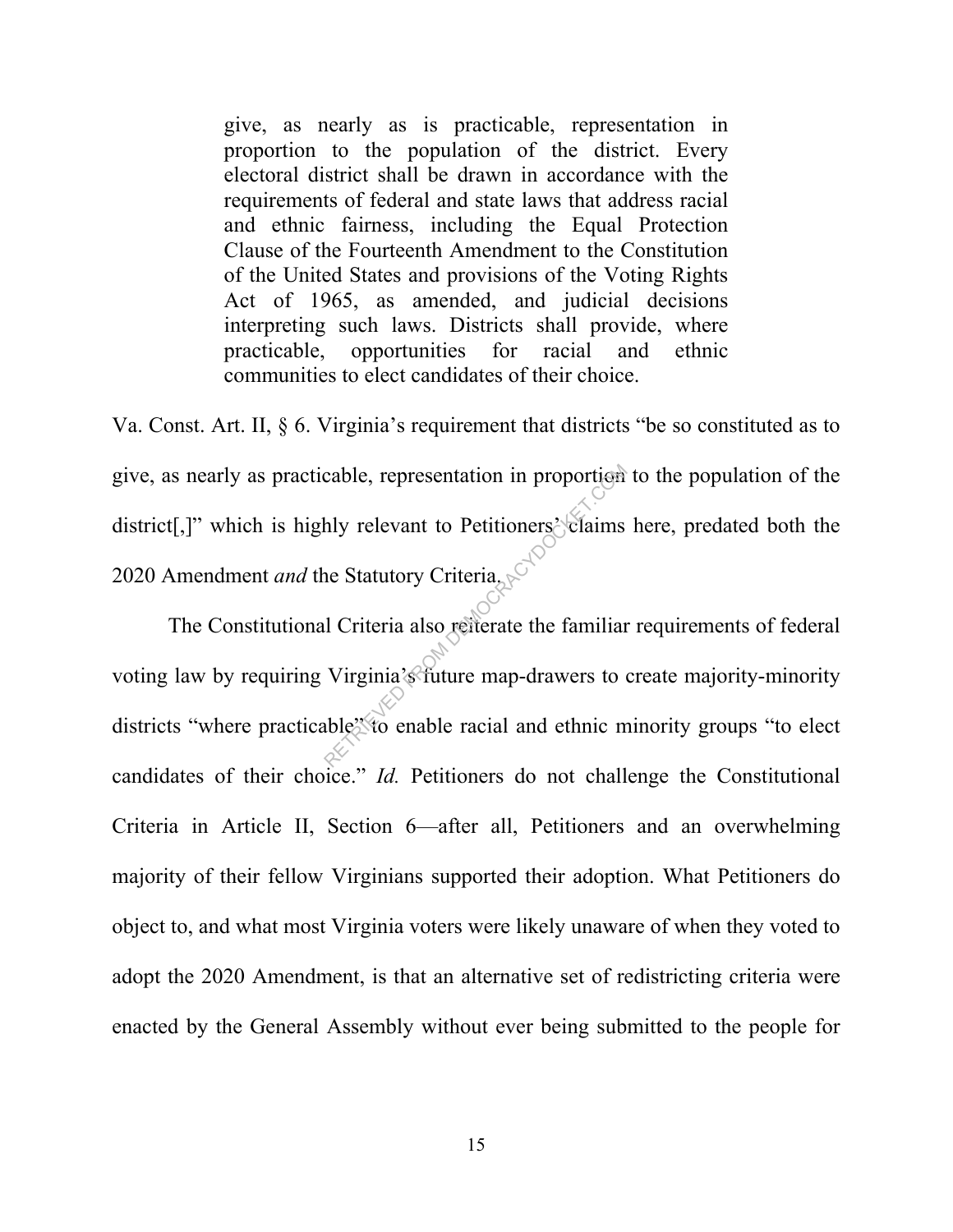approval—criteria that mandate a radically different result. These unconstitutional Statutory Criteria are the basis of the instant challenge.

### **2. The General Assembly enacted an alternate set of redistricting criteria, the Statutory Criteria, that never underwent the constitutional amendment process.**

As evidenced by the 31-point margin by which the 2020 Amendment passed, the proposal to shift redistricting authority from the General Assembly to a new independent redistricting commission was extremely popular among Virginia voters—but not all voters supported the effort. Members of the General Assembly, for instance, many of whom voiced public support for the proposal, were unenthusiastic about the prospect of relinquishing their authority over the redistricting process.<sup>4</sup> It was difficult, however, for Members of the General Assembly to openly oppose the creation of a redistricting commission given favorable public opinion on the matter, so they opted for the next best thing: rather than publicly oppose an amendment that was likely to be approved (or restart the entire process by passing an amendment that contained their preferred criteria), the General Assembly decided instead to simply strip the nascent Commission of its most meaningful power. reflective difficult. Members of<br>the prospect of relinquishing the prospect of relinquishing the<br>interval of a redistrict of a redistrict on the creation of a redistrict<br>of a redistrict of a redistrict of a redistrict of a

-

<sup>4</sup> *See* Daniella Cheslow, *In Virginia, Democrats Urge Voters to Reject Redistricting Reform They Once Backed*, NPR (Oct. 12, 2020), https://www.npr.org/local/305/2020/10/12/922991632/in-virginia-democrats-urgevoters-to-reject-redistricting-reform-they-once-backed (noting that "[l]ast year, Democrats flipped the General Assembly, and now some have changed their stance [on establishing an independent commission]."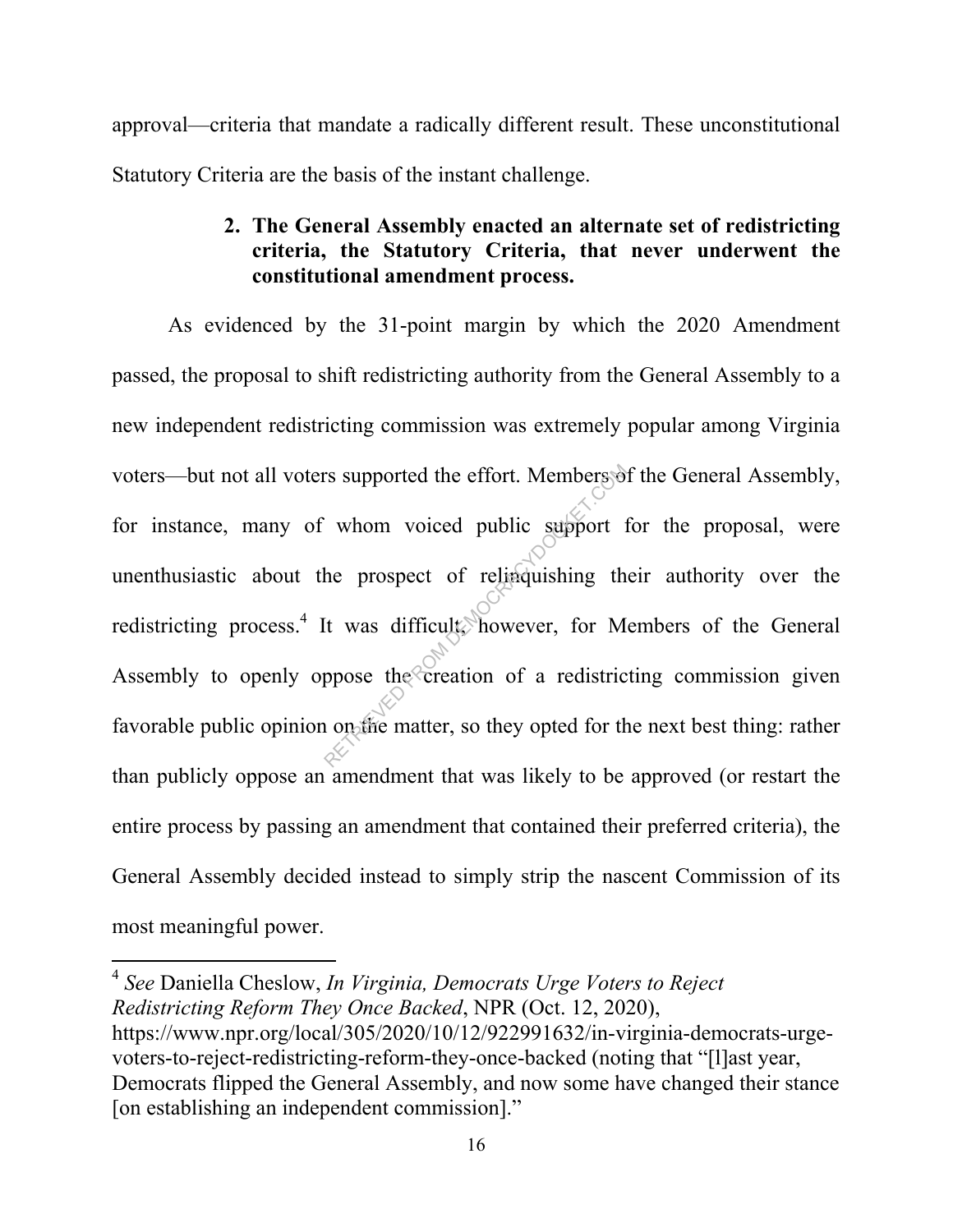The General Assembly's role in the constitutional amendment process can be summed up in a single sentence: each chamber of the legislature must approve a proposed amendment by a majority vote in two consecutive legislative sessions, after which the amendment is submitted to the people for final consideration and approval. With regard to the 2020 Amendment, the General Assembly initially performed its proper constitutional role before deviating wildly from script. The 2020 Amendment was first proposed and approved in the 2019 Regular Session. *See* Acts 2019, cc. 821 and 824). On November 5, 2019, the required intervening General Assembly election was held. On April 10, 2020, the General Assembly completed its role in the constitutional amendment process by formally submitting the 2020 Amendment to the voters for the November ballot. *See* Acts 2020, cc. 1070, 1071, 1196. At this point, the General Assembly's engagement in the amendment process was finished and the 2020 Amendment should not have been subject to further legislative revision. and 824). On November 5, 2019,<br>tion was held. On April 10, 2020,<br>constitutional amendment process<br>o the voters for the November ba<br>this point, the General Assembly<br>is finished and the 2020 Amendment

Nevertheless, immediately after submitting the 2020 Amendment to the voters for popular approval, the General Assembly acted to reclaim the redistricting authority it had just given away. On April 22, 2020, less than two weeks after submitting the 2020 Amendment for popular approval, the General Assembly enacted House Bill 1255. This bill added a new section to the Virginia Code entitled "Standards and criteria for congressional and state legislative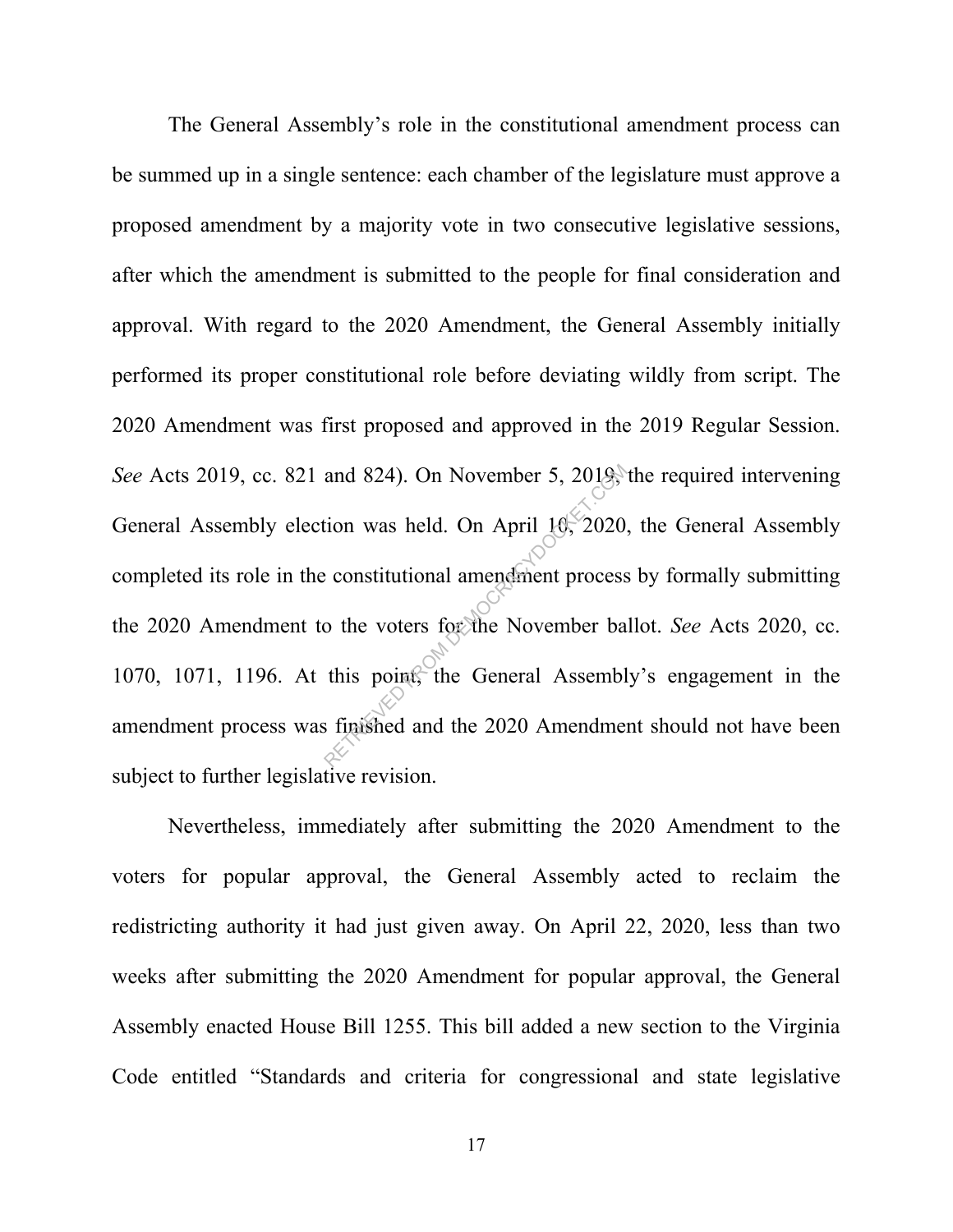districts" that contains the Statutory Criteria challenged here. *See* Va. Code Ann. § 24.2-304.04. House Bill 1255 was not proposed as a constitutional amendment and was never submitted to Virginia voters for their consideration, yet it purported to supersede—and in some cases, contradict—the criteria that actually were popularly approved. To put it simply, the changes wrought by the Statutory Criteria never received "the deliberate consideration and careful scrutiny that they deserve." *Coleman*, 219 Va. at 154.

The Statutory Criteria were hence procedurally invalid on the day they were enacted. While it is perfectly lawful for the General Assembly to promulgate criteria intended to govern future redistricting processes, that criteria *must* be enacted through the proper constitutional channels. After all, "[t]he power to amend or revise in whole or in part the Virginia Constitution resides in the people, *not in the state legislature*." *Staples v. Gilmer*, 183 Va. 613, 623 (1945). The constitutional amendment procedure in Article XII, Section 1 does not appear there by happenstance; "[t]he people of Virginia have placed [Article XII, Section 1] in the Constitution to define the means by which it may be revised and amended." *Id.* And that procedure "must be followed if a valid revision or amendment is to result." *Id.* Expective density in the General Avern future redistricting processes<br>
refectly lawful for the General Avern future redistricting processes<br>
reper constitutional channels. Aft<br>
de or in part the Virginia Constitution<br>
ture

In this case, where the state constitution was lawfully amended to shift authority over the redistricting process, the General Assembly *did* enact criteria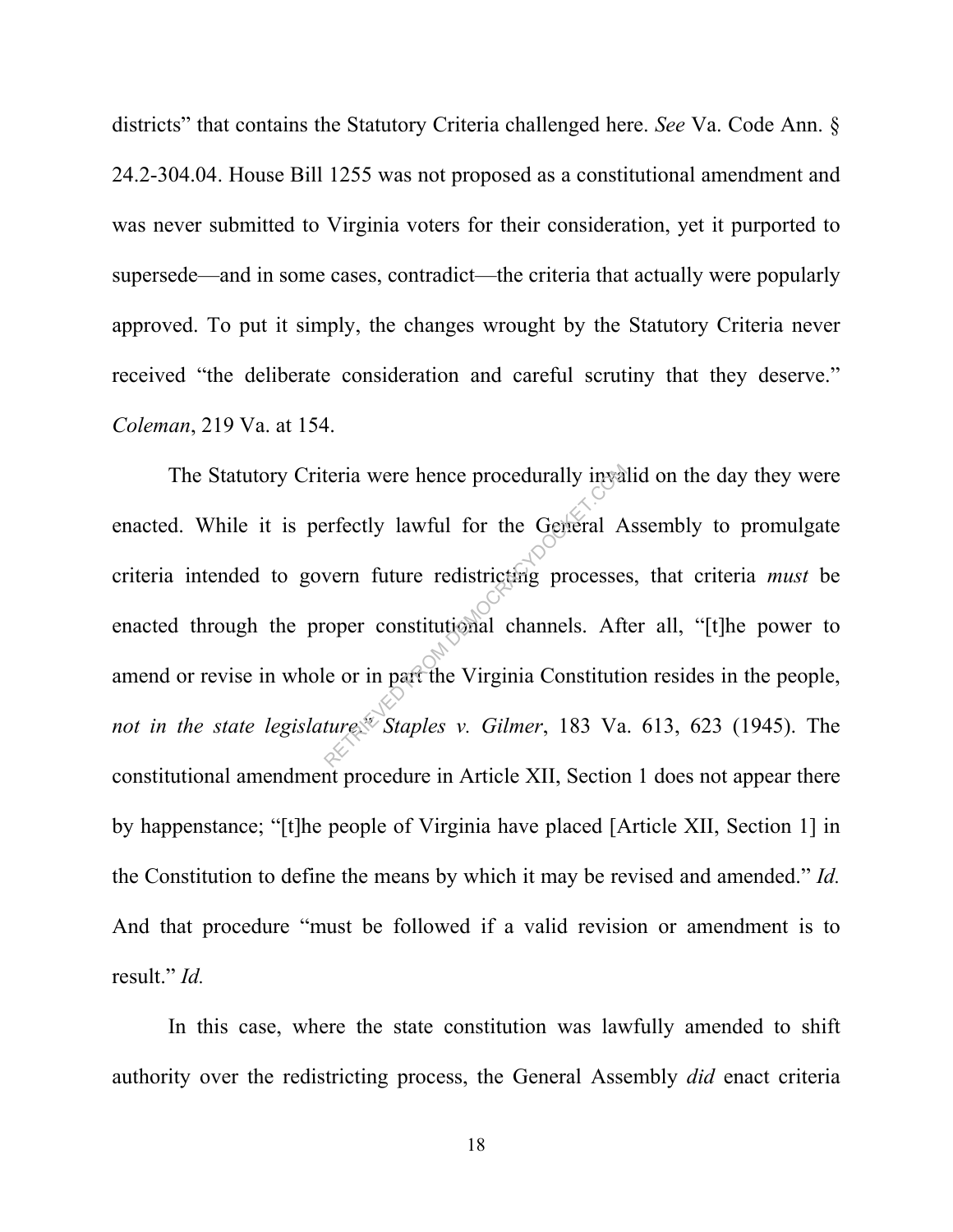which the voters subsequently approved: The Constitutional Criteria found in Article II, Section 6. But the General Assembly *does not* have the authority to continue unilaterally revising an amendment via purely legislative action after it has been submitted for popular approval. To permit such perpetual *ultra vires* action would turn each future constitutional amendment into a Trojan Horse, one which might look innocuous on the ballot but which has been stuffed full of so many substantive legislative changes by the day of its ratification (or even afterwards) that it has been transformed into an entirely different animal.

By the time Virginia voters went to the polls in November 2020, the General Assembly had essentially created a win-win situation. If voters rejected the amendment, which was unlikely, the General Assembly would simply retain the redistricting authority it had always exercised; whereas if voters adopted the amendment, the new commission would be created but it would be robbed from the moment of its birth of any meaningful discretion over drawing districts. The General Assembly could thereby avoid jumping in front of the moving train of redistricting reform because it rested content with the knowledge that it remained in the driver's seat. There is no authority in Virginia law for such a bait-andswitch. Example 11 and the polls of November 11 and the polls of November 11 and the polls of November 11 and the Company of the Company of the Company of the Company of the Company of the company of the company of the company of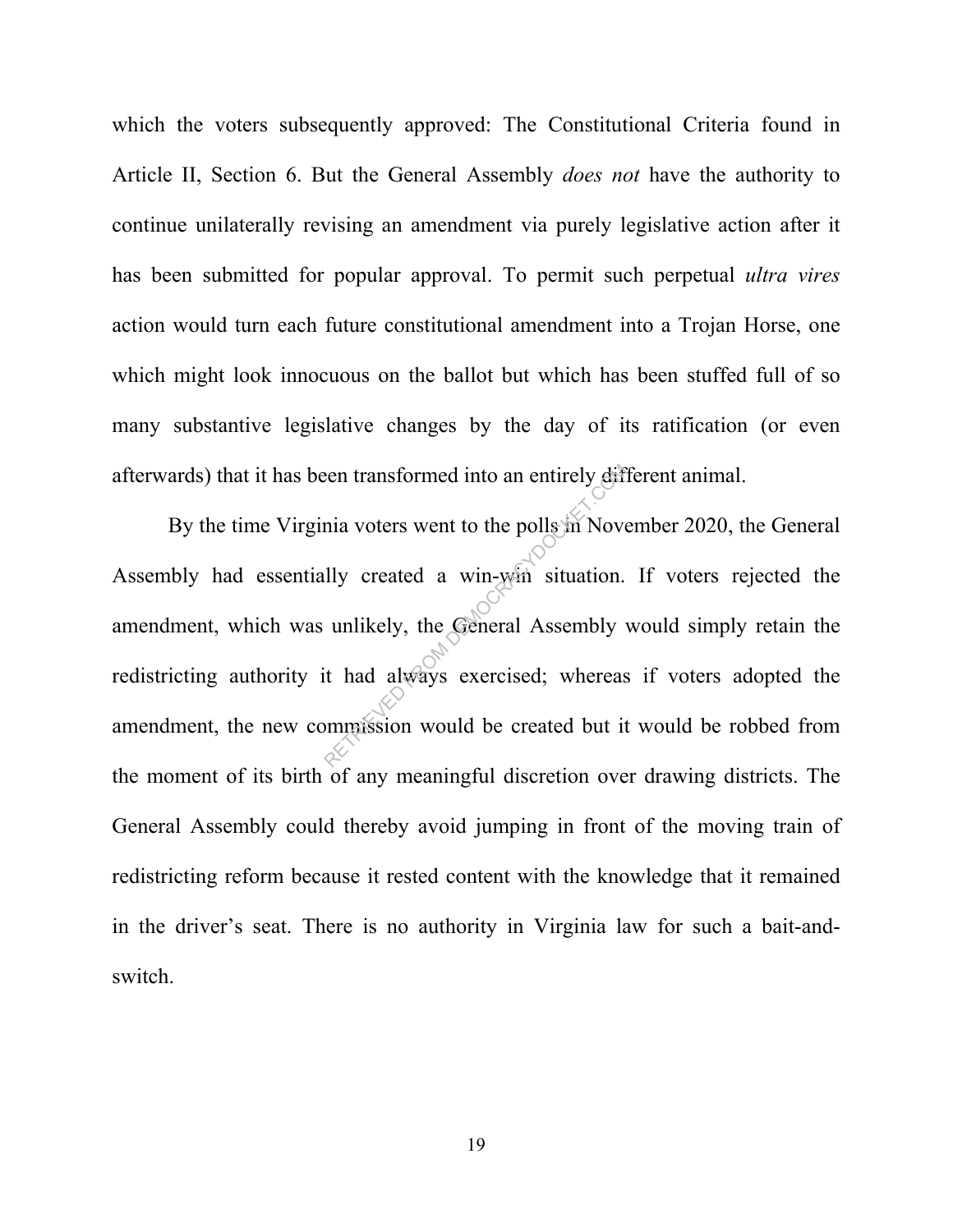### **3. The Statutory Criteria violate Article II, Section 6 and Article I, Section 11 of the Virginia Constitution.**

The Statutory Criteria were not adopted using the Article XII, Section 1 procedure for amending the state constitution, but that is not their only constitutional flaw. While the General Assembly bypassed the sole lawful avenue for constitutional amendment—*i.e.*, popular approval through the amendment process—when it enacted the Statutory Criteria, it did so in service of criteria that supersede and even contradict the plain commands of preexisting equal population and antidiscrimination requirements of the Virginia Constitution, as well as the additional Constitutional Criteria that Virginia voters adopted in November 2020. Hence, in addition to their procedural invalidity, the Statutory Criteria were facially invalid on the day they were enacted because they mandate that the Commission create districts with manifestly unequal populations in violation of Article II, Section 6, discriminate upon the basis of race in violation of Article I, Section 11, and were then rendered further invalid when voters adopted the Constitutional Criteria concerning racial and ethnic fairness in November 2020. requirements of the Virginia Constant Constant Constant Constant Constant Constant Constant Constant Constant Constant Constant Constant Constant Constant Constant Constant Constant Constant Constant Constant Constant Cons

Even before voters amended the Virginia Constitution in 2020, it required that all districts "be so constituted as to give, as nearly as is practicable, representation in proportion to the equal population of the district." Va. Const. Art. II, § 6. This is not solely a command of the state constitution; the U.S. Supreme Court has also held that the federal Equal Protection Clause requires states to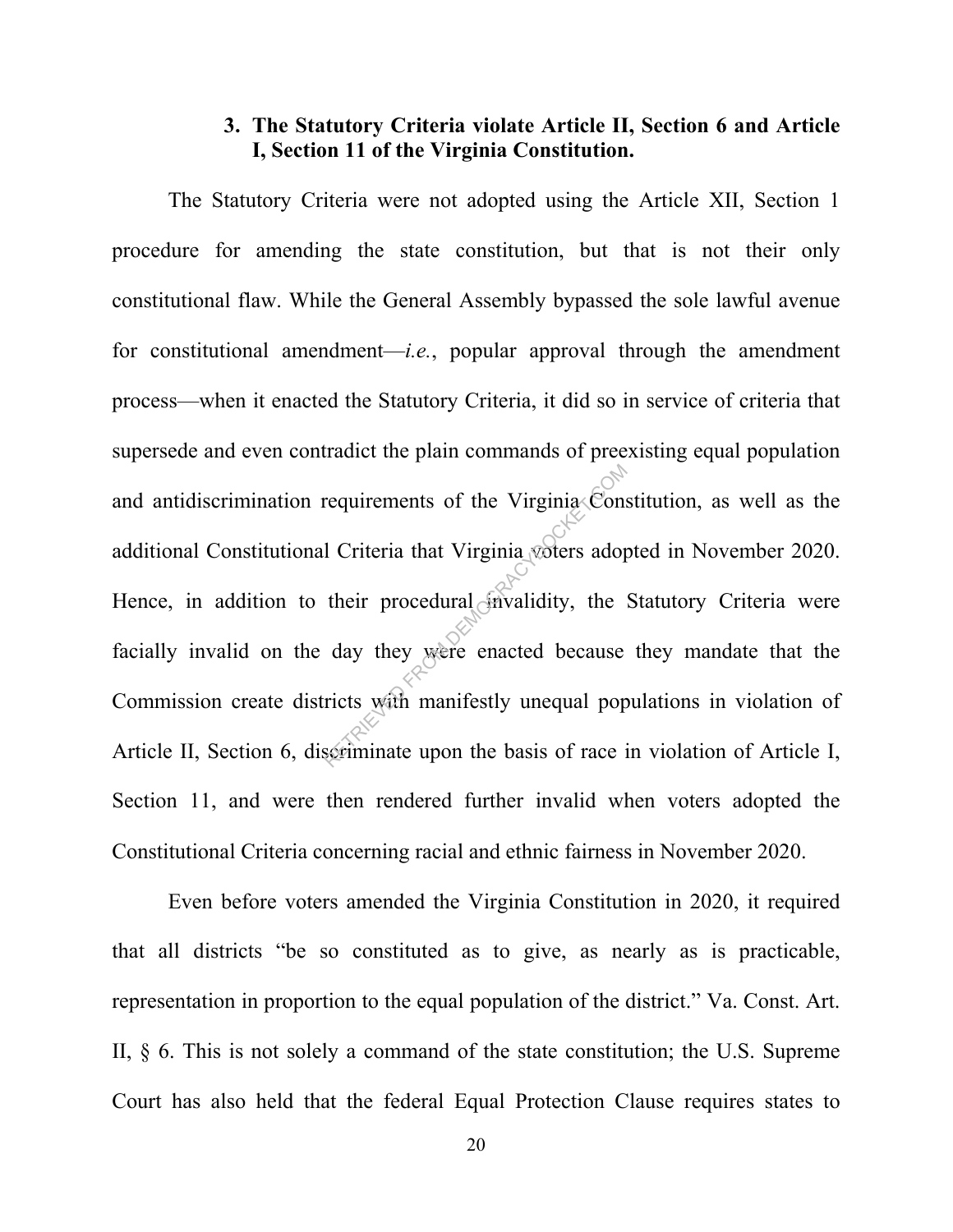"make an honest and good faith effort to construct districts, in both houses of its legislature, as nearly of equal population as is practicable." *Reynolds v. Sims*, 377 U.S. 533, 577 (1964).

Article I, Section 11 operates as a state antidiscrimination clause, functionally equivalent to the federal Equal Protection Clause. It mandates that "the right to be free from any governmental discrimination on the basis of religious conviction, race, color, sex, or national origin shall not be abridged . . . ." This Court has interpreted this provision as "no broader than the equal protection clause of the Fourteenth Amendment to the Constitution of the United States." *Archer v. Mayes*, 213 Va. 633, 638 (1973). The standard for assessing an equal protection violation under the federal constitution applies even in cases such as this that present no federal claim. *See Wilkins v. West*, 264 Va. 447, 467 (2002). is provision as "no broader than the<br>dment to the Constitution of the L<br>38 (1973). The standard for assess<br>eral constitution applies even in<br>. See Wilkins v. West, 264 Va. 447,

Article II, Section A mandates that the Commission draw districts pursuant to the criteria contained in Section 6. As part of the 2020 Amendment, voters also amended Section 6 to add a requirement that every district "be drawn in accordance with the requirements of federal and state laws that address racial and ethnic fairness," mentioning in particular the Fourteenth Amendment to the U.S. Constitution and the Voting Rights Act. Va. Const. Art. II, § 6. The Statutory Criteria, however, do not count as such a source of law, both because of the unconstitutional process by which they were enacted and because of their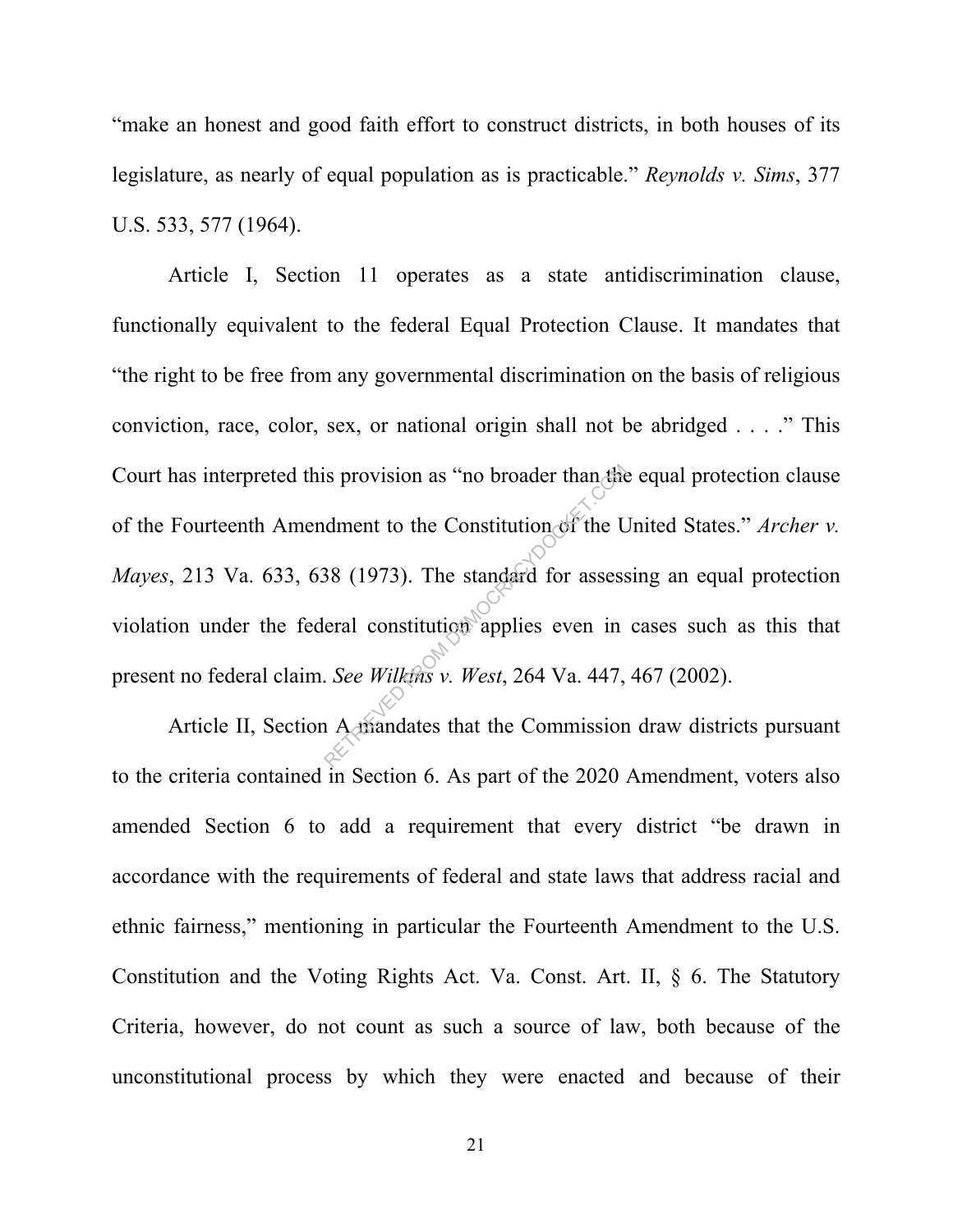substantive discriminatory content. Sections 24.2-304.04(3), (4), and (5) of the Code affirmatively further an *unfair* result with regard to minority voting power, while Sections 24.2-304.04(8) and (9) (and the parallel prison gerrymandering statute at Section 24.2-314) have nothing to do with racial or ethnic fairness at all and everything to do with creating districts of *unequal* population. Even seemingly benign provisions that mimic requirements found in the Constitutional Criteria, such as Sections 24.2-304.04(6) and (7), add additional interpretive gloss not derived from the state constitution.

Section 24.2-304.04(9) doesn't attempt to hide the ball; it affirmatively requires the Commission to redistribute persons in a manner that will result in districts with blatantly unequal population counts. This unconstitutional requirement has a particular impact on Petitioners in this action, all of whom reside within districts located in Southwest Virginia. That provision requires "[p]ersons incarcerated in a federal, state, or local correctional facility" to be counted for redistricting purposes "in the locality of their address at the time of incarceration." Va. Code Ann. § 24.2-304.04(9). In other words, the Statutory Criteria demand that incarcerated persons be counted for redistricting persons somewhere other than the place where they are actually incarcerated. Solution.<br>
Returnation of the set of the term of the set of the term of the term of the term of the term of the units.<br>
That impact on Petitioners in this admits are solutioned by the set of the set of the set of the set o

Although incarcerated felons do not vote in Virginia, Section 24.2-304.04(9) will still succeed in "unpacking" the population of districts in which prisons are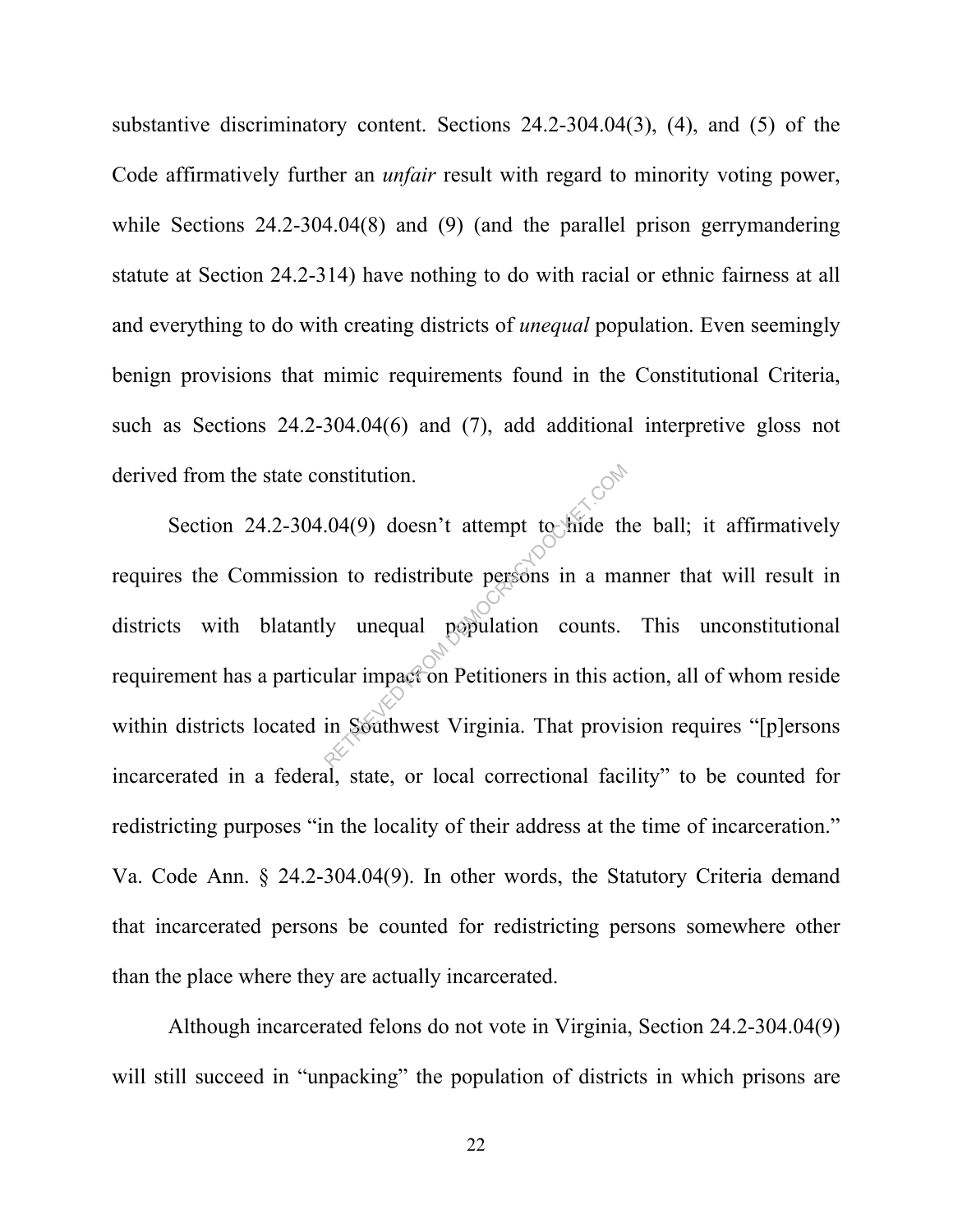located and thereby reduce the voting power and representation of permanent residents of such districts such as Petitioners. Virginia prisons are typically located in rural districts with greater Republican voting strength, particularly in the Southside and Southwest regions of the Commonwealth in which Petitioners are voting permanent residents (and, in Petitioner Hackworth's case, an elected state senator).<sup>5</sup> The people like Petitioners who reside in these communities often expend substantial local resources to support their local correctional facilities including use of the local utility infrastructure (power, water, sewer) and healthcare infrastructure (such as local doctors, hospitals, and emergency rooms). Artificially reducing the populations of these areas to reassign their non-voting populations to other parts of the Commonwealth creates real and significant funding and planning problems for Petitioners' rural communities. The General Assembly has thereby advanced a legal fiction— $i.e.$ , the fiction that incarcerated persons live somewhere other than the place they actually reside—that will have real-world consequences for Petitioners and the communities they live in and represent. Petitioners will still bear all of the responsibility to care for the people in their prisons, without any of the political representation they would otherwise be entitled to receive. In utility infrastructure (power, water<br>
ocal doctors, hospitals, and emerge<br>
s of these areas to reassign their no<br>
nonwealth creates real and significa<br>
s' rural communities. The Genera<br>
i.e., the fiction that incarcerat

 $\overline{a}$ 

<sup>5</sup> *See Virginia Prison Facilities*, available at:

https://www.google.com/maps/d/u/0/viewer?msa=0&mid=1mx4YinSW8TrfOxCx xQbUB9\_xaGk&ll=37.51521043292835%2C-79.592327&z=7.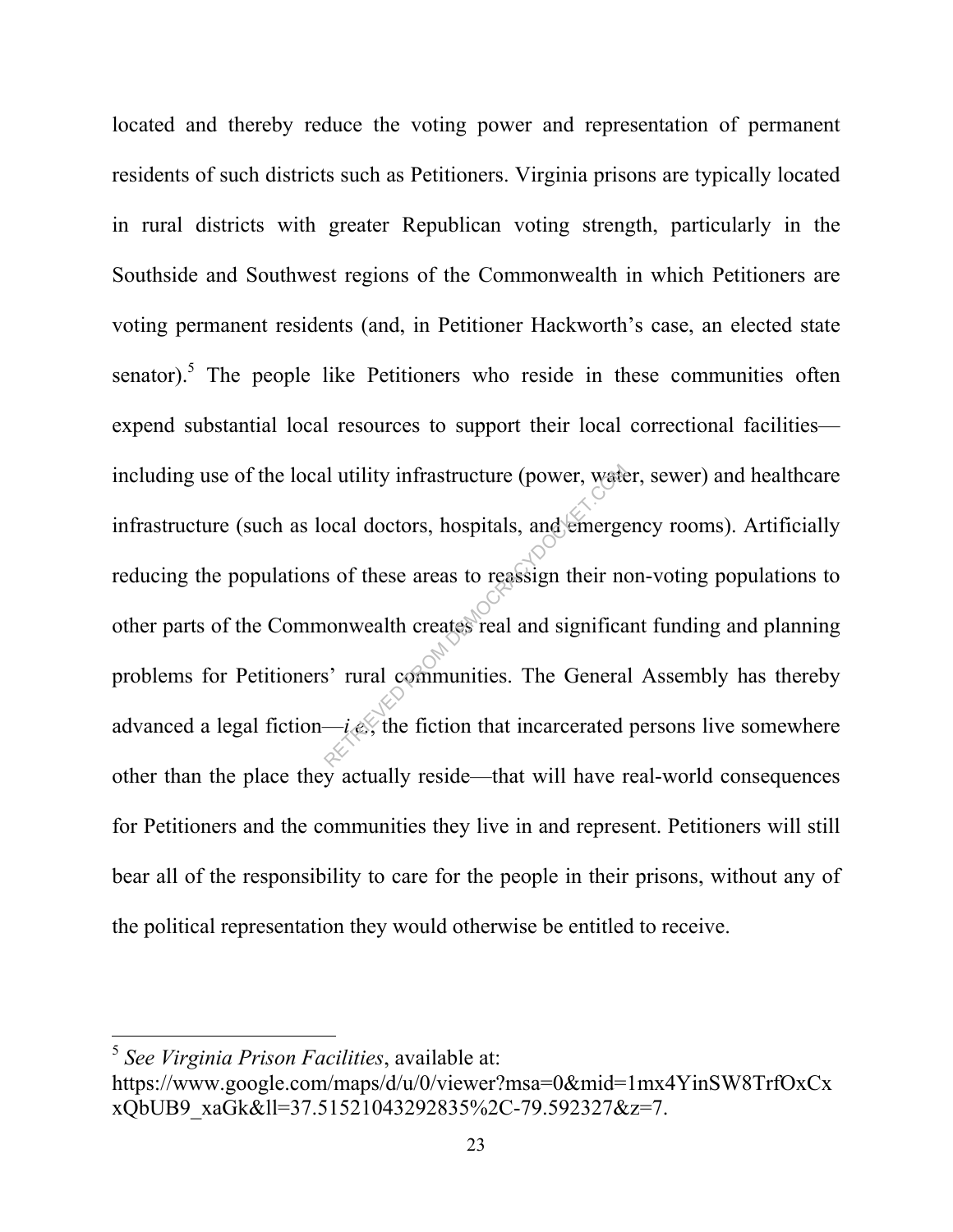Section 24.2-304.04(3) of the Statutory Criteria contains language that allegedly protects against vote dilution in a manner mirroring Section 2 of the federal Voting Rights Act. Buried within this provision, however, is the standard that must be used to establish a violation:

> A violation of this subdivision is established if, on the basis of the totality of the circumstances, it is shown that districts were drawn in such a way that members of a racial or language minority group are dispersed into districts in which they constitute an *ineffective minority* of voters or are concentrated into districts where they constitute an *excessive majority*.

Va. Code Ann. § 24.2-304.04(3) (emphasis added). This standard works in conjunction with the following section, which mandates that "[d]istricts shall be drawn to give racial and language minorities an equal opportunity to participate in the political process and shall not dilute or diminish their ability to elect candidates of their choice either alone *or in coalition with others*." *Id.* § 24.2-304.04(4) (emphasis added). The key terms "ineffective minority" and "excessive majority" were left undefined by the General Assembly. m excessive majority.<br>
2-304.04(3) (emphasis added). T<br>
Ilowing section, which mandates<br>
I language minorities an equal opperable shall not dilute or diminish their a<br>
alone or in coalition with others

This language goes further than the federal Voting Rights Act—and U.S. Supreme Court cases interpreting it—which is itself legislation designed to achieve the goals of the Fourteenth and Fifteenth Amendments. As explained, Article I, Section 11 of Virginia's constitution goes no further than those federal constitutional protections. *See Archer*, 213 Va. at 638. In addition, it is clear from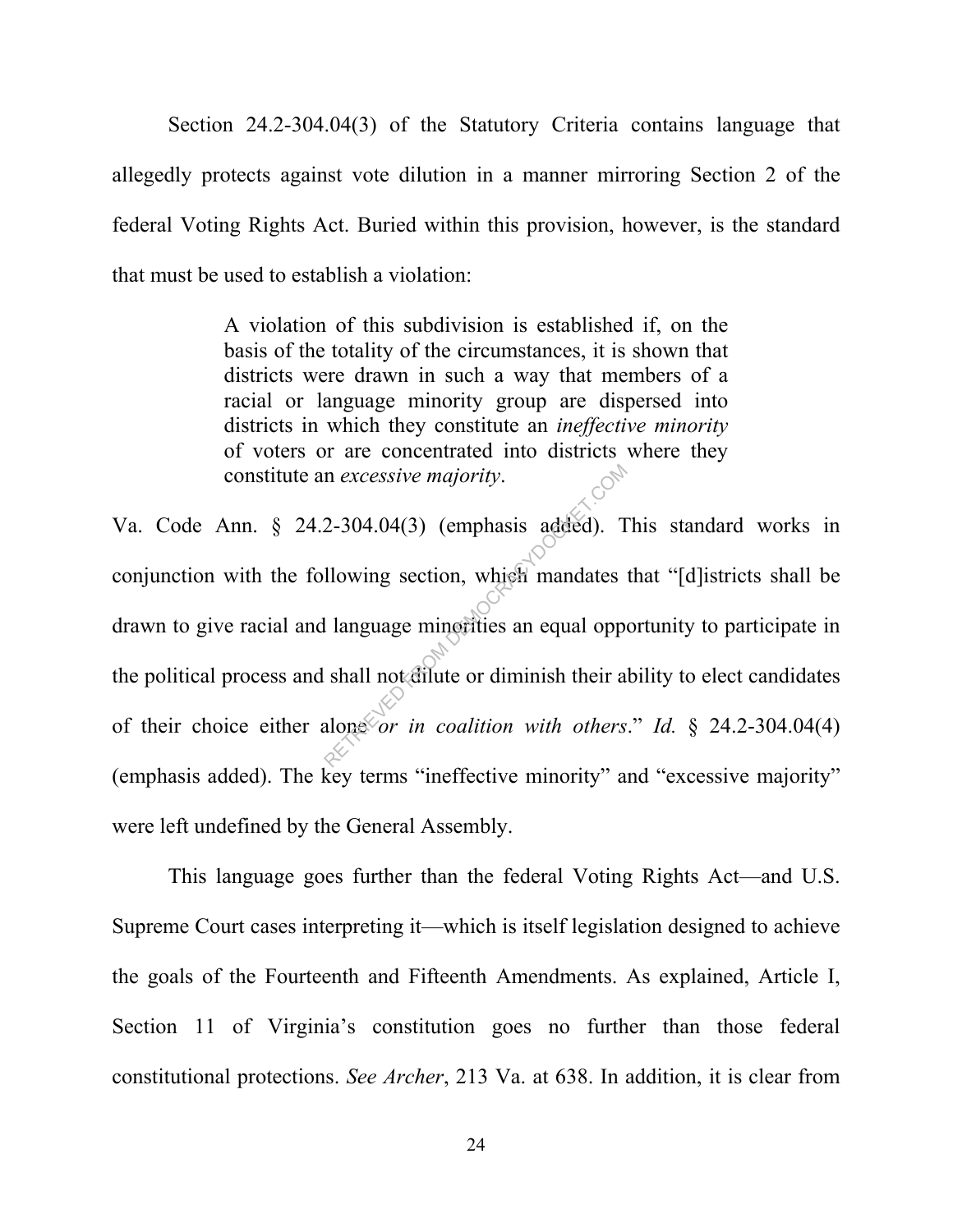U.S. Supreme Court precedent that the federal Voting Rights Act's Section 2 requirements are presumed to satisfy strict scrutiny—but *only* after the adopting Congress and subsequent amendments established a substantial evidentiary record. *See, e.g.*, *Miss. Republican Exec. Comm. v. Brooks*, 469 U.S. 1002 (1984) (summarily affirming lower court decision finding Section 2, as amended in 1982, constitutional). There is no indication that such a record was developed before the General Assembly adopted the Statutory Criteria, particularly since they were enacted at a time when the Commonwealth was subject to stay-at-home orders from the Governor.<sup>6</sup>

The Statutory Criteria might be cloaked in vote dilution language, but in reality they provide the Commonwealth with a rationale for *diluting* minority votes and a defense for situations in which that rationale is challenged. The Statutory Criteria justify "cracking" majority-minority districts—in other words, deliberately targeting those districts for revision due to the race of the citizens who reside there—under the theory that, for example, a 65% minority population is unlawfully "excessive" under the Statutory Criteria, even though that may be the number required to elect that language or racial minority group's candidate of choice. The Commonwealth was subject<br>iteria might be cloaked in vote d<br>Commonwealth with a rationale for<br>tions in which that rationale is ch<br>g" majority-minority districts—in d

 $\overline{a}$ 

<sup>6</sup> *See* Office of the Governor, *Executive Order Number 55: Temporary Stay at Home Order Due to Novel Coronavirus*, (Mar. 30, 2020), available at: https://www.governor.virginia.gov/media/governorvirginiagov/executiveactions/EO-55-Temporary-Stay-at-Home-Order-Due-to-Novel-Coronavirus- (COVID-19).pdf.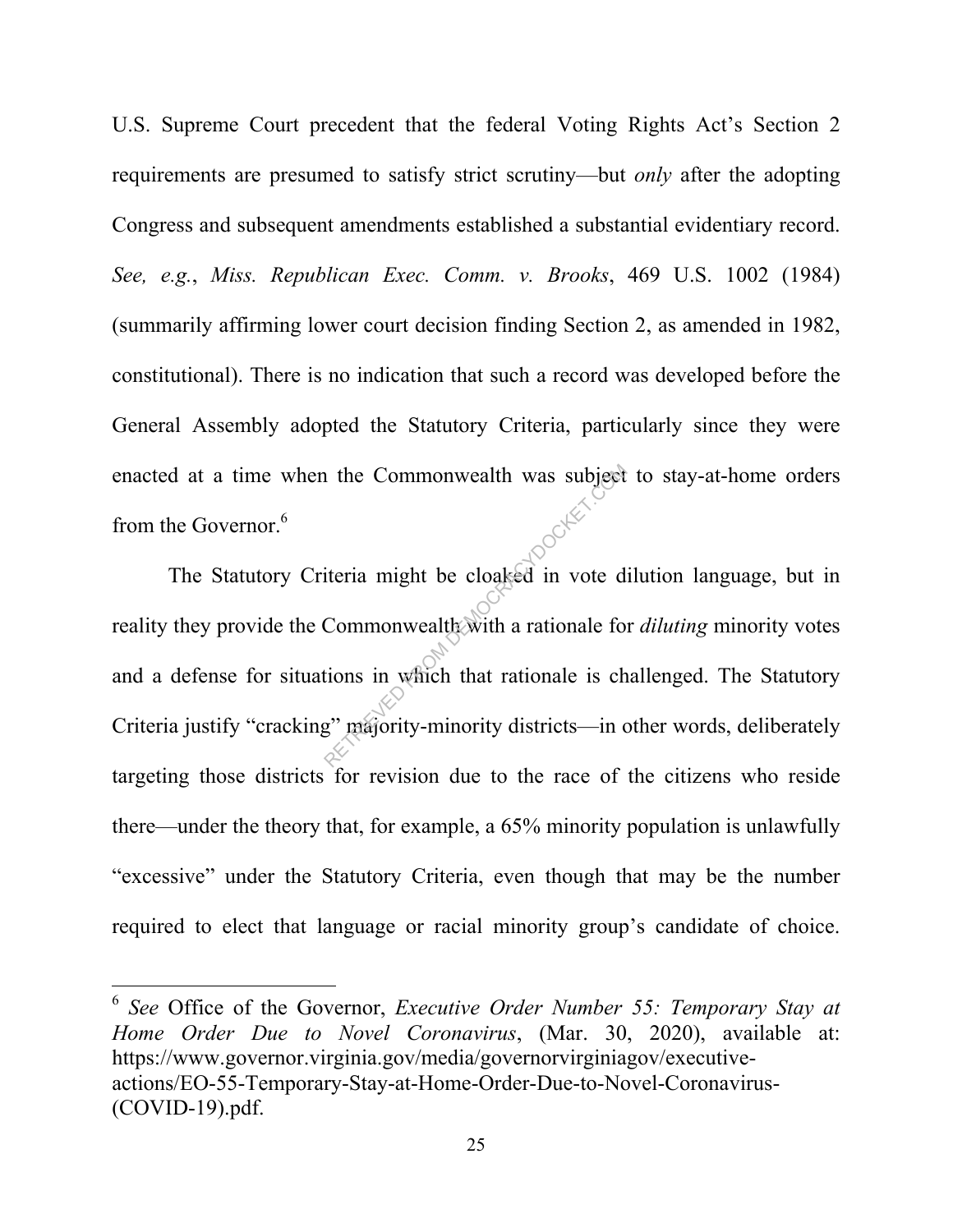Then, when a plaintiff brings a vote dilution challenge to a district map, the Commonwealth will hide behind the Statutory Criteria and argue that minority votes have not been diluted even when a district's once numerically effective minority population dwindles to, say, 25%. After all, the Commonwealth will contend, even if it has been reduced to a negligible proportion of a district's population, the minority group in question could conceivably elect its candidate of choice "in coalition with others"—whatever that means. Va. Code Ann. § 24.2- 304.04(4). In the absence of statutory definitions or caselaw to the contrary, the Commonwealth will thereby succeed in redistributing minority voters in a manner that runs afoul of the constitutional ban on racial discrimination in Article I, Section 11 and dilutes the constitutionally protected ability of those voters "to elect candidates of their choice" per Article II, Section 6. ce of statutory definitions or case<br>reby succeed in redistributing min<br>constitutional ban on racial disc<br>ne constitutionally protected ability<br>e" per Article II, Section 6.<br>ding sections, Section 24.2-304.04

Unlike the preceding sections, Section 24.2-304.04(8) does not pretend to cloak itself in the language of vote dilution; it simply adds an entirely new requirement that is not reflected in the state constitution at all, requiring that the final district map "shall not, when considered on a statewide basis, unduly favor or disfavor any political party." As with the novel terms of art found elsewhere in the Statutory Criteria, the General Assembly made no attempt to explain what is meant by "unduly favor or disfavor." On its face, this provision has nothing to do with advancing "racial and ethnic fairness." It appears intended instead to target the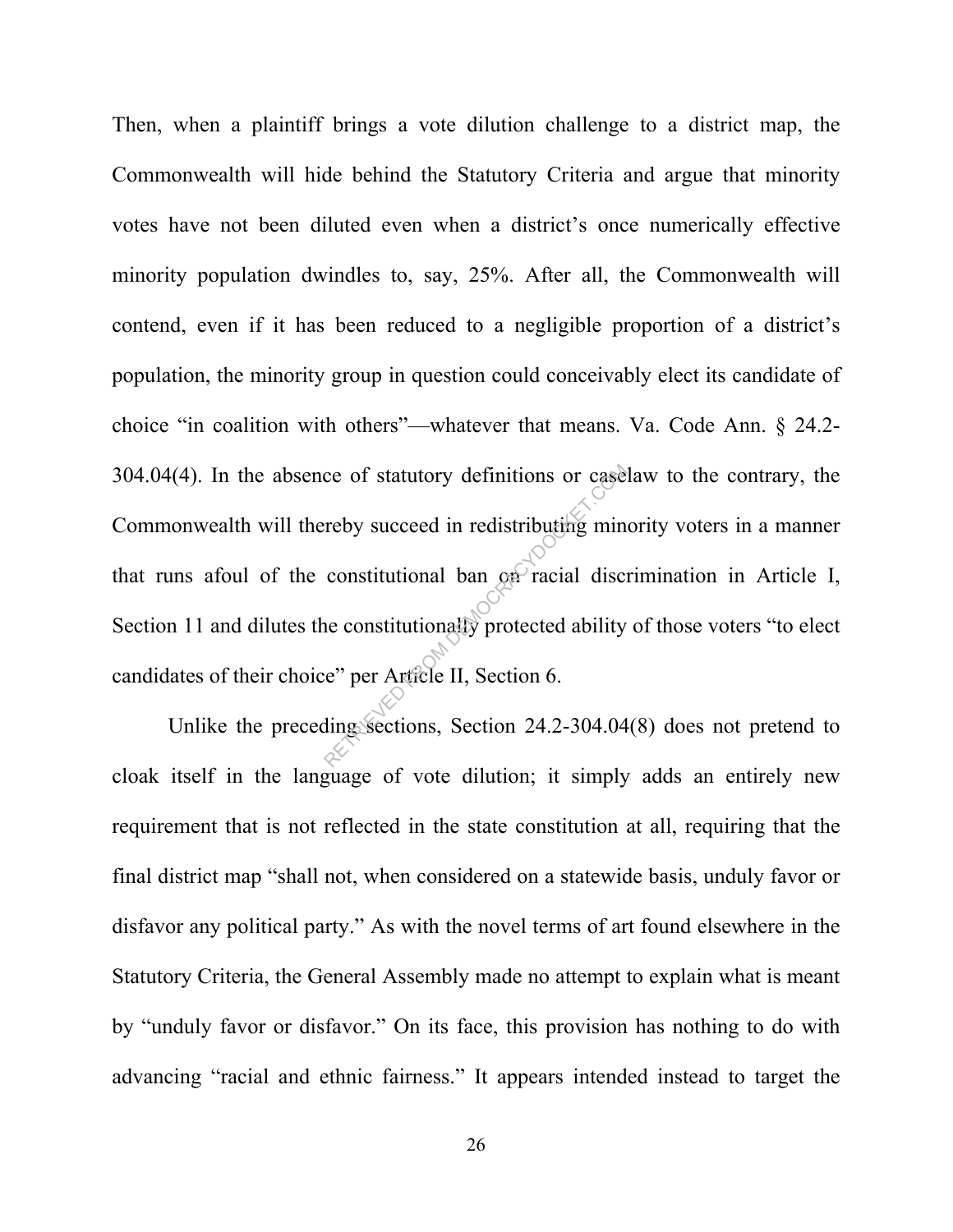perceived threat of partisan gerrymandering, but that is not a goal outlined anywhere in the Constitutional Criteria. Moreover, the very creation of a bipartisan redistricting commission was intended to eliminate that threat; it was not the place of the General Assembly to adopt additional criteria simply because they did not believe the Constitutional Criteria went far enough towards achieving that goal. Once again, the General Assembly has promulgated criteria that go above and beyond what is required by the state constitution and potentially violate its antidiscrimination clause.

The purpose of Section 24.2-304.04(5) is not entirely clear, but it is likewise not reflected in the state constitution and could conceivably be manipulated to disperse minority voting power in a manner that violates Article I, Section 11 and Article II, Section 6. This provision advances the novel requirement that the Commission must draw districts "to preserve communities of interest," which it defines as "a neighborhood or any geographically defined group of people living in an area who share similar social, cultural, or economic interests." By elevating amorphous "interests" over shared attributes such as race or language, the Statutory Criteria violate the contrary Constitutional Criteria requiring the Commission to enable racial and ethnic communities to elect candidates of their choice "where practicable." Va. Const. Art. II, § 6. Exection 24.2-304.04(5) is not entirely<br>te constitution and could conceive<br>the constitution and could conceive<br>this provision advances the nove<br>districts "to preserve communities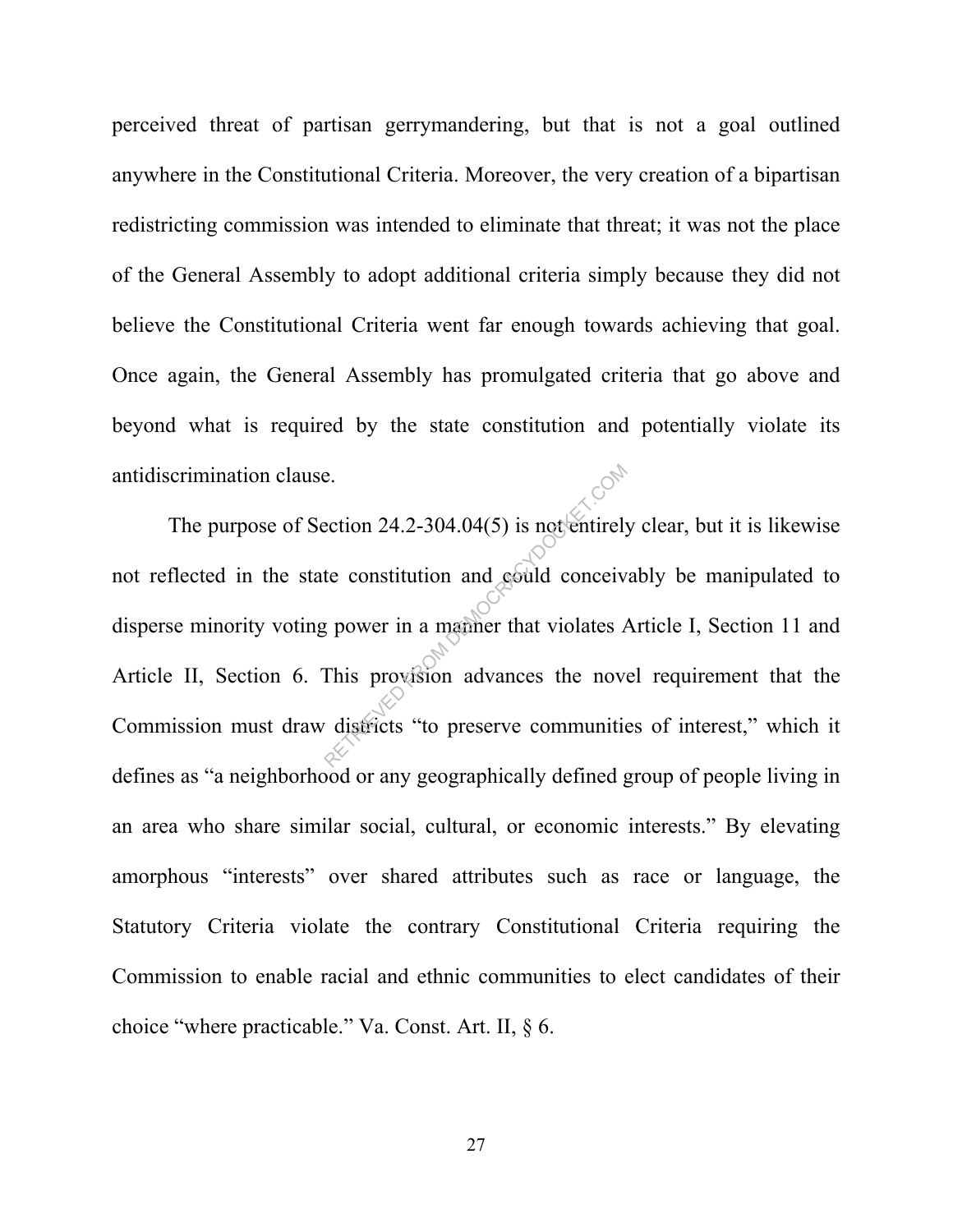Even those portions of the Statutory Criteria that appear to restate elements of the Constitutional Criteria, such as Sections 24.2-304.04(6) and (7), go above and beyond what is required by the state constitution. These provisions replicate the constitutional requirement that districts be compact and contiguous, but then go further: Contiguity is defined in the Statutory Criteria as meaning no district can be connected "only be water running downstream or upriver," and compactness as requiring the use of "one or more standard numerical measures of individual and average district compactness." *Id.* § 24.2-304.04(6),  $\binom{2}{3}$ . As it turns out, the General Assembly is perfectly capable of defining terms that first appear in the Constitution, but unwilling to define the terms that the legislature creates itself.

Hence, the Statutory Criteria violate the state constitution in myriad substantive ways in addition to the *ultra vires* manner of their enactment. Section 24.2-304.04(9) redistributes the prison populations of rural conservative districts like Petitioners' to artificially reduce their voting strength and weaken their position with respect to funding and planning matters, while Sections 24.2- 304.04(3), (4), and (5) manipulate majority-minority districts in order to disperse minority voters. Sections 24.2-304.04(6) and (7), while mimicking state constitutional language, redefine it to mean something else. All of these requirements fly in the face of contrary state constitutional commands that the Commission draw districts that offer "representation in proportion to the ctness." *Id.* § 24.2-304.04(6),  $\sqrt{2}$ <br>erfectly capable of defining terms<br>ing to define the terms that the legis<br>utory Criteria wiolate the state<br>ition to the *ultra vires* manner of the<br>utes the prison populations of r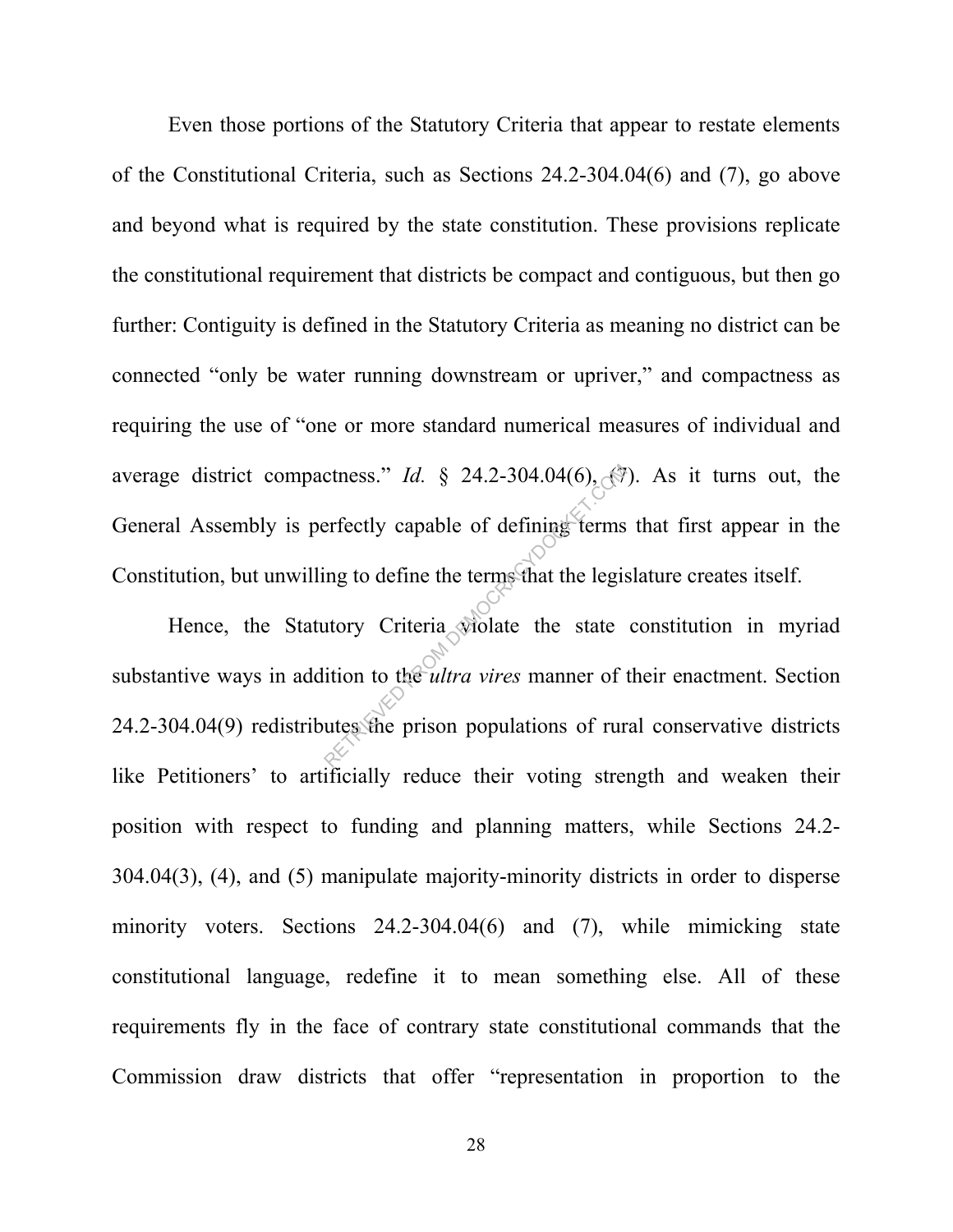population of the district" and "opportunities for racial and ethnic communities to elect candidates of their choice" while protecting people "from governmental discrimination upon the basis of . . . race." Va. Const. Art. II, § 6; Art. I, § 11. By enacting the Statutory Criteria, the General Assembly made clear that it believed that its idiosyncratic—and unconstitutional—preferences should prevail over state law.

#### **4. Petitioners Have a Clear Right to Compel Respondents to Comply With Their Statutory Duties.**

For the foregoing reasons, the Statutory Criteria are unconstitutional. Respondents' continuing failure to discharge their constitutional duty to redistrict "pursuant to Article II, Section 6" of the Virginia Constitution and their statutory duty "to promote election uniformity, legality, and purity" directly injures Petitioners by overriding their votes for the 2020 Amendment, unlawfully reducing their districts' populations, discriminating on the basis of race, and forcing them to vote or compete electorally in new districts that were unconstitutionally constructed pursuant to the Statutory Criteria. Va. Const. Art. II, § A(a); Va. Code § 24.2-103. Petitioners thus have a clear right to have this Court compel Respondents to comply with their constitutional and statutory duties to redistrict only in accordance with the Constitutional Criteria. ing reasons, the Statutory Criteri<br>g failure to discharge their constitutes<br>Section 6" of the Virginia Constitution uniformity, legality, and p<br>g their votes for the 2020 Amendments, discriminating on the basis of r

The Virginia Constitution guarantees to all voters a "right of suffrage" and a "right to be free from any governmental discrimination upon the basis of . . .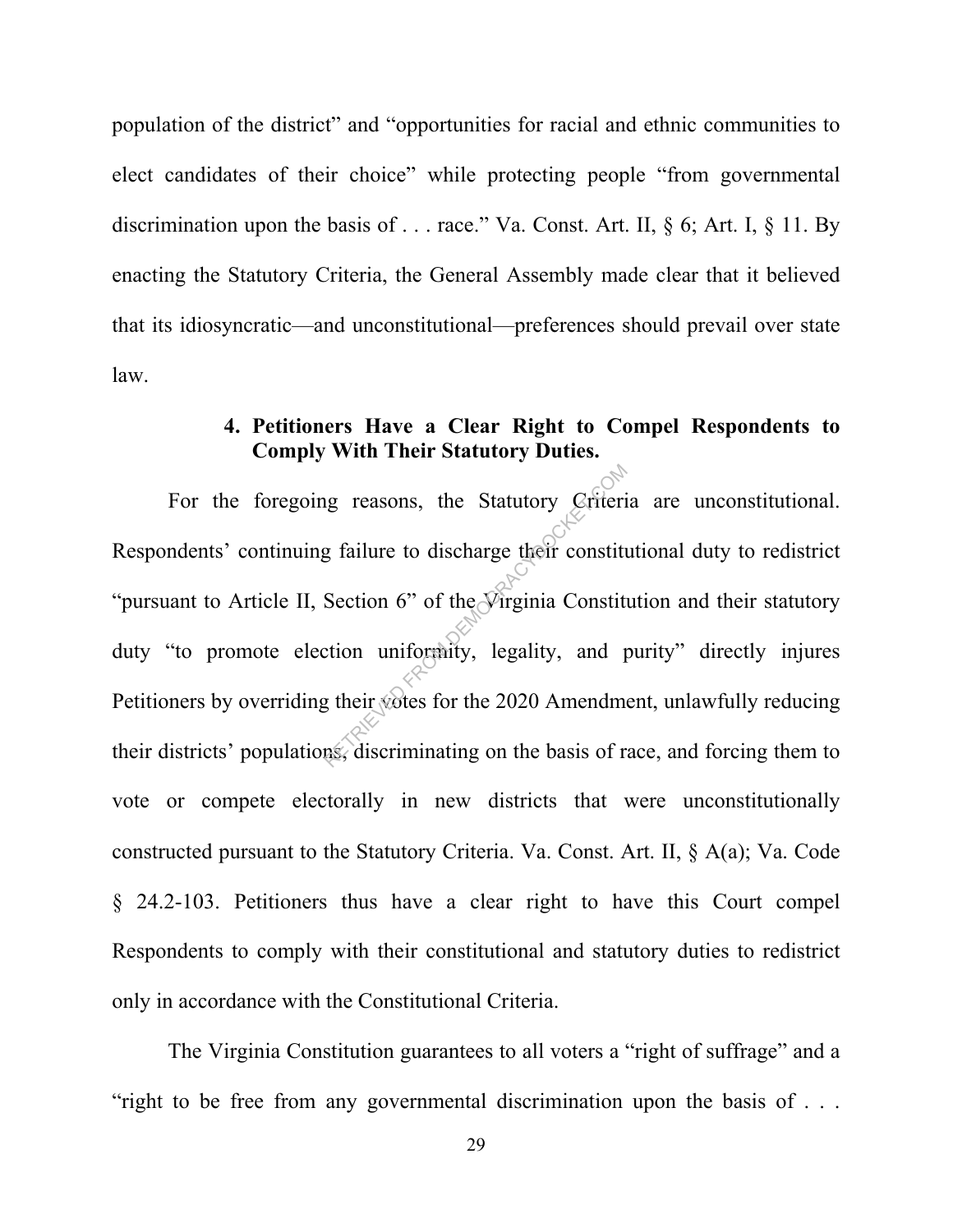race[.]" Va. Const. art. I, §§ 6, 11. This Court held in a previous case involving allegations that a redistricting plan violated the Virginia Constitution's compactness and contiguity requirements that "[i]f a district fails to meet the [Article II, § 6] requirements, residents of that district are *directly affected* by the legislature's failure to comply with the Constitution of Virginia." *Wilkins*, 264 Va. at 460. This is because voters generally have standing to challenge a law when it "dilute[s] voting power and diminish[es] the effectiveness of representation." *Jamerson v. Womack*, 26 Va. Cir. 145, 146 (1991), *aff'd*, 244 Va. 506 (1992).

Here, while the Statutory Criteria will be used to draw new districts statewide, they will have a particularly deleterious impact on the voters of Southwest Virginia due to the operation of the prison gerrymandering requirement at Section 24.2-304.04(9). The reallocation of incarcerated persons residing within their districts to other parts of the Commonwealth will clearly "dilute [Petitioners'] voting power and diminish the effectiveness of [their] representation." *Jamerson*, 26 Va. Cir. at 146. Indeed, that appears to be the point of this requirement. Petitioner Hackworth is even further injured by the Statutory Criteria because he will be forced to compete for reelection in 2023 before an invalidly constituted electorate absent the requested relief from this Court. *See LaRoque v. Holder*, 650 F.3d 777, 787 (D.C. Cir. 2011) (holding that a candidate has standing to challenge Statutory Criteria will be used<br>ave a particularly deleterious in<br>to the operation of the prison gerry<br>a). The realiocation of incarcerated<br>arts of the Commonwealth will clea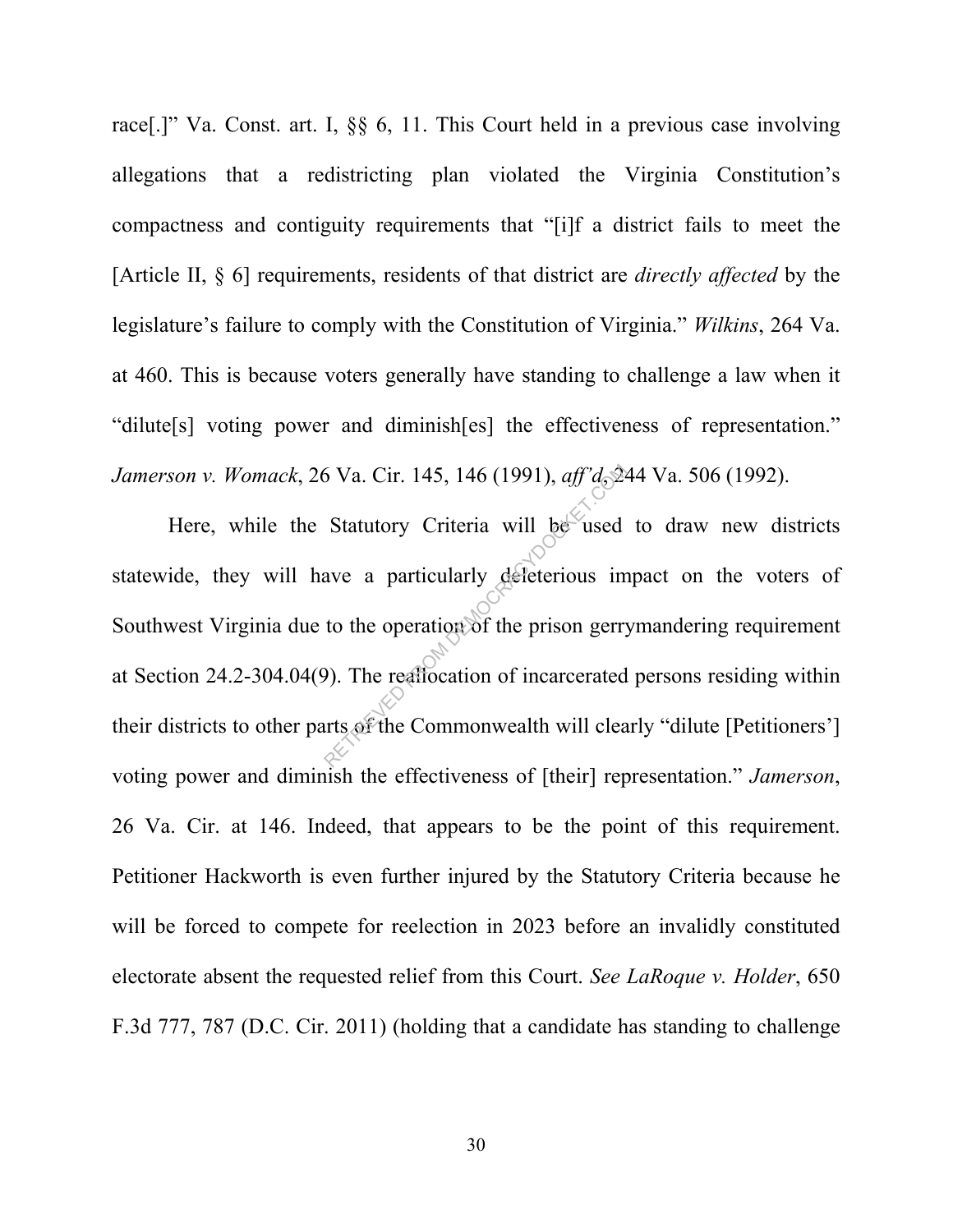a law that would force him "to compete in an 'illegally structured [campaign] environment" such as this).

Moreover, this Court has jurisdiction to adjudicate a conflict between a provision of the state constitution and a statute adopted by the General Assembly. "When a State legislature passes an apportionment bill, it must conform to constitutional provisions prescribed for enacting any other law, and whether such requirements have been fulfilled is a question to be determined by the court when properly raised." *Brown v. Saunders*, 159 Va. 28, 35 (1932). In cases where "the provisions in question constitute limitations upon the legislative power of apportionment, . . . then whether those limitations have been exceeded is likewise a question for judicial determination. *The legal question involved is whether or not the act of the legislature is in conflict with the mandate of the Constitution*." *Id.* at 36 (emphasis added). retrieve Demokrations 159 Va. 28, 35 (1988)<br>
constitute limitations upon the<br>
whether those limitations have been<br>
cermination. The legal question inv<br>
is in conflict with the mandate of

In *Brown*, this Court considered whether the discretionary limit imposed by the Virginia Constitution's requirement that congressional districts contain "as near as practicable an equal number of inhabitants" (then contained in Section 55, but now located in the same Article II, Section 6 at issue here) had been exceeded by a General Assembly apportionment plan featuring districts that varied widely in population. *Id.* at 35-37. The Court determined that the legislation in question *did*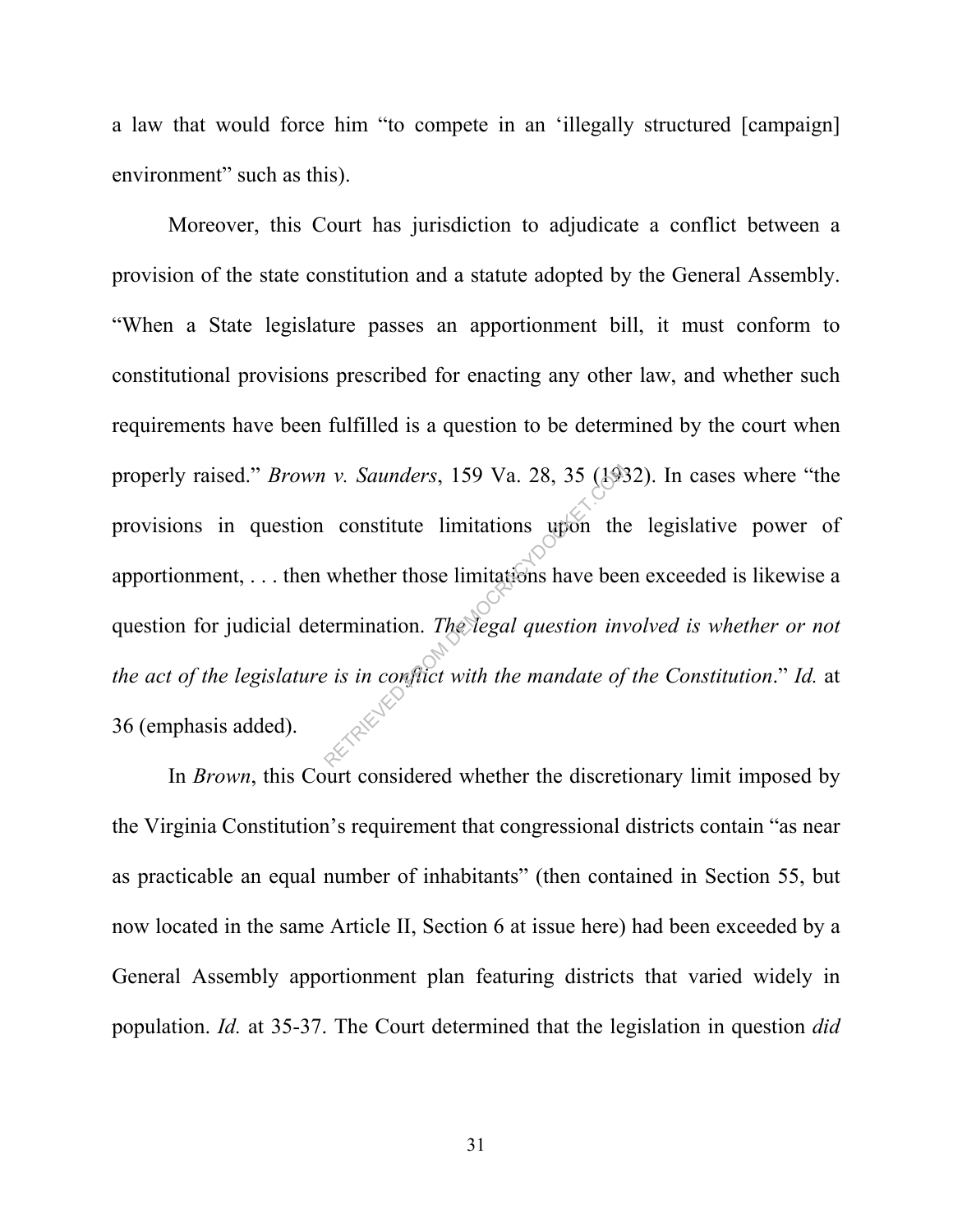plainly "conflict with the constitutional requirement" and was therefore invalid, necessitating the award of a writ of mandamus. *Id.* at 46-48.

Here, the legislature has ignored the same equal population requirement vindicated in *Brown*, as well as the antidiscrimination provision of Article I, Section 11 and the clear command of Article II, Section A that future redistricting be conducted "pursuant to Article II, Section 6"—*i.e.*, the Constitutional Criteria. All of these provisions constitute a limit on the discretion of the legislature over apportionment; the legislature (and now, after the adoption of the 2020 Amendment, the Commission to which redistricting authority has been delegated) has the freedom to draw districts so long as they do not violate the equal population principle, discriminate on the basis of race, or skirt the requirements of the Constitutional Criteria. The General Assembly has flouted all of these requirements here by requiring the Commission to draw districts in accordance with blatantly unconstitutional Statutory Criteria. gislature (and now, after the<br>ission to which redistricting author<br>aw districts so long as they do<br>scriminate on the basis of race, or s<br>eria. The General Assembly ha<br>equiting the Commission to draw

The constitutional violations wrought in this case are not the sole responsibility of the General Assembly either; each of Respondents is implicated in Petitioners' injuries by their continuing enforcement of the unconstitutional Statutory Criteria. In the recent case *Howell v. McAuliffe*, this Court evaluated whether the Governor's 2016 executive order extending voting rights to all felons on a categorical basis conflicted with the incremental procedure for rights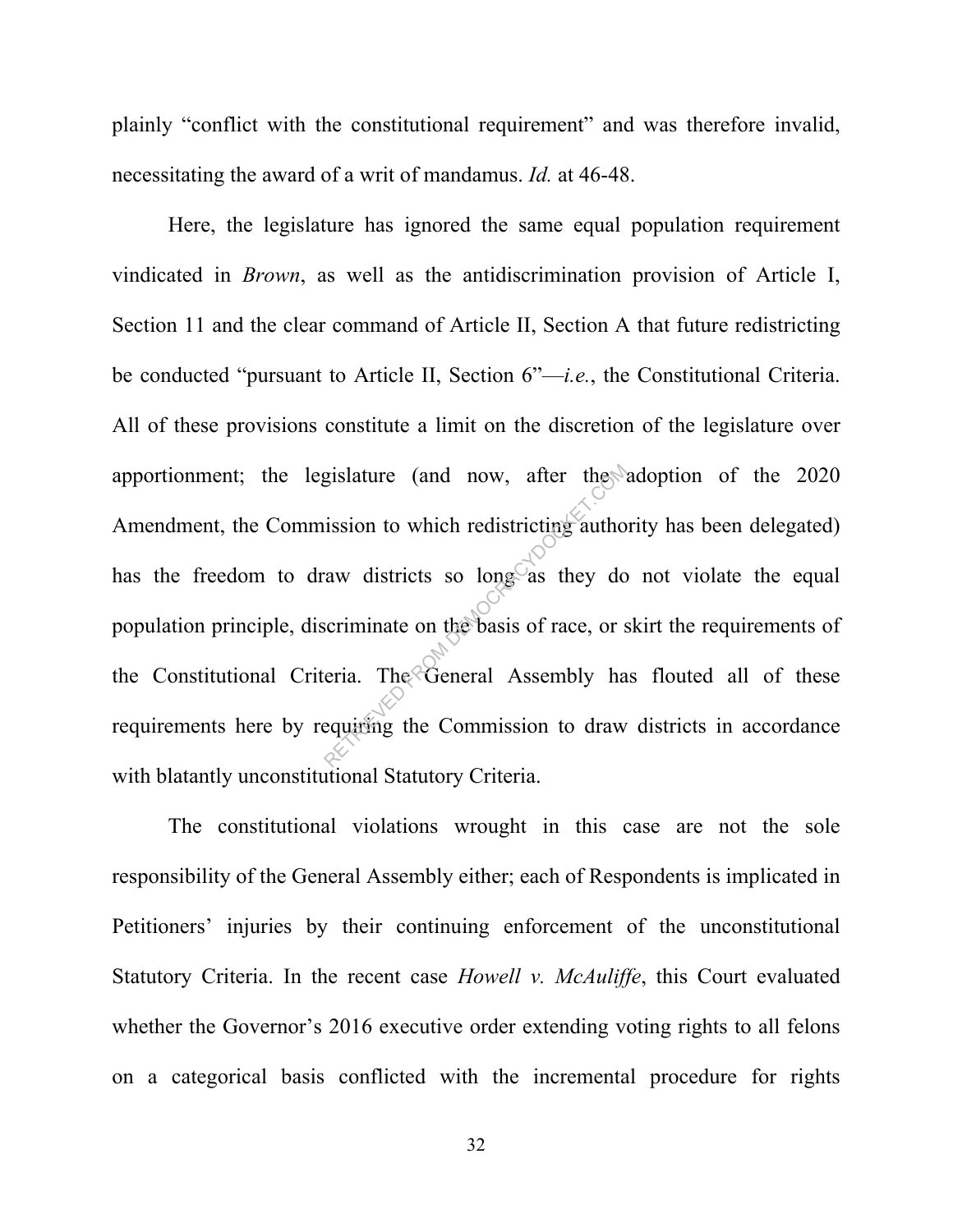restoration outlined in the state constitution. 292 Va. 320, 382-30 (2016). The Court held that the Governor's action plainly exceeded the limited clemency power vested in him by the Virginia Constitution and was therefore *ultra vires*. *Id.* at 350. Because the order was unconstitutional, the Court also held that "no election official in the Commonwealth has the discretion to enforce them" and awarded the requested writ of mandamus. *Id.* at 351-52. Here, Petitioners cannot obtain full relief from the legislature; it is necessary that every component of Virginia's election administration apparatus be commanded to follow the Constitutional Criteria. This Court has not been reticent about issuing writs of mandamus when state

election laws have been found to violate the state constitution. *See, e.g.*, *Wilkins v. Davis*, 205 Va. 803, 813-14 (1965); *Brown*, 159 Va. at 47-48. The Virginia caselaw is clear: When state law and the state constitution come into direct conflict, the constitution wins every time. apparatus be commanded to  $\epsilon$ <br>t been reticent about issuing writs of<br>found to violate the state constitute<br>313-14 (1965); *Brown*, 159 Va.

#### **B. Petitioners Have a Legal Duty to Perform the Acts that Petitioners Seek to Compel.**

To obtain a writ of mandamus, Petitioners must identify "a clear and unequivocal statutory duty that requires the respondents to act, without judgment or discretion, in the specific manner [Petitioners] seek[] to compel." *Goldman v. State Bd. of Elections*, 2020 Va. Unpub. LEXIS 21, at \*6-7 (2020). Petitioners have met this burden. Respondents have a legal duty to obey the tenets of the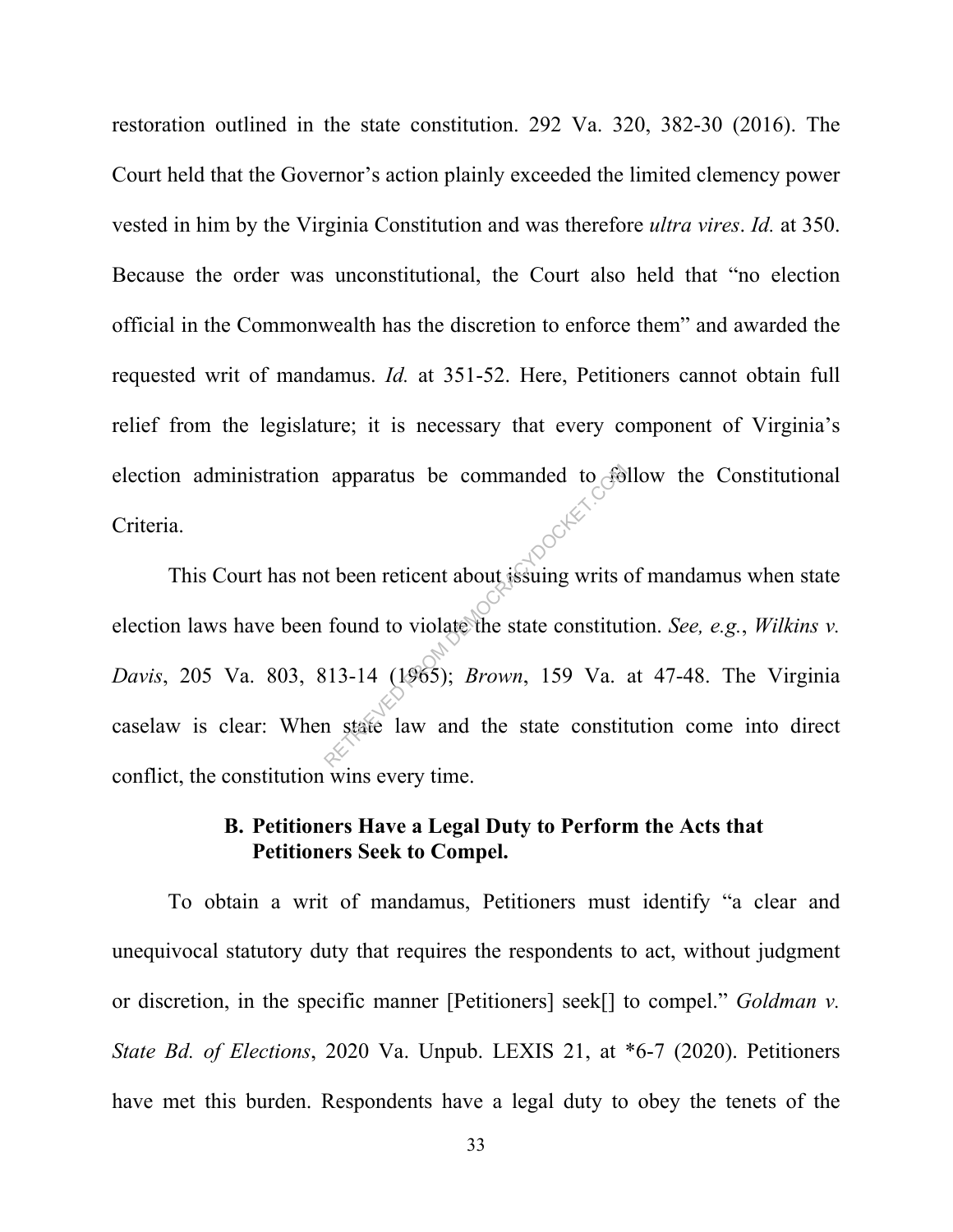Virginia Constitution, which necessarily includes redistricting pursuant to the Constitutional Criteria. This duty is mandatory, not discretionary. A "choice" between following the constitution or a contrary statute, as demonstrated *supra*, is no real choice at all.

Petitioners have identified the specific constitutional and statutory commands requiring Respondents to redistrict the Commonwealth in accordance with the Constitutional Criteria. Article II, Section A of the Virginia Constitution requires the Respondent Commission to redistrict "pursuant to Article II, Section 6 of this Constitution." It mentions no additional sources of criteria that can lawfully guide the Commission's deliberations. The Respondent State Board and Department of Elections have corresponding statutory duties to redistrict in adherence to the state constitution: The State Board must act "to promote election uniformity, legality, and purity" and it must ensure that the Department does the same. Va. Code  $\S$  24.2-103. It is not clear how enforcing district maps that violate the Virginia Constitution would satisfy this obligation. Commission to redistrict "pursuand<br>mentions no additional sources of or<br>n's deliberations. The Respond<br>ns have corresponding statutory<br>onstitution. The State Board must all purity" and it must ensure that t

In essence, Petitioners ask this Court to compel Respondents "to perform a prospective non-discretionary act." *Town of Front Royal v. Front Royal & Warren Cnty. Indus. Park Corp.*, 248 Va. 581, 587 (1994). That is precisely the kind of relief that the writ of mandamus exists to provide. *Id.* The Constitutional Criteria, as amended, do not exist to affirm the legislature's "purported unlimited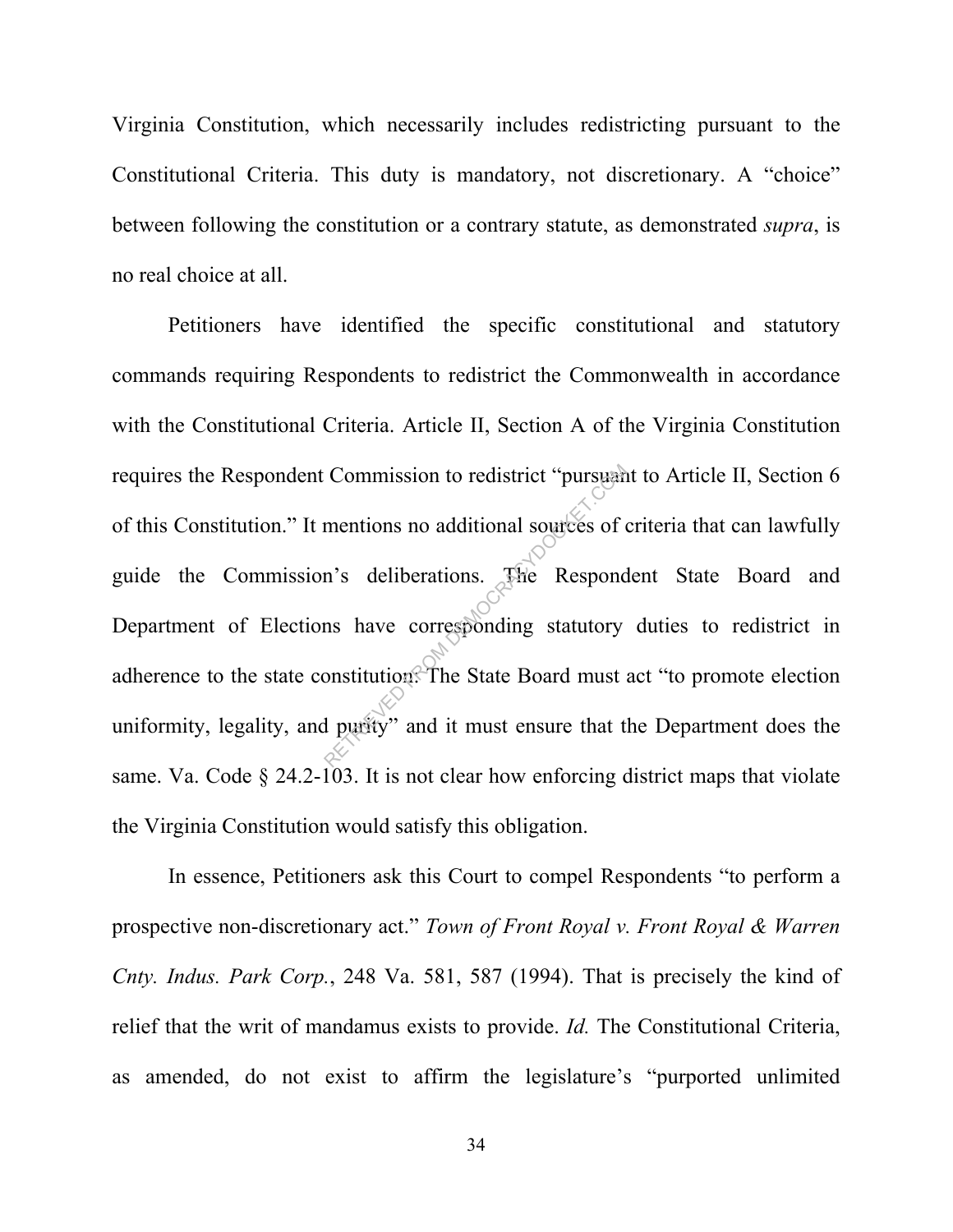discretion" over redistricting, but were instead specifically adopted by the people to limit the authority of the General Assembly *and* the Commission "to the enforcement of the terms and conditions" supplied by the state constitution. *Id.* at 586. Compliance with the Constitutional Criteria is mandatory. Respondents do not have lawful "discretion" to ignore the clear requirements of law.

#### **C. Petitioners Have No Adequate Remedy at Law.**

The final inquiry in an award of madamus relief is whether Petitioners have an adequate remedy at law. That is not the same as inquiring whether Petitioners *could have* obtained the relief sought in "a subordinate, local court," because the ultimate object of mandamus relief is "to prevent a failure of justice." *Clay v. Ballard*, 87 Va. 787, 788-89 (1891). In cases "where the object is to enforce obedience to a public statute,  $\sqrt{x}$  has been invariably held that the writ is demandable as of right." *Id.* at 790. Here, Petitioners ask this Court "to obey the mandate of the fundamental law" and enforce "the sovereign will of the people, speaking through the Constitution" by commanding Respondents to redistrict in accordance with the requirements of that Constitution. *Brown*, 159 Va. at 48. Frequences in the same as inquired the same as inquired the comparation of the damus relief is "to prevent a fail of the seasons" (1891). The cases "where the statute,  $\alpha$  has been invariably " Id at 790. Here, Petitione

Virginia law permits Petitioners to seek writs of mandamus and prohibition, as well as declaratory judgments and injunctive relief, in a circuit court with jurisdiction over their claims. Va. Code Ann. §§ 8.01-184, 8.01-186. However, this lengthy route to obtaining relief would not be "adequate" in the present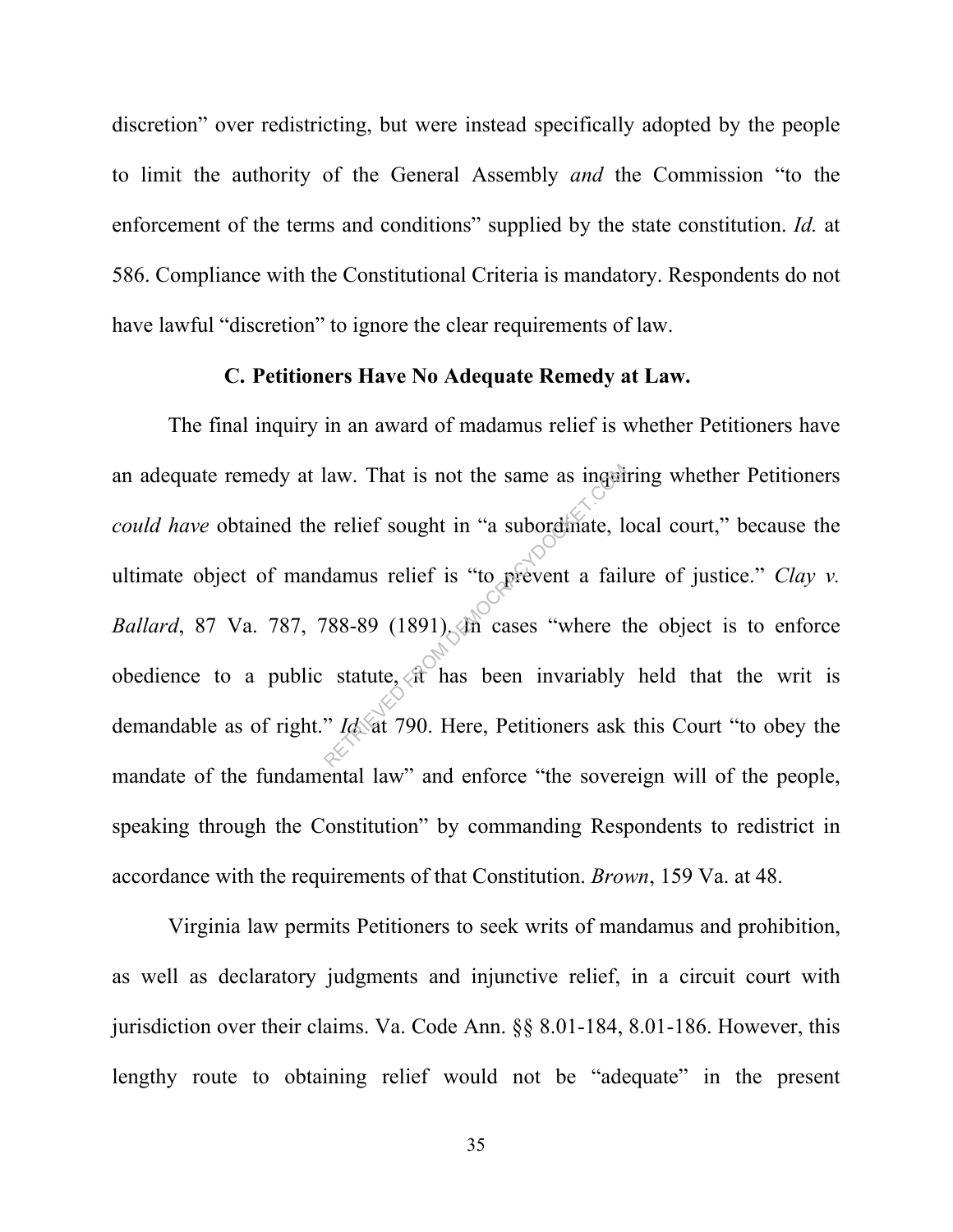circumstances. Adequacy in this context requires that the remedy "reach the whole mischief, and secure the whole right of the party in a perfect manner, at the present time and in the future . . .". *McLaugherty v. McLaugherty*, 180 Va. 51, 68 (1942). This inquiry does not happen in a vacuum, particularly not in cases like this where time is of the essence. "Consideration must be given to *the urgency that prompts the exercise of the discretion*, the public interest and interest of other persons, *the results that will occur if the writ is denied*, and the promotion of substantial justice." *Goldman v. Landsidle*, 262 Va. 364, 370-71 (2001) (emphasis added). Furthermore, there is precedent from this Court indicating that declaratory judgments should not be sought "where some other mode of proceeding is provided[,]" which this Court's original jurisdiction over mandamus actions allows for here. *Liberty Mut. Ins. Co. v. Bishop*, 211 Va. 414, 421 (1970). andsidle, 262 Va. 364, 370-71<br>precedent from this Court indi<br>be sought "where some other 1<br>Court's original jurisdiction over m<br>s. Co. v. Bishop, 211 Va. 414, 421<br>he passage of time will work an i

In this instance, the passage of time will work an irreparable injury unless this Court grants the relief sought. The Census Bureau released local-level data on August 12, 2021, which state entities such as the Respondent Commission will use to immediately commence the 2021 redistricting process.<sup>7</sup> Unless this Court grants Petitioners' requested relief, this redistricting process will proceed with the Statutory Criteria as its guiding light, leading the Commonwealth towards the

7 U.S. Census Bureau, *Census Bureau to Hold News Conference on Release of 2020 Redistricting Data*, (Aug. 5, 2021), available at: https://www.census.gov/newsroom/press-releases/2021/news-conference-2020 census-redistricting-data.html.

 $\overline{a}$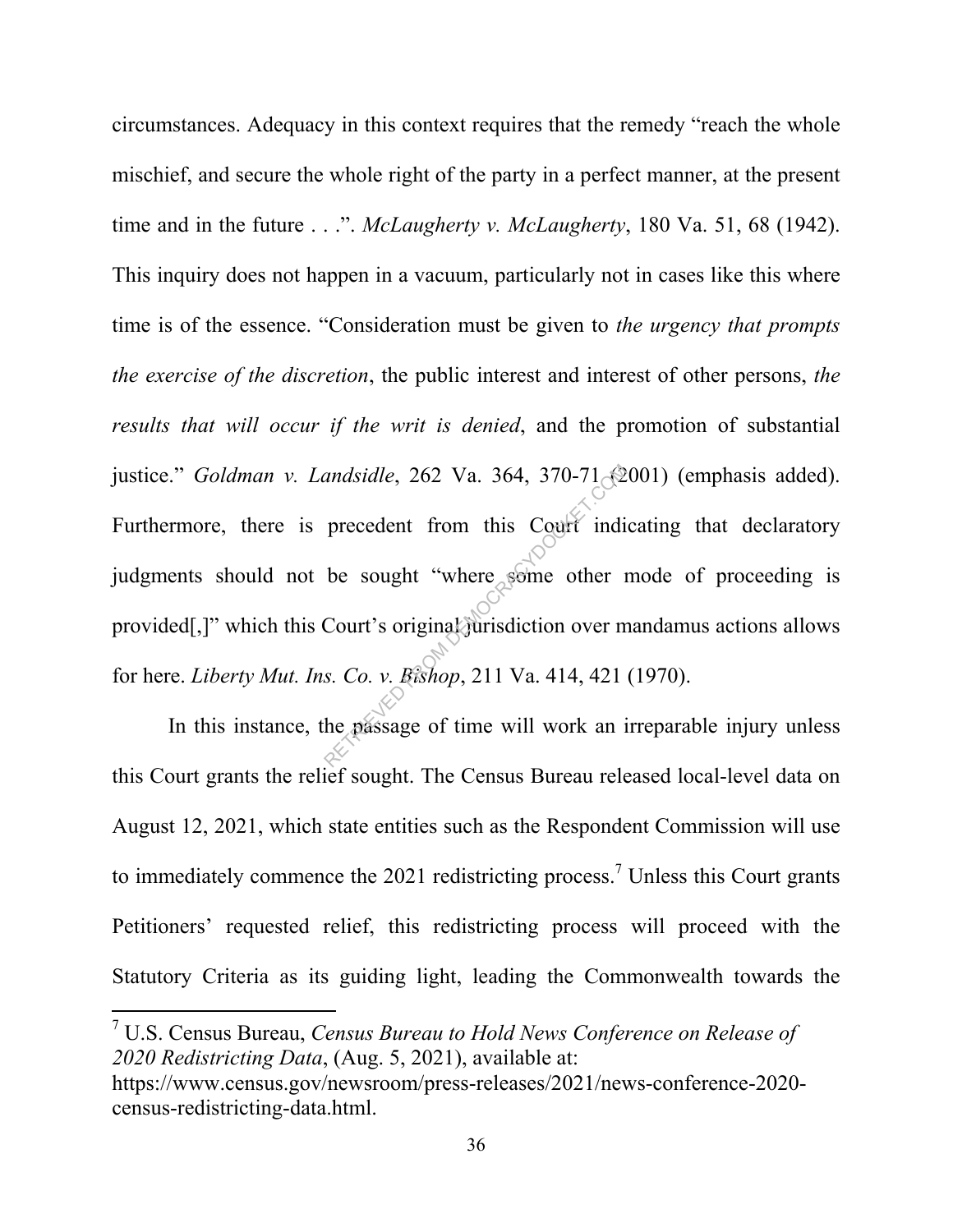rocky shoals of years of voting rights litigation (and depriving Petitioners of the political representation to which they are entitled for untold years to come). It is unlikely that Petitioners could conclude litigation in a circuit court and seek Supreme Court appellate review of this matter before such time as Respondents have formally adopted unconstitutional maps. It is difficult to imagine a more urgent matter, or one that would affect more Virginia citizens over a longer period of time, than the adoption of unconstitutional district maps that will govern all Virginia elections for the next decade.

Given the foregoing, "[e]ven if other more leisurely proceedings may [be] available," Petitioners are *still* entitled to mandamus "unless the other remedies [are] equally convenient, beneficial and effective." *Early Used Cars, Inc. v. Province*, 218 Va. 605, 610 (1977). Here, the alternative remedies are manifestly inadequate. Moreover, the award of the relief sought in this case would not prejudice the Respondents. Petitioners seek to make Respondents' legal obligations *clearer*, both for their benefit and that of the voting public, since Respondents are currently laboring under contrary commands emanating from two conflicting provisions of state law. If this Court provided a definitive answer as to which set of criteria Respondents should follow and enforce, all parties would benefit from that clarity. re still entitled to mandamus "un<br>the still entitled to mandamus "un<br>the beneficial and effective." Earth 610 (1977). Here, the alternative<br>the award of the relief sought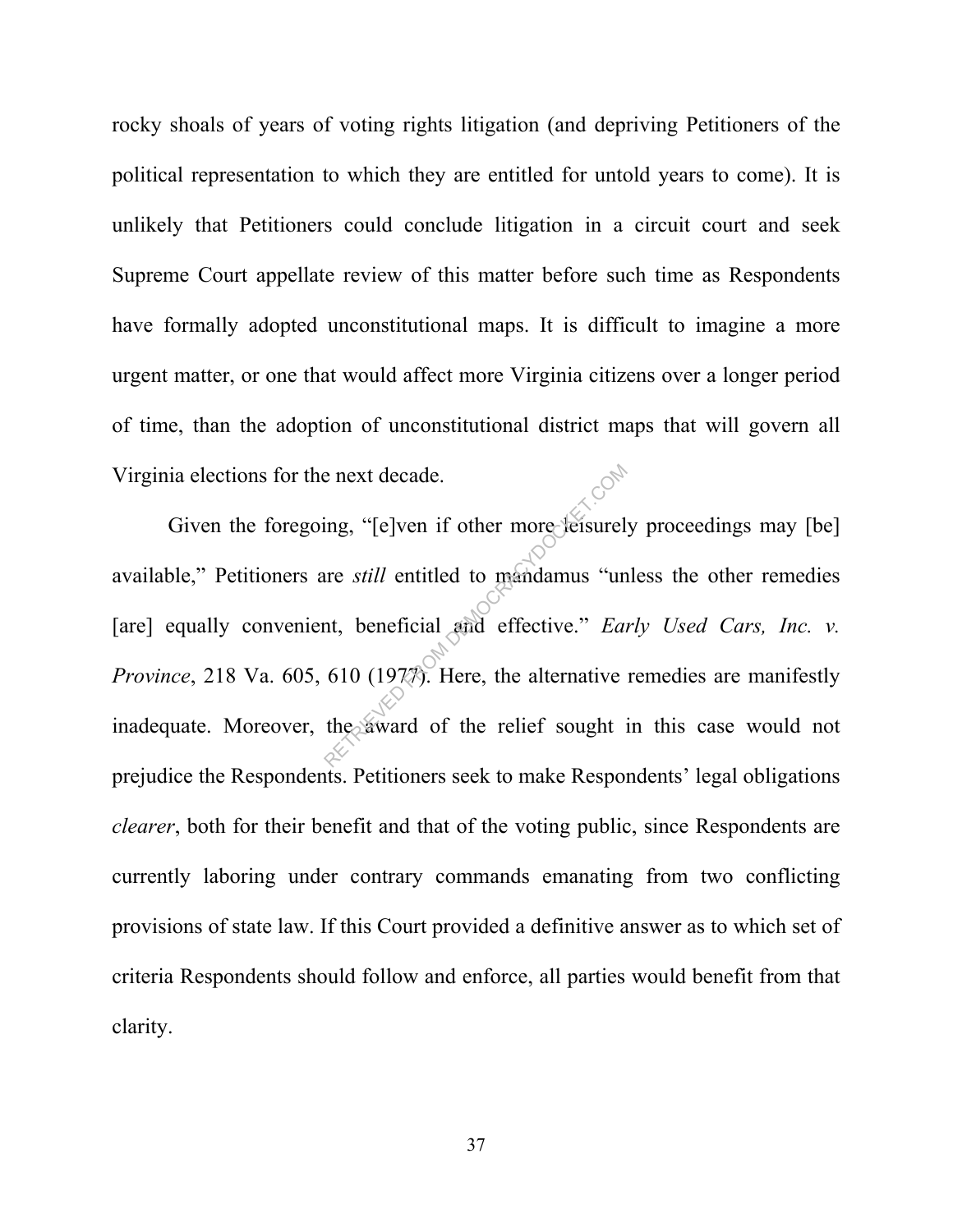#### **CONCLUSION**

The General Assembly acted outside of the prescribed constitutional amendment process and its limited role in redistricting under the 2020 Amendment when it enacted Statutory Criteria that substantively violate the Constitutional Criteria adopted by the people, as well as preexisting constitutional equal population and antidiscrimination requirements. Therefore, Petitioners pray that this Court award a writ of mandamus ordering Respondents to follow only the redistricting criteria found in the Constitution of Virginia when conducting the 2021 redistricting process—*i.e.*, that criteria contained in Article II, Section 6. Petitioners also request that Respondents be permanently enjoined from utilizing the Statutory Criteria in all future redistricting cycles in order to ensure the protection of Petitioners' rights on a continuing basis. and in the Constitution of Virginian<br>
ess—*i.e.*, that criteria contained is<br>
that Respondents be permanently<br>
in all future redistricting cycles<br>
rights on a continuing basis.<br>
Count One: Writ of Mandamus

## **Count One: Writ of Mandamus**

 Petitioners restate the foregoing allegations as if those allegations were fully set forth in this paragraph.

The Virginia Supreme Court has jurisdiction to issue writs of mandamus and prohibition in all cases where such writs could issue under the common law. Va. Code Ann. § 17.1-309.

Petitioners have established that Respondents have a clear and unequivocal statutory duty requiring them to use only criteria contained within the state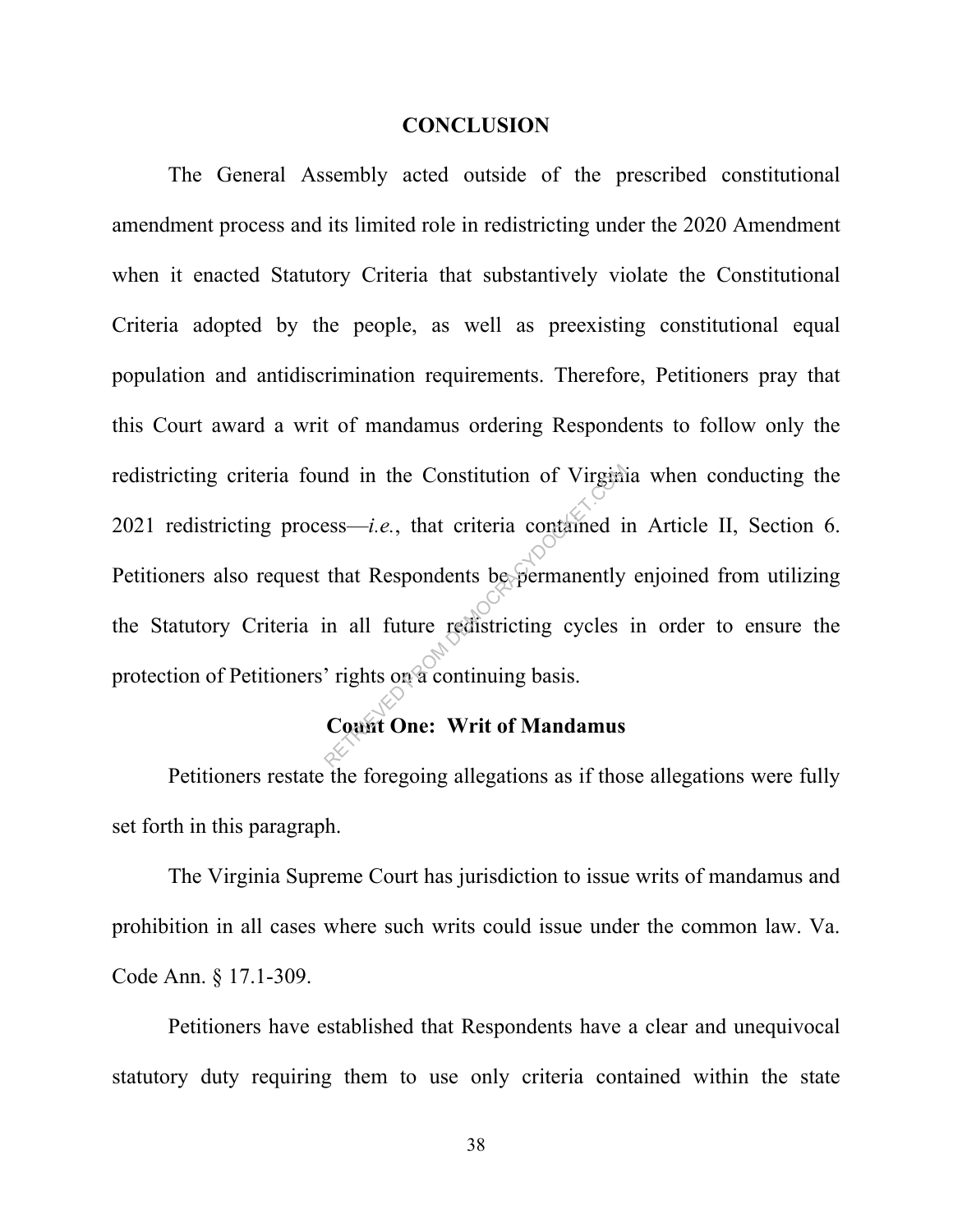constitution to conduct the 2021 redistricting process. This duty is mandatory, not discretionary; the Commission is required to measure all maps against an established set of redistricting criteria, and the Commission's discretion only comes into play when assessing whether the maps ultimately produced by the Commission satisfy that constitutional standard.

 Respondents' clear and unequivocal legal duty emanates from Article II, Sections 6 and A of the Virginia Constitution. Section A requires that the Commission redistrict pursuant to the provisions of Section 6, and Section 6 outlines a limited set of criteria that the Commission is obligated to follow, including an equal population requirement. Respondents are also obligated to adhere to the antidiscrimination provisions of Article I, Section 11. pursuant to the provisions of Set<br>of criteria that the Commission<br>bulation requirement. Respondents<br>initian provisions of Article I, Sect<br>teria highlighted in the instant Content that districts reflect

The Statutory Criteria highlighted in the instant Complaint plainly conflict with the constitutional requirement that districts reflect equal populations, that individuals be protected against discrimination on the basis of race, and that districts allow minority voting opportunities. Most of the Statutory Criteria do not appear among the criteria in Section 6, and even those that do (such as the contiguity and compactness requirements) add additional language and requirements not present in the state constitution. The Statutory Criteria are therefore void *ab initio*.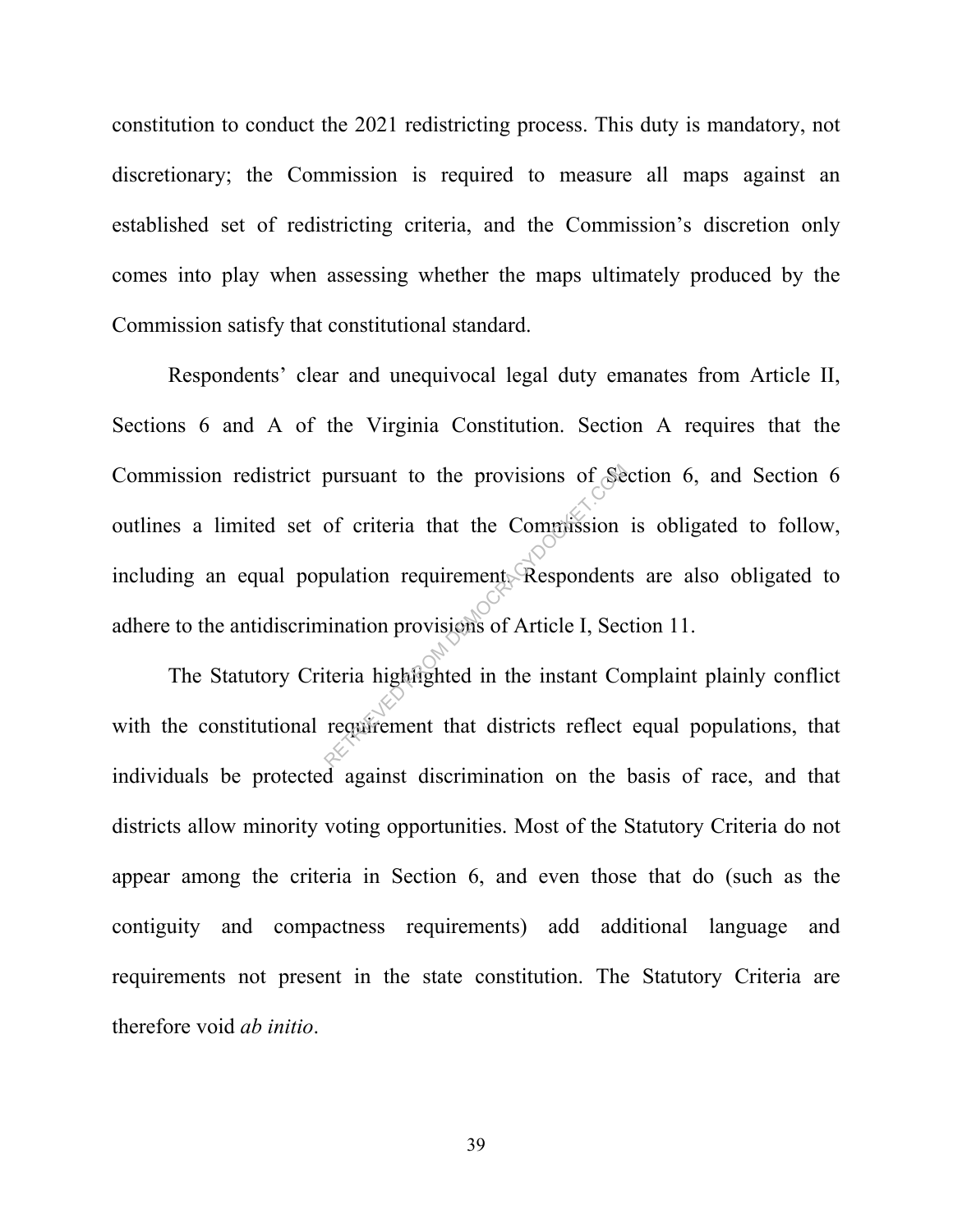This case presents a clear conflict between two provisions of state law, with the Constitutional Criteria mandating one approach by the Commission and the Statutory Criteria requiring the inverse.

Petitioners request that this Court affirm the supremacy of the Virginia Constitution by issuing the requested writ of mandamus ordering Respondents to follow *only* the redistricting criteria contained in the state constitution when drawing new districts based upon 2020 census data.

WHEREFORE, Petitioners request (i) a write of mandamus ordering Respondents to follow only the criteria contained in Article II, Section 6 of the Virginia Constitution when conducting the 2021 redistricting process; (ii) their costs in bringing this action as permitted by Virginia Code Section 8.01-648; and (iii) such additional relief as this honorable Court deems just, necessary and appropriate. Petitioners request (i) a writted<br>only the criteria contained in Artis<br>when conducting the 2021 redistriction as permitted by Virginia Cod<br>lief as this honorable Court dee

## **Count Two: Permanent Injunction**

 To protect Petitioners' rights from further infringement under the guise of the Statutory Criteria, Petitioners request that this Court grant injunctive relief prohibiting Respondents from implmenting the Statutory Criteria in all future redistricting processes. This Court has recognized that a petition for writ of mandamus as Petitioners have submitted here "allow[s] the petitioners to obtain both a determination of the validity of the redistricting *and* injunctive relief to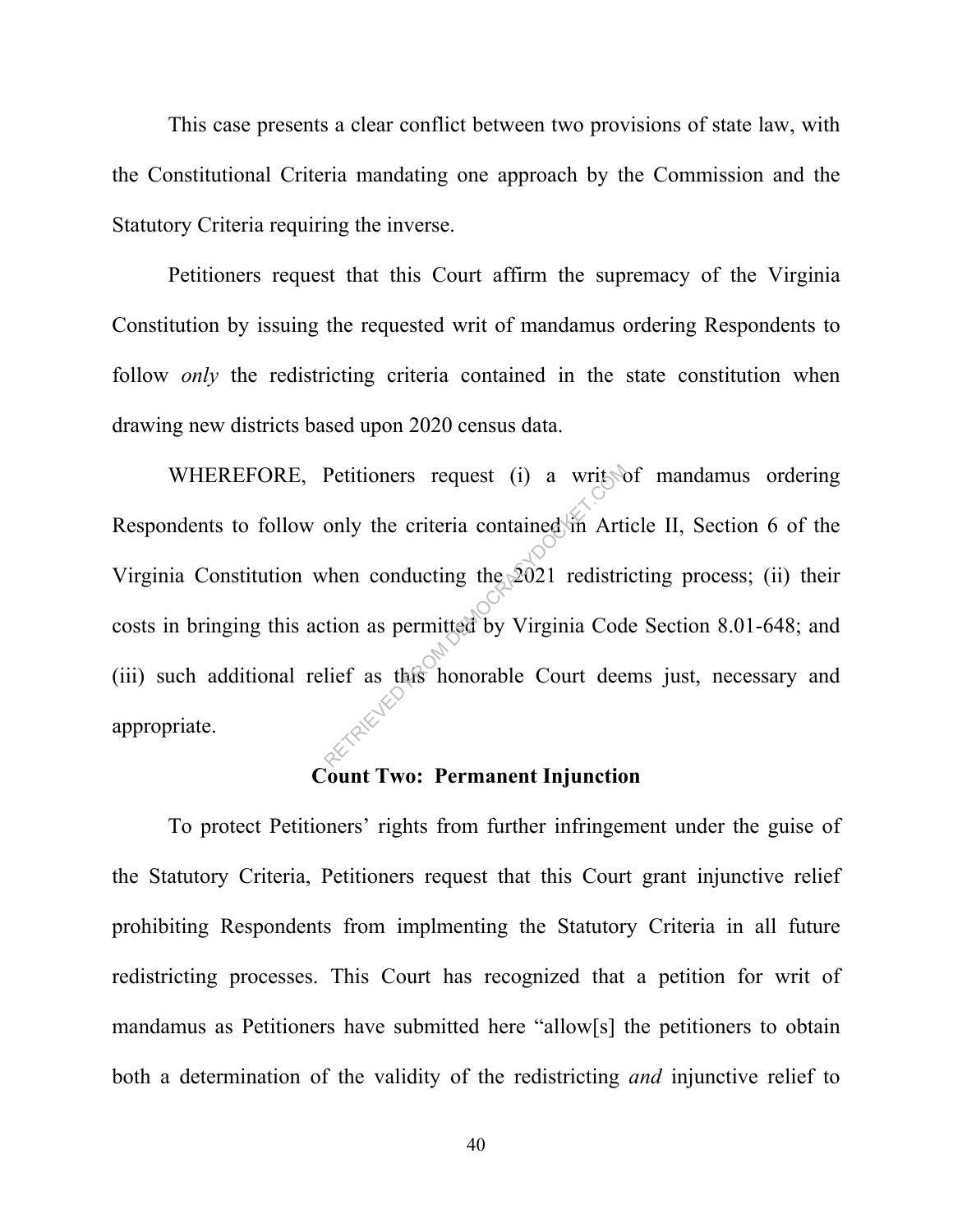prevent injury from its implementation." *Jamerson*, 26 Va. Cir. at 148-49, *aff'd*, 244 Va. 506.

Here, where the Commission is currently operating under two conflicting state law commands and the application of the Statutory Criteria will result in the drawing of districts that violate the state constitution, injunctive relief is appropriate to bar the application of the Statutory Criteria and ensure that all future decennial redistricting processes are conducted using only criteria twice approved by the General Assembly and subsequently ratified by the people.

Petitioners have a high likelihood of success on the merits of this action because they are likely to demonstrate that the Statutory Criteria violate Article I, Section 11 and Article II, Section 6 of the Virginia Constitution by mandating contrary results. The particular state of the particular state of the Statutory<br>demonstrate that the Statutory C<br>II, Section 6 of the Virginia Contraction of the Virginia Contraction<br>uffer irreparable harm if injunction

Petitioners will suffer irreparable harm if injunctive relief is not granted because the impending 2021 redistricting process, if conducted using the Statutory Criteria, would constitute a continuing interference with Petitioners' voting rights.

 No remedy at law can adequately vindicate Petitioners' right to have the Commission and other Respondents adhere to the Constitutional Criteria that were adopted by Virginia voters as part of the 2020 Amendment because of the imminence of the impending 2021 redistricting process.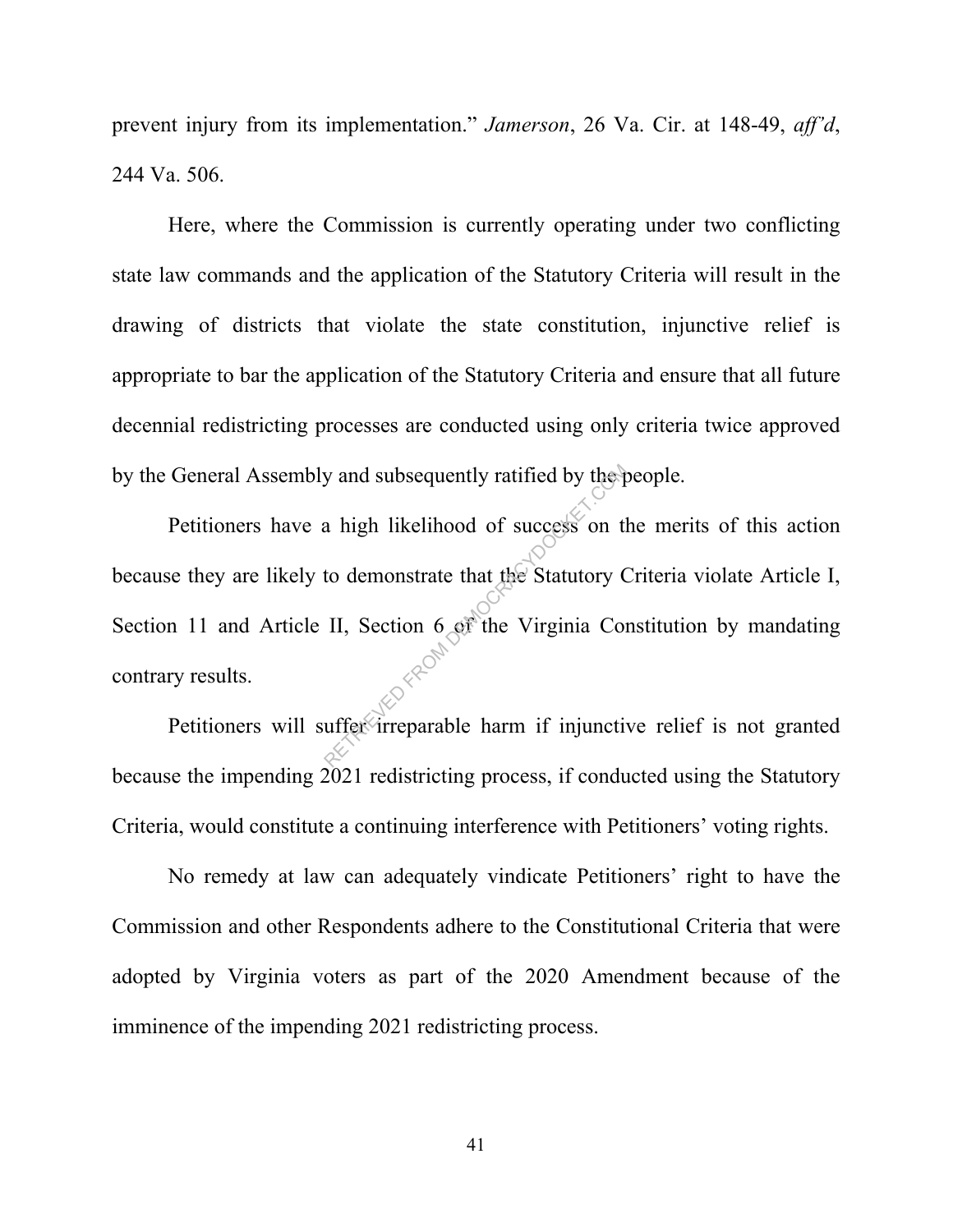If injunctive relief is granted, Respondents will not suffer damage because their obligations will only be made clearer: They will be required to draw and implement new districts using *only* the criteria found in Article II, Section 6 of the Virginia Constitution. If no injunctive relief is granted, then their legal obligations will remain unclear.

 No public interest would be harmed by granting injunctive relief to Petitioners, and in fact the public interest will be served by vindicating the rights of voters under the Virginia Constitution.

WHEREFORE, Petitioners request (i) entry of an order permanently enjoining Respondents from obeying or enforcing the Statutory Criteria in future decennial redistricting processes on the basis of their unconstitutionality; (ii) their costs in bringing this action as permitted by Virginia Code Section 8.01-648; and (iii) such additional relief as this honorable Court deems just, necessary and appropriate. Retitioners request (i) entry of<br>from obeying or enforcing the Star<br>processes on the basis of their unce<br>tion as permitted by Virginia Cod<br>lief as this honorable Court dee

> TREY ADKINS, DAVID EATON, CRAIG STILTNER, MARGARET ANN ASBURY, ROBERT MAJORS, CHARLES STACY, and SENATOR THURMAN TRAVIS HACKWORTH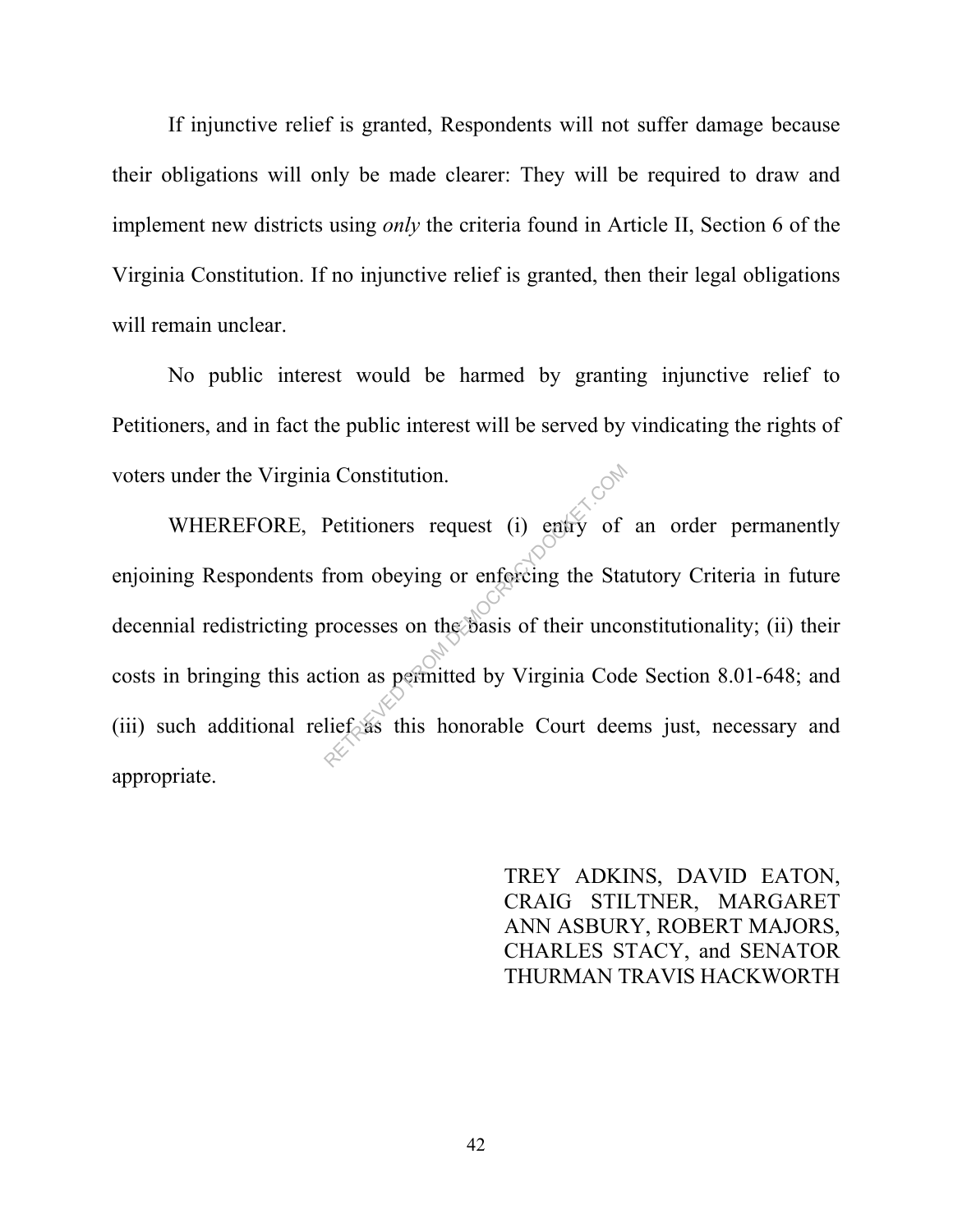M. Brett Hall, Esq. Virginia Bar No: 92267 Hall Law Firm, PLLC 148 W. Jackson St. Gate City, Va. 24251 276-690-2525 mbretthall.law@gmail.com Counsel for Petitioners

Verifications follow.

## **CERTIFICATE OF SERVICE**

**B**<sub>V</sub>

I certify that on the 13th day of August 2021, a true courtesy copy of the foregoing Complaint was served on the below parties and counsel of record via USPS First Class Mail and on the Attorney General of Virginia via email. Personal service by process server to be perfected and completed forthwith: CERTIFICATE OF SERVICE.<br>
day of August 2021, a true courtes<br>
in the below parties and counsel of if<br>
ttorney General of Virginia via emission<br>
ected and completed forthwith:<br>
ommission

Virginia Redistricting Commission 900 East Main Street Richmond, Virginia 23219

James Abrenio Virginia Redistricting Commission 900 East Main Street Richmond, Virginia 23219

Greta J. Harris, Co-Chair Virginia Redistricting Commission 900 East Main Street Richmond, Virginia 23219

Brandon Hutchins Virginia Redistricting Commission 900 East Main Street Richmond, Virginia 23219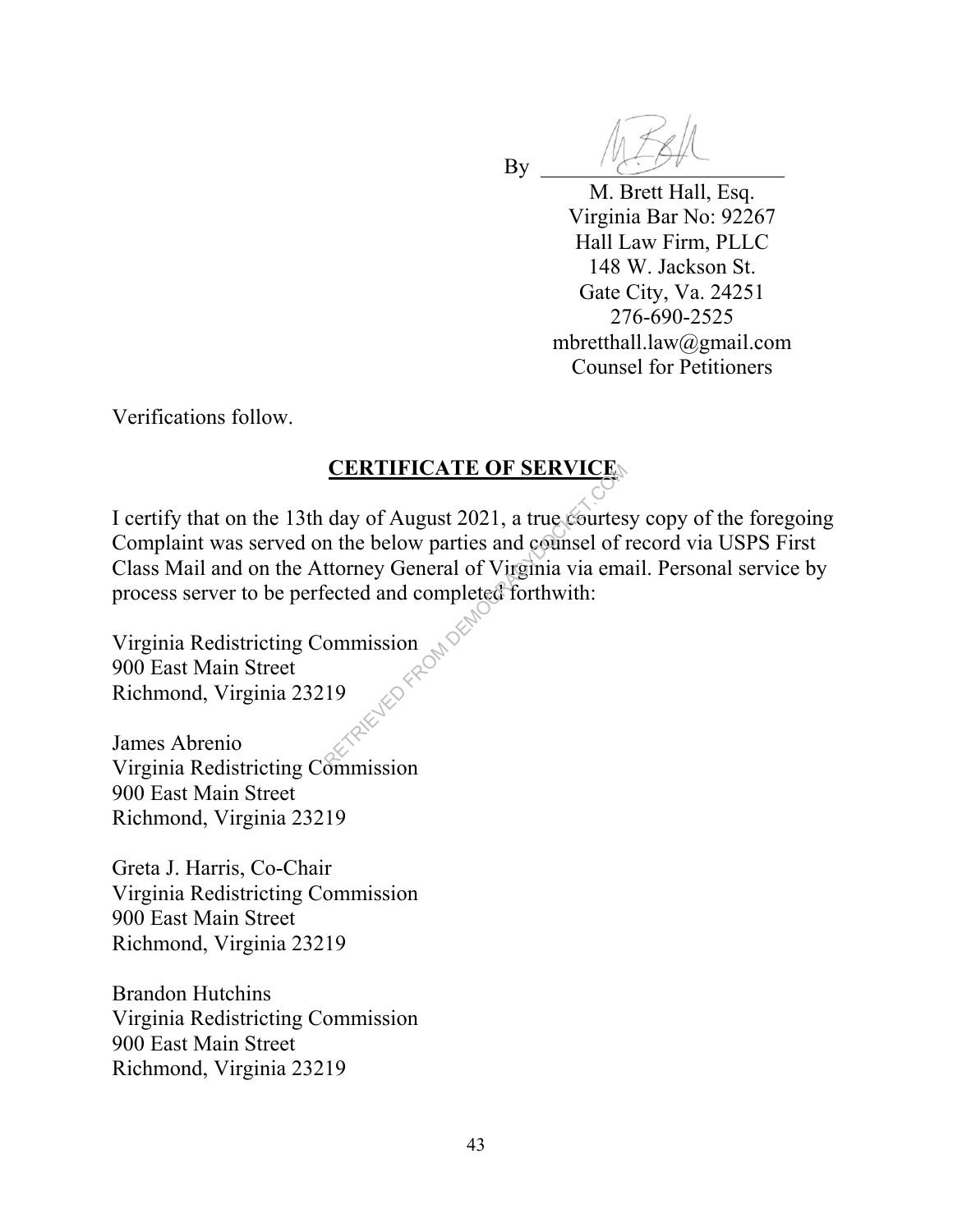Sean S. Kumar Virginia Redistricting Commission 900 East Main Street Richmond, Virginia 23219

Mackenzie K. Babichenko, Co-Chair Virginia Redistricting Commission 900 East Main Street Richmond, Virginia 23219

Jose A. Feliciano Jr. Virginia Redistricting Commission 900 East Main Street Richmond, Virginia 23219

Richard O. Harrell III Virginia Redistricting Commission 900 East Main Street Richmond, Virginia 23219

Virginia Trost-Thornton Virginia Redistricting Commission 900 East Main Street Richmond, Virginia 23219 Sen. George Barker Virginia Redistricting Commission 900 East Main Street Richmond, Virginia 23219 ommission<br>19<br>Commission Canadian Democratic Commission

Sen. Mamie Locke Virginia Redistricting Commission 900 East Main Street Richmond, Virginia 23219

Del. Delores McQuinn Virginia Redistricting Commission 900 East Main Street Richmond, Virginia 23219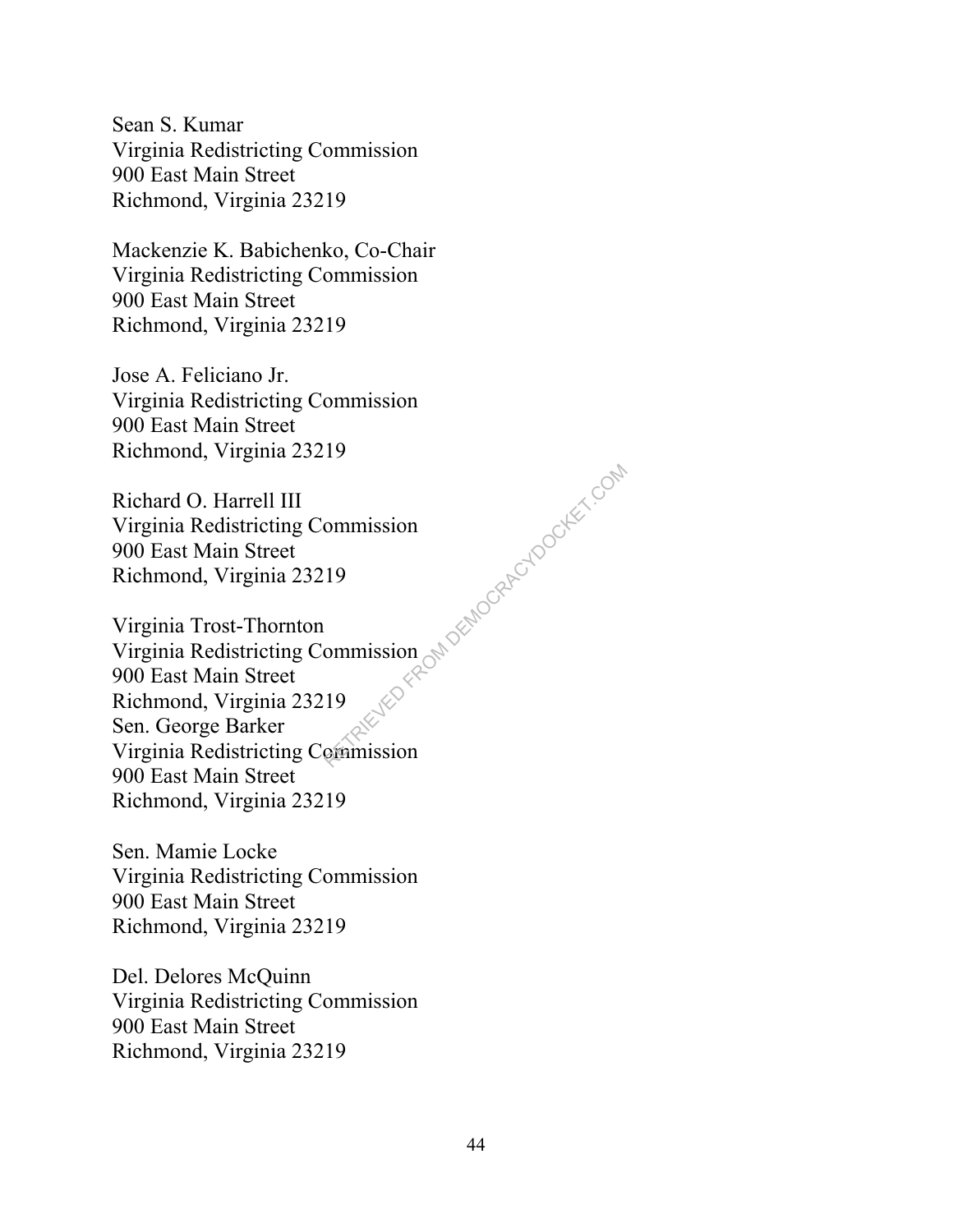Del. Marcus Simon Virginia Redistricting Commission 900 East Main Street Richmond, Virginia 23219

Del. Les Adams Virginia Redistricting Commission 900 East Main Street Richmond, Virginia 23219

Del. Margaret Ransone Virginia Redistricting Commission 900 East Main Street Richmond, Virginia 23219

Sen. Ryan McDougle Virginia Redistricting Commission 900 East Main Street Richmond, Virginia 23219

Sen. Steve Newman Virginia Redistricting Commission 900 East Main Street Richmond, Virginia 23219 ommission<br>19<br>In Capaca Retrieved From Democratic Components<br>19

Virginia State Board of Elections 1100 Bank Street Richmond, Virginia 23219

Chairman Robert H. Brink Virginia State Board of Elections 1100 Bank Street Richmond, Virginia 23219

Vice-Chair John O'Bannon Virginia State Board of Elections 1100 Bank Street Richmond, Virginia 23219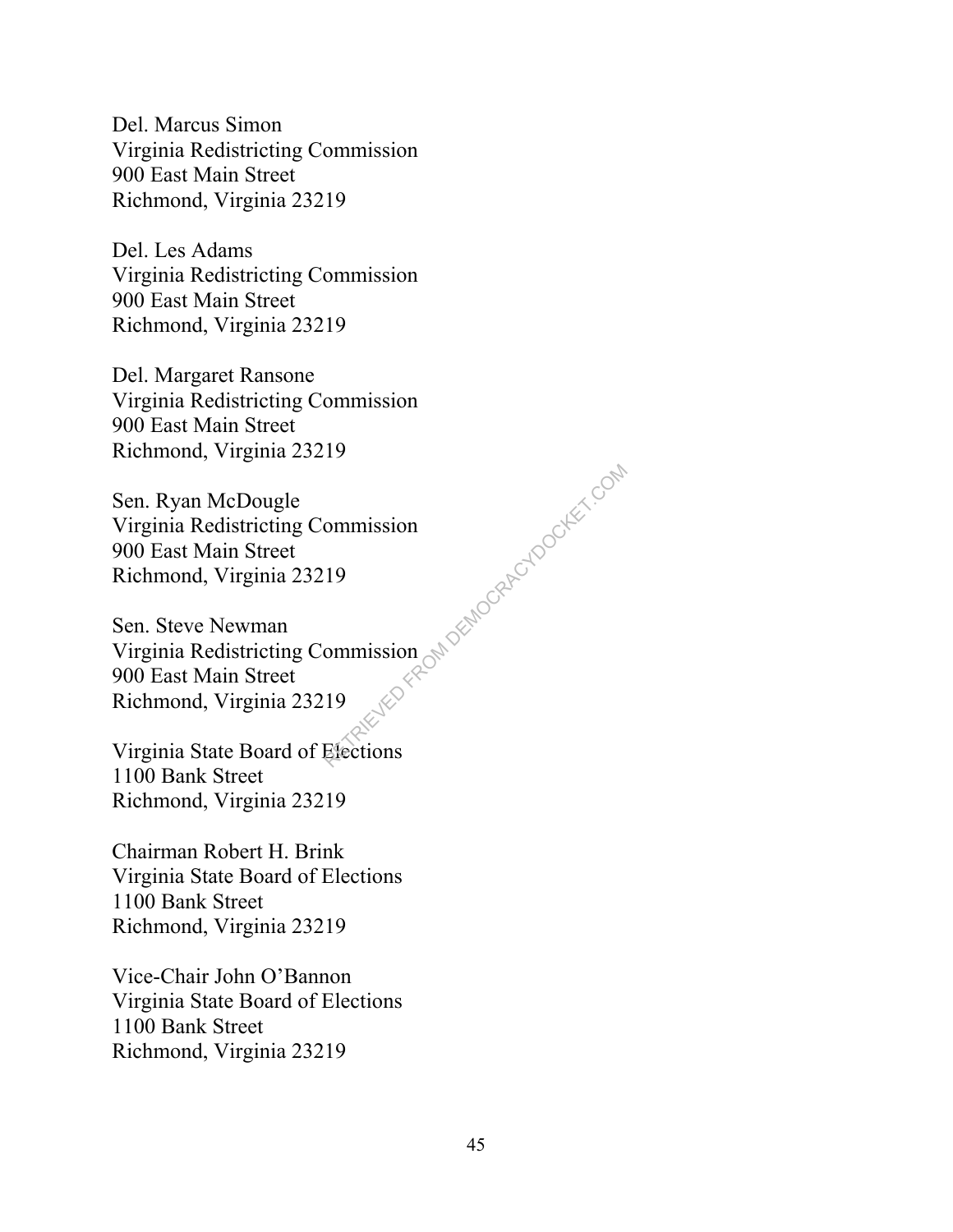Secretary Jamilah D. LeCruise Virginia State Board of Elections 1100 Bank Street Richmond, Virginia 23219

Virginia Department of Elections 1100 Bank Street Richmond, Virginia 23219

Commissioner Christopher E. Piper Virginia Department of Elections 1100 Bank Street Richmond, Virginia 23219

RETRIEVED FROM DEMOCRACYDOCKET. ON

 $\mathbb{R}^{\mathbb{R}^{\mathbb{N}}}$  M. Brett Hall, Esq. Virginia Bar No: 92267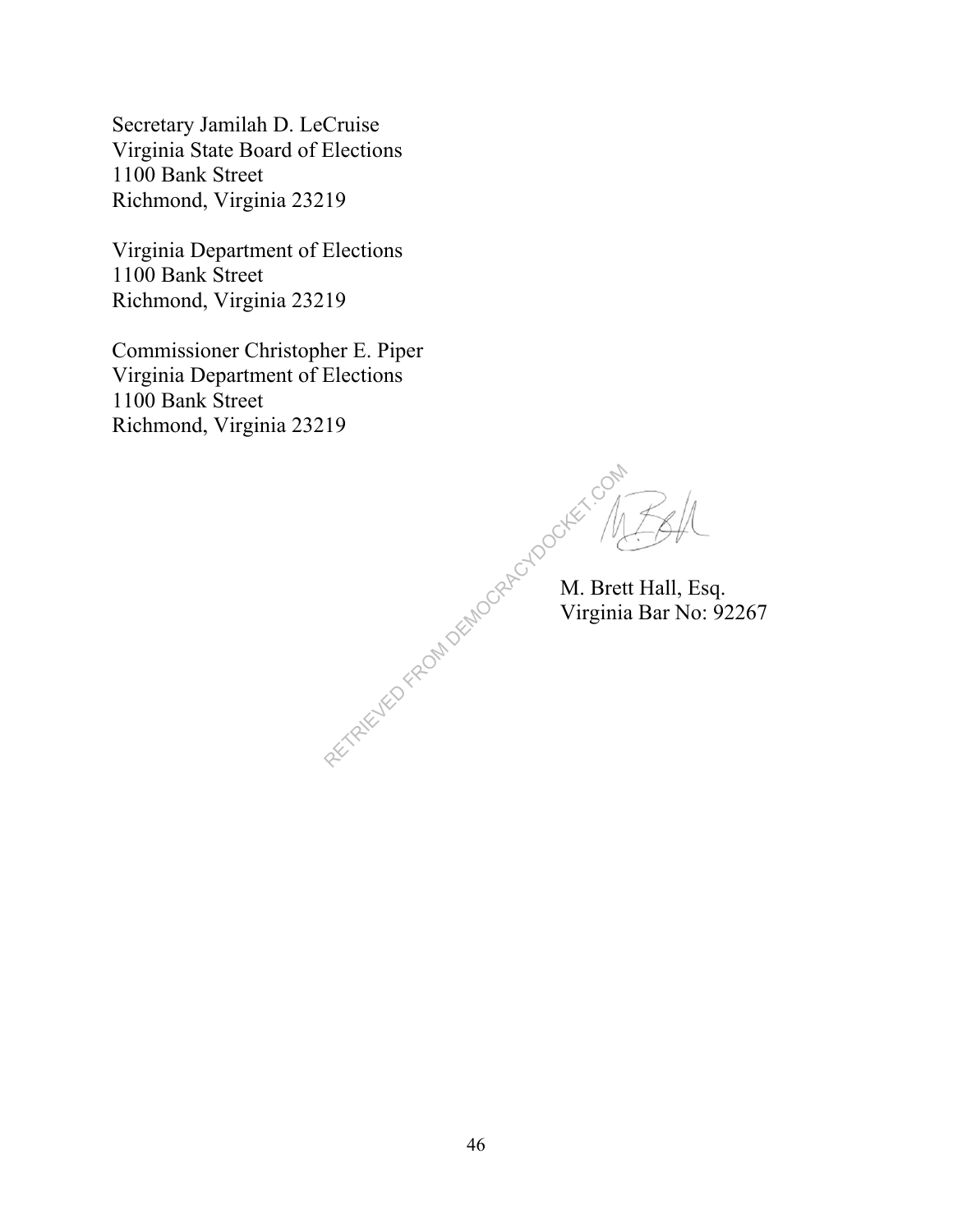Pursuant to Va. Code § 8.01-4.3, I verify under penalty of perjury that the foregoing is true and correct to the best of my knowledge.

8/13/21 /s/Trey Adkins

Date Trey Adkins

RETRIEVED FROM DEMOCRACYDOCKET.COM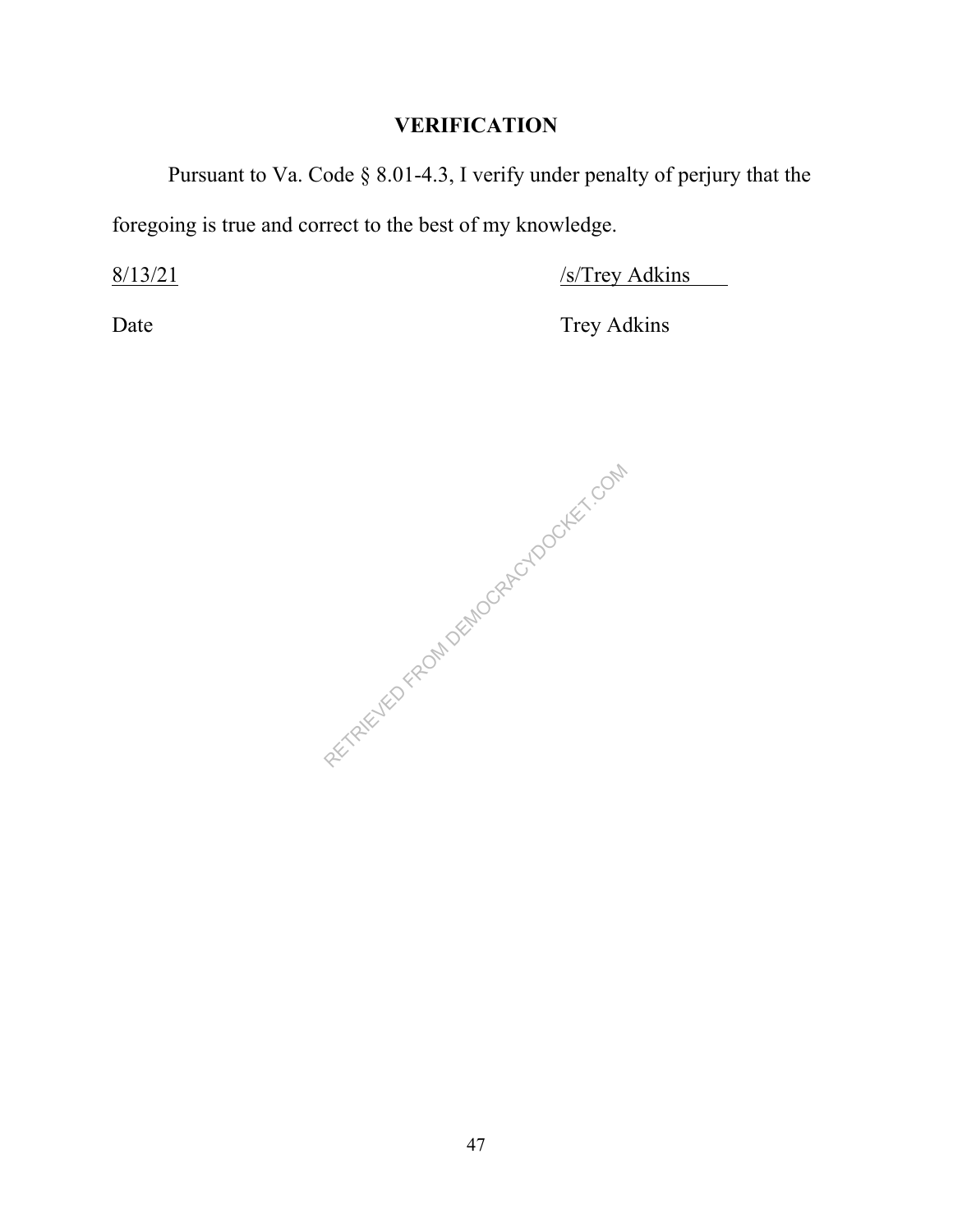Pursuant to Va. Code § 8.01-4.3, I verify under penalty of perjury that the foregoing is true and correct to the best of my knowledge.

 $8/13/21$  /s/David Eaton

Date David Eaton

RETRIEVED FROM DEMOCRACYDOCKET.COM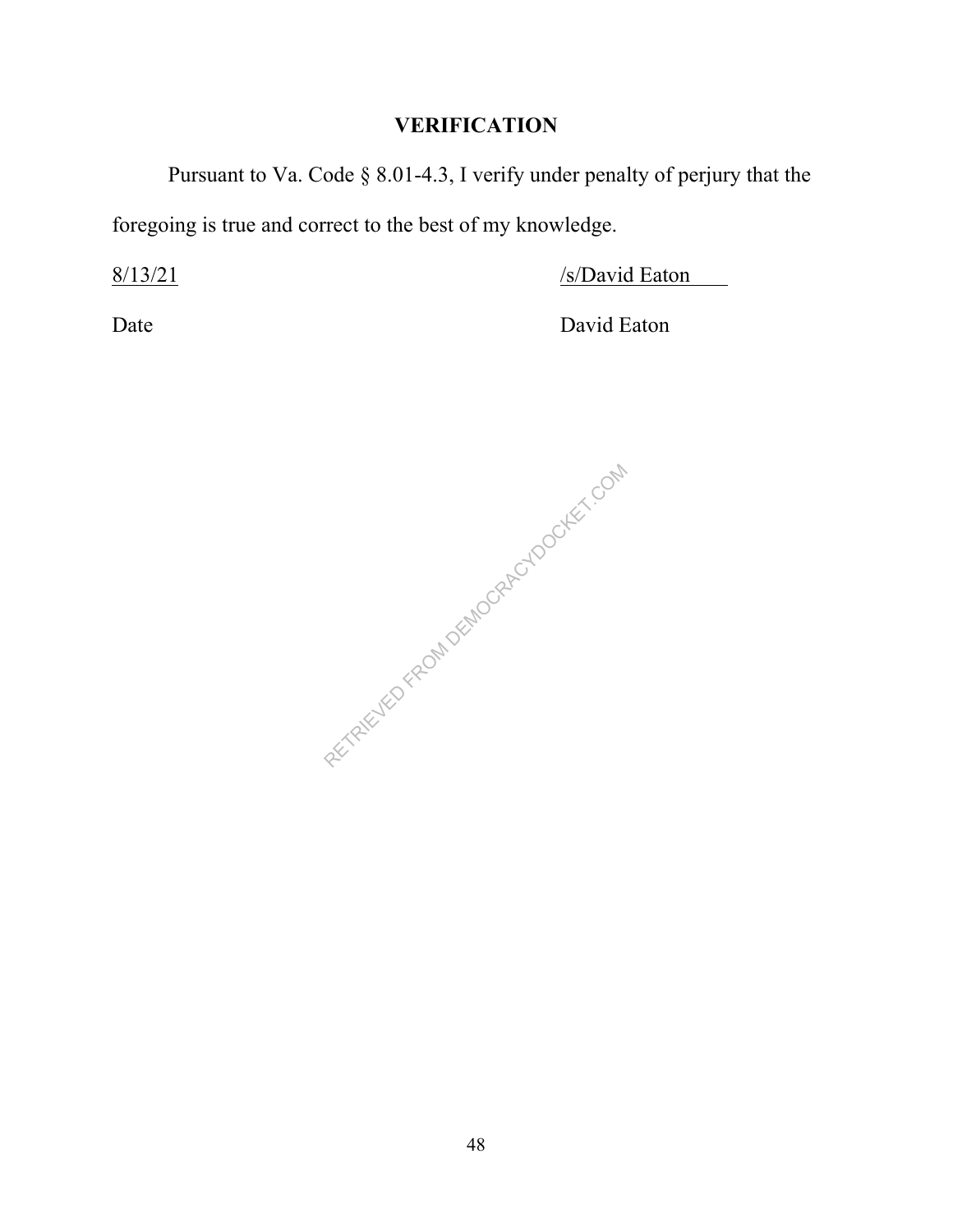Pursuant to Va. Code § 8.01-4.3, I verify under penalty of perjury that the foregoing is true and correct to the best of my knowledge.

8/13/21 /s/Craig Stiltner

Date Craig Stiltner

RETRIEVED FROM DEMOCRACYDOCKET.COM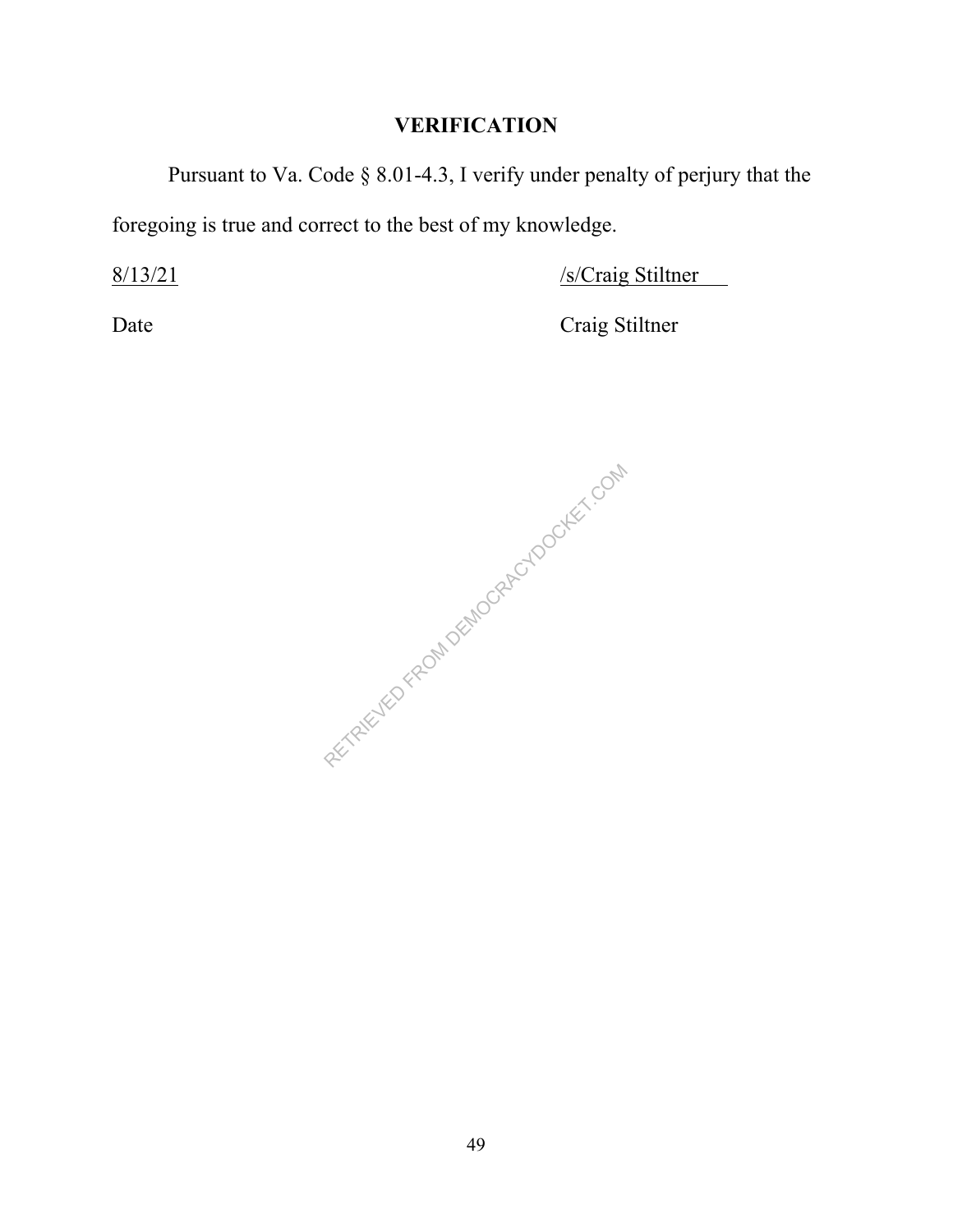Pursuant to Va. Code § 8.01-4.3, I verify under penalty of perjury that the foregoing is true and correct to the best of my knowledge.

8/13/21 /s/Margaret Ann Asbury

Date Margaret Ann Asbury

RETRIEVED FROM DEMOCRACYDOCKET.COM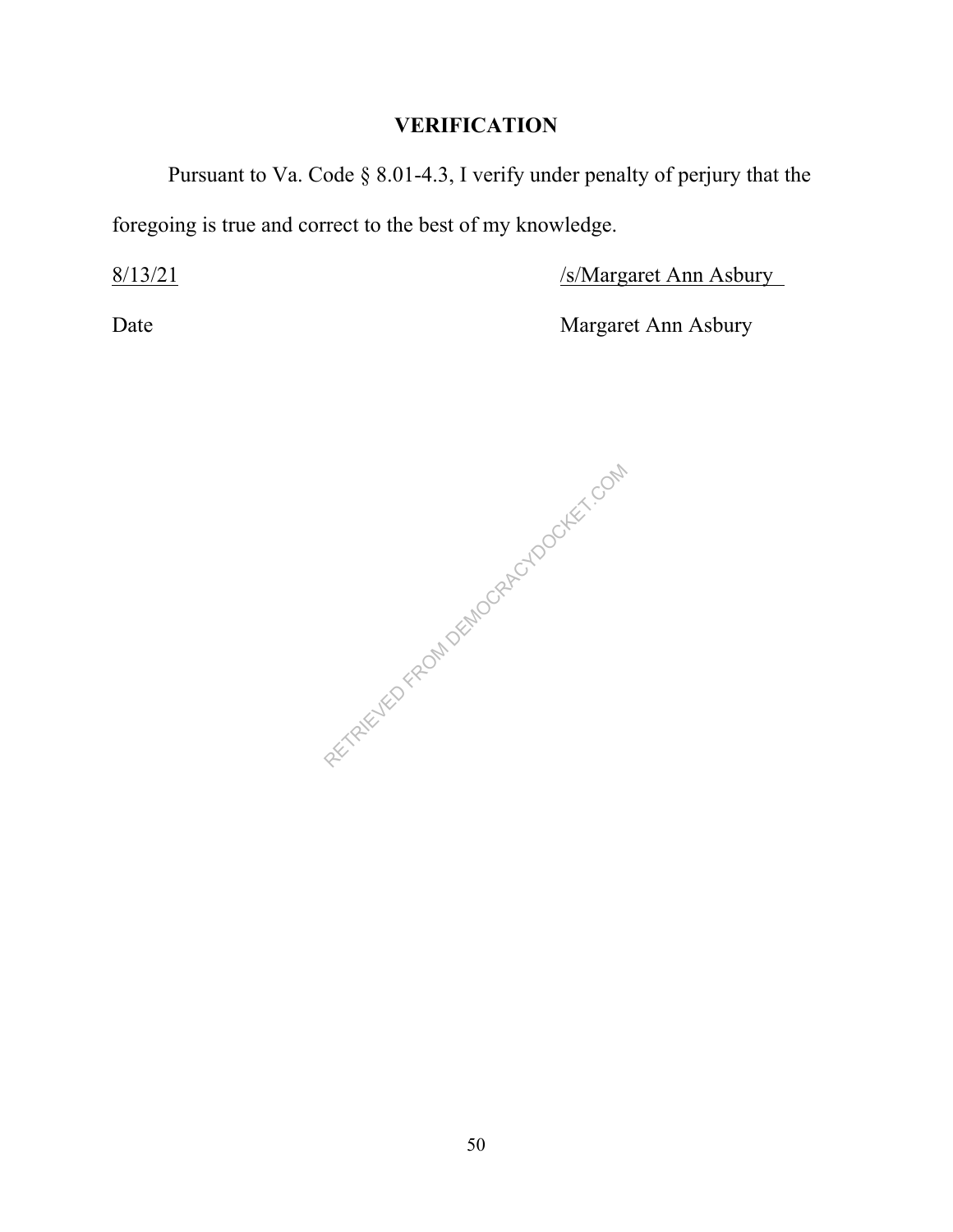Pursuant to Va. Code § 8.01-4.3, I verify under penalty of perjury that the foregoing is true and correct to the best of my knowledge.

8/13/21 /s/Robert Majors

Date Robert Majors

RETRIEVED FROM DEMOCRACYDOCKET.COM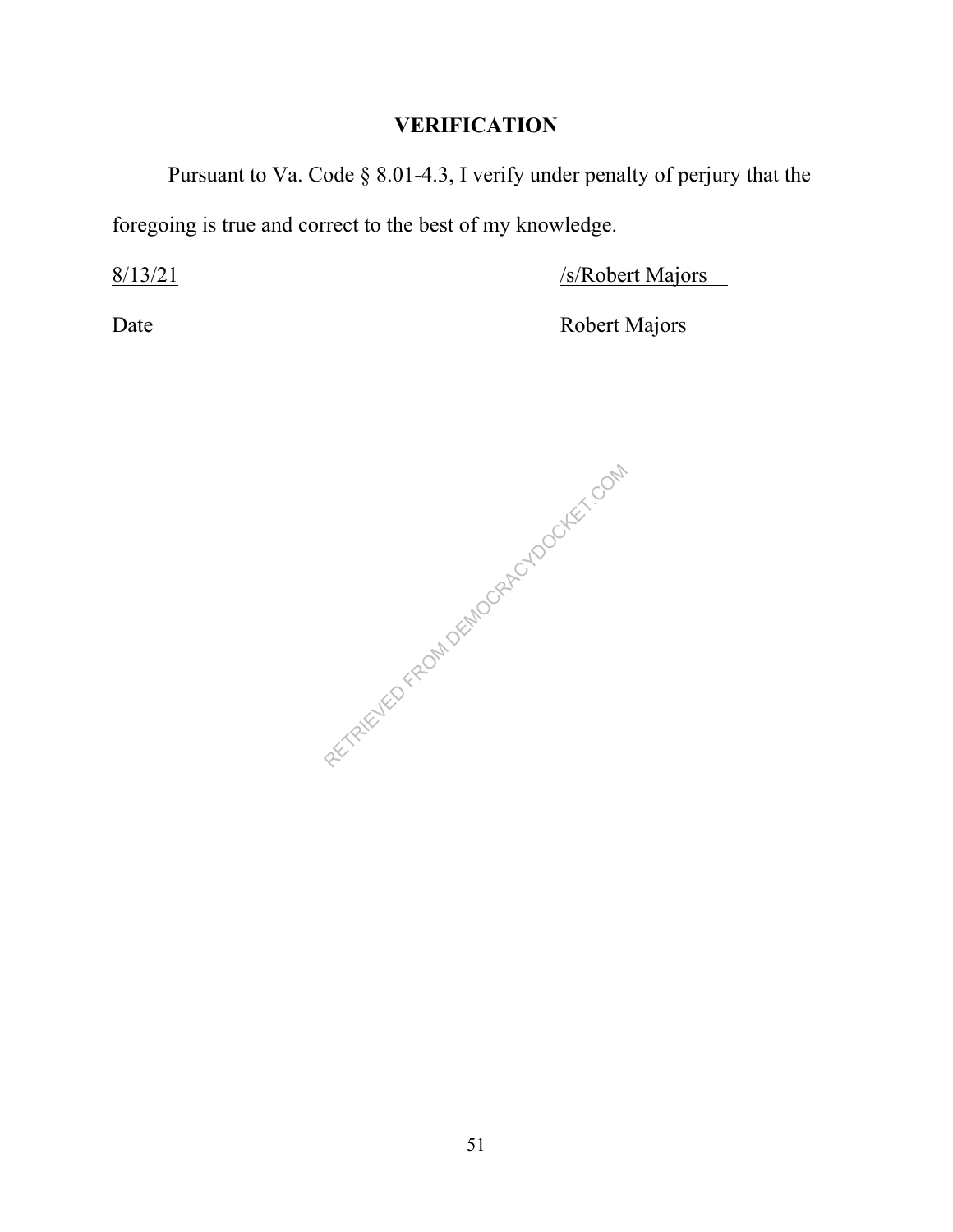Pursuant to Va. Code § 8.01-4.3, I verify under penalty of perjury that the foregoing is true and correct to the best of my knowledge.

 $8/13/21$  /s/Charles Stacy

Date Charles Stacy

RETRIEVED FROM DEMOCRACYDOCKET.COM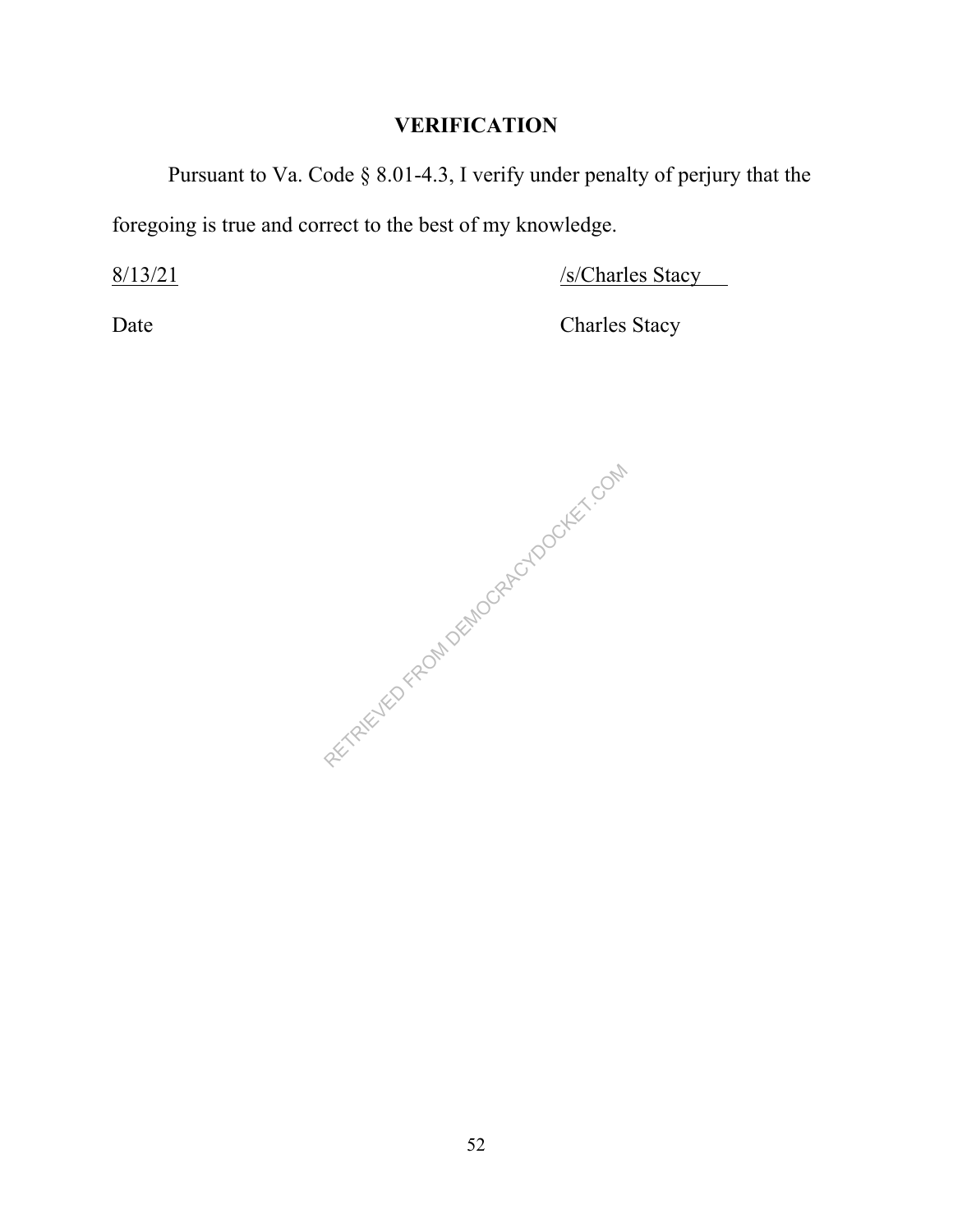Pursuant to Va. Code § 8.01-4.3, I verify under penalty of perjury that the foregoing is true and correct to the best of my knowledge.

8/13/21 /s/Thurman Travis Hackworth

Date Senator Thurman Travis Hackworth

RETRIEVED FROM DEMOCRACYDOCKET.COM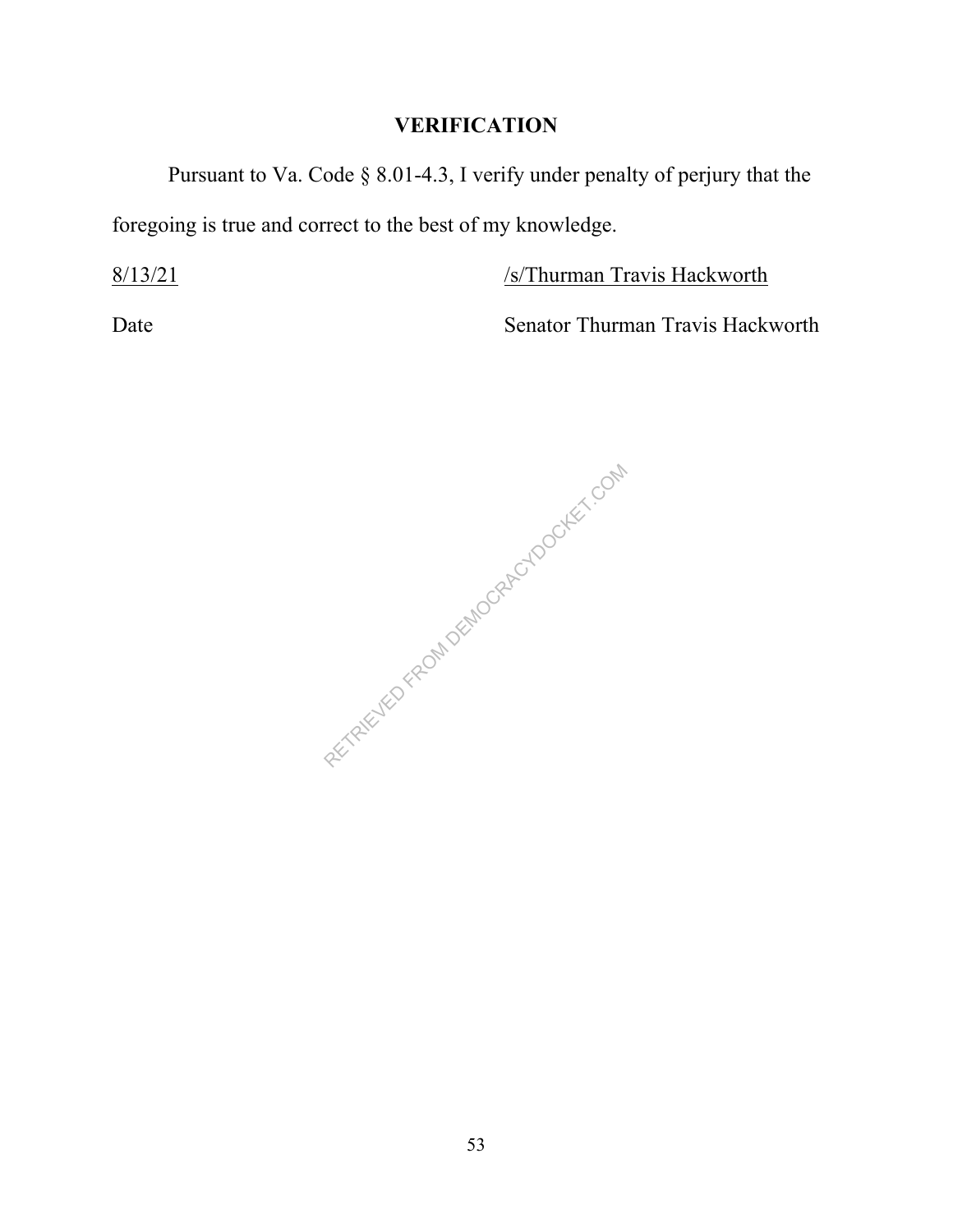## **Petition eCertificate**

|                                                                      | Document Type: Mandamus/Prohibition - Petition for Writ                                                                                                                                                                                                                                                                                                                                                                                                                                |                                 |                                                                  |
|----------------------------------------------------------------------|----------------------------------------------------------------------------------------------------------------------------------------------------------------------------------------------------------------------------------------------------------------------------------------------------------------------------------------------------------------------------------------------------------------------------------------------------------------------------------------|---------------------------------|------------------------------------------------------------------|
| <b>Case Information:</b>                                             |                                                                                                                                                                                                                                                                                                                                                                                                                                                                                        |                                 |                                                                  |
|                                                                      | Case Style: Adkins, et al. v. VA Redistricting Commission, et al.                                                                                                                                                                                                                                                                                                                                                                                                                      |                                 | Record #: 000000                                                 |
| Submitted By:                                                        | ANTHONY G LANTAGNE                                                                                                                                                                                                                                                                                                                                                                                                                                                                     |                                 |                                                                  |
| <b>Petitioner Information:</b>                                       |                                                                                                                                                                                                                                                                                                                                                                                                                                                                                        |                                 |                                                                  |
| Petitioner Name(s): HACKWORTH;                                       | TREY ADKINS; DAVID EATON; CRAIG STILTNER; ROBERT MAJORS;<br>MARGARET ANN ASBURY; CHARLES STACY; THURMAN TRAVIS                                                                                                                                                                                                                                                                                                                                                                         |                                 |                                                                  |
| <b>Petitioner Counsel Information:</b>                               |                                                                                                                                                                                                                                                                                                                                                                                                                                                                                        |                                 |                                                                  |
|                                                                      | Counsel Name: M. BRETT HALL                                                                                                                                                                                                                                                                                                                                                                                                                                                            |                                 | Bar No. 92267                                                    |
| Counsel Status: Retained                                             |                                                                                                                                                                                                                                                                                                                                                                                                                                                                                        |                                 |                                                                  |
| Representing:<br>Phone: 2766902525<br><b>Respondent Information:</b> | TREY ADKINS; DAVID EATON; CRAIG STILTNER; ROBERT MAJORS; MARGARET<br>ANN ASBURY; CHARLES STACY; THURMAN TRAVIS HACKWORTH<br>Address: HALL LAW FIRM PLLC, 148 WEST JACKSON STREET, GATE CITY, VA 24251                                                                                                                                                                                                                                                                                  | Email: MBRETTHALL.LAW@GMAIL.COM |                                                                  |
|                                                                      |                                                                                                                                                                                                                                                                                                                                                                                                                                                                                        |                                 |                                                                  |
|                                                                      | VIRGINIA REDISTRICTING COMMISSION; GEORGE L. BARKER; MAMIE E.<br>LOCKE; RYAN T. MCDOUGLE; STEPHEN D. NEWMAN; LES R. ADAMS;<br>DELORES L. MCQUINN; MARGARET B. RANSONE; MARCUS B. SIMON;<br>FELICIANO Jr.; RICHARD O. HARRELL III; BRANDON CHRISTOPHER<br>HUTCHINS; SEAN S. KUMAR; VIRGINIA TROST-THORNTON; VIRGINIA<br>STATE BOARD OF ELECTIONS; ROBERT H. BRINK; JOHN O'BANNON;<br>JAMILAH D. LECRUISE; VIRGINIA DEPARTMENT OF ELECTIONS;<br>Respondent Name(s): CHRISTOPHER E. PIPER |                                 | MACKENZIE K. BABICHENKO; GRETA J. HARRIS; JAMES ABRENIO; JOSE A. |
|                                                                      |                                                                                                                                                                                                                                                                                                                                                                                                                                                                                        |                                 |                                                                  |
| <b>Respondent Counsel Information:</b>                               |                                                                                                                                                                                                                                                                                                                                                                                                                                                                                        |                                 |                                                                  |
|                                                                      | Counsel Name: MARK R. HERRING                                                                                                                                                                                                                                                                                                                                                                                                                                                          | Bar No.                         |                                                                  |
|                                                                      | Counsel Status: Commonwealth Party                                                                                                                                                                                                                                                                                                                                                                                                                                                     |                                 |                                                                  |